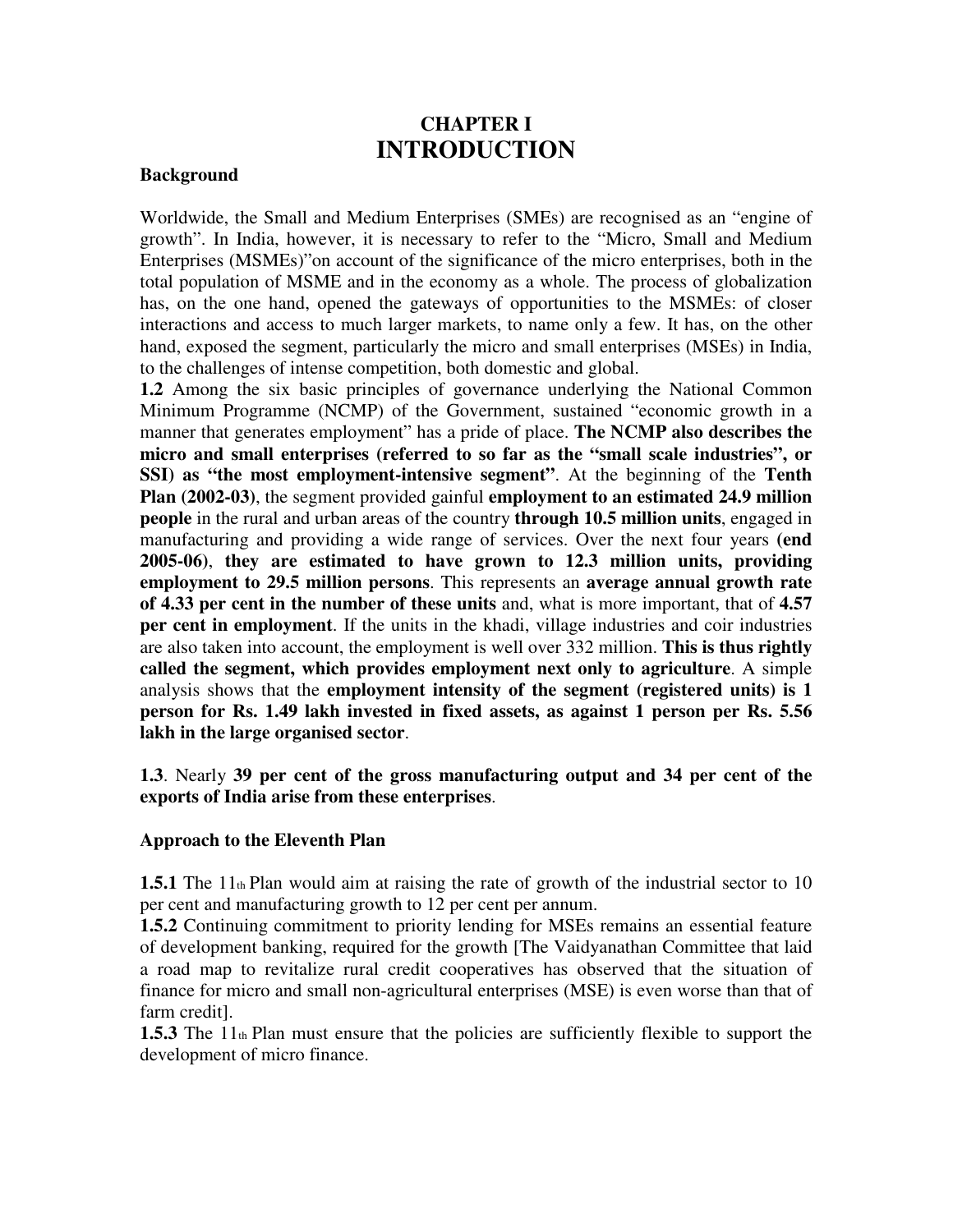**1.5.4** In the 11th Plan, the strategy for manufacturing proposed by the National Manufacturing Competitive Council (NMCC), which includes the following initiatives, should be operationalised:

(i) Taxes and duties should be made non-distortionary and internationally competitive. Internally, the tax system must promote and be consistent with the unified national market, so that the Indian Industry can reap the benefit of economies of scale and scope.

(ii) While initiatives to provide infrastructure in general are important, they should be supplemented by efforts to promote infrastructure development in local areas such as Special Economic Zones (SEZ) and Special Economic Regions.

(iii) Technological modernisation will be the key to high industrial growth.

(iv) State Governments should take steps to create an investor friendly climate, including providing a Single Window Clearance of applications for establishment of industrial units.

(v) Labour-intensive mass manufacturing based on relatively lower skill levels provides an opportunity to expand employment in the industrial sector. There is a case to relax legal requirements on SMEs if the State Governments adopt a comprehensive social security scheme for workers, say, along the lines proposed by the National Commission for Enterprises in Unorganized Sector. For example, State Governments that put in place such a scheme could be empowered to exempt SMEs from the application of some laws like the Employer's Liability Act, Weekly Holidays Act, Employment Exchange (Compulsory Notification of Vacancies) Act and Apprentices Act.

(vi) Another constraint affecting the growth of labour-intensive manufacturing is the reservation in many of these industries for the small-scale sector. With reduced barriers to trade and the negotiation of free trade agreements with our neighbours and with the ASEAN countries, our domestic producers have to compete with imports even if they do not aim for export markets. They cannot do so if reservation limits their ability to modernise. The policy of progressive de-reservation of industries for small scale production has reduced the list of reserved industries from about 800 to 239. This policy should continue in the  $11<sub>th</sub>$  Plan at an accelerated pace.

(vii) Industrial licensing should be progressively eliminated. Equally important is the need to amend the Companies Act, 1956.

(viii) The existing incentive programmes such those available for the North-East, J&K, Himachal Pradesh and Uttaranchal need to be reviewed with a view to assessing their impact on industrialization in these areas.

(ix) The industrial growth strategy would be incomplete if it does not recognise the critical role and the special needs of the micro, small and medium enterprises (MSMEs).

**1.5.5** The 11th Plan will place special emphasis on infrastructure and skill formation.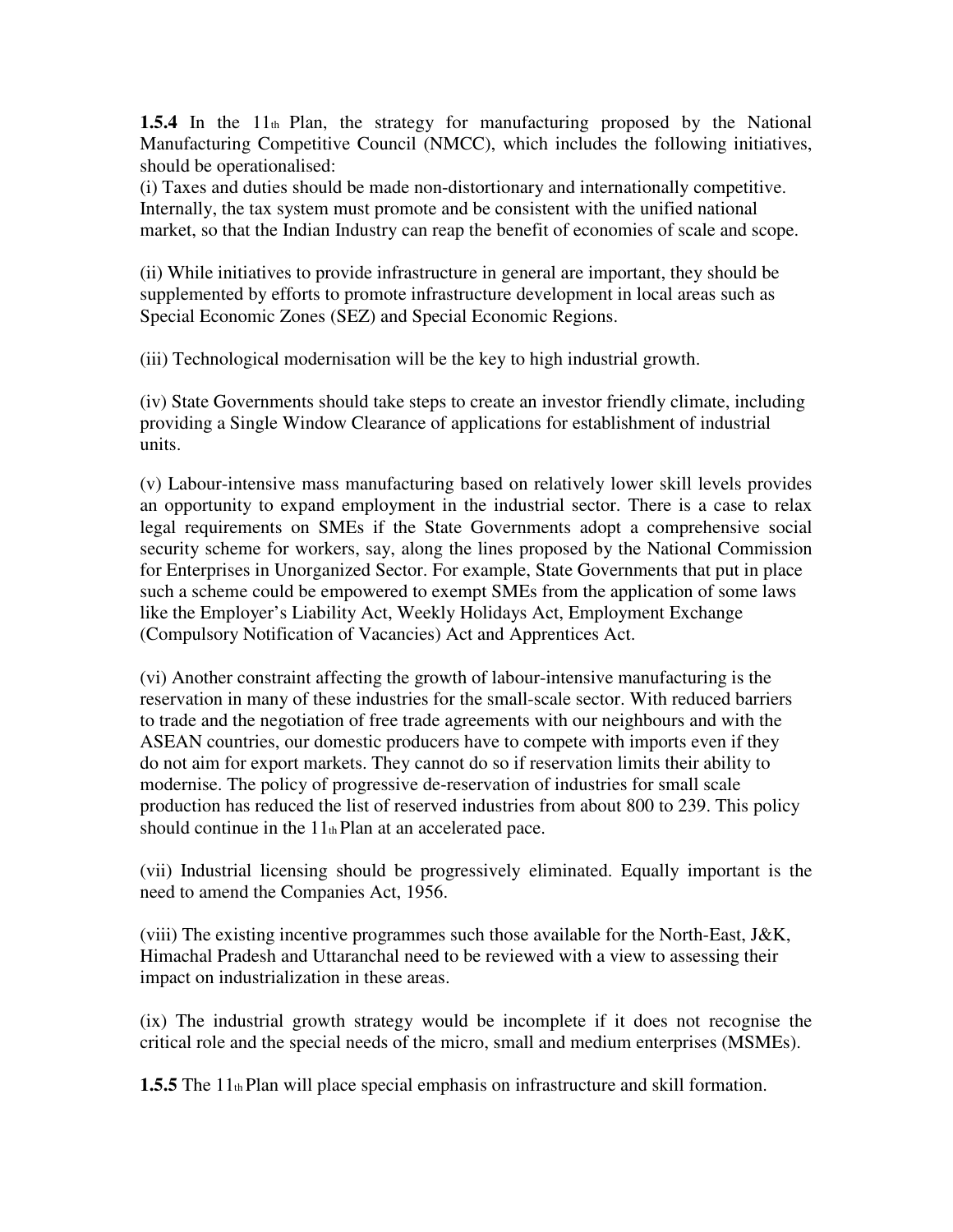**1.5.6** Competition is the best guarantee of consumer protection and should be strongly encouraged.

**1.5.7** It needs to be ensured that the un-registered small enterprises and units outside the co-operative fold are also able to benefit from Government schemes.

**1.5.8** The approach needs to change from emphasis on subsidies to creating an enabling environment. A cluster approach can help increase viability by providing these units with infrastructure and support services of better quality at lower costs.

**1.5.9** All entry barriers should be removed and business risks for start-ups mitigated, the latter, *interalia*, through a large number of well-managed business incubators in the identified thrust areas of manufacturing.

**1.5.10** MSEs should be liberated from the Inspector Raj.

**1.5.11** Innovation and creativity should be incentives. It should mitigate business risks for startups by removing all entry barriers.

**1.5.12** In order to improve the competitiveness of SMEs, schemes for establishment of mini tool rooms, setting up of design clinics and providing marketing support should be innovated on public private partnership (PPP) basis.

**1.5.13** There should be special focus on the services sector, so that its potential to create employment and growth is fully realised.

**1.5.14** Under the 11th Plan, there should be two kinds of schemes – one focussing on the lives of small firm workers, artisans and craft people and other on their livelihood.

**1.5.15** One of the important tasks of the 11th Plan would be to review the position regarding the availability of timely and adequate credit (both term loan and working capital) to small and medium enterprises from commercial banks and other financial institutions and suggest measures to eliminate the shortcomings that are noticed.

## **Working Group and Sub-Groups**

**1.6.1** By its order of 8 June 2006, the Planning Commission constituted the Working Group on Micro, Small Scale Enterprises and Agro and Rural Industries for the Eleventh Five Year Plan (2007-2012), consisting of traditionally defined small scale industries and small scale service and business entities, on the one hand, and khadi, village and coir industries, on the other, under the chairmanship of Secretary to the Government of India, Ministry of Small Scale Industries and the Ministry of Agro and Rural Industries {Secretary (SSI & ARI)}.

**1.6.2** The **Working Group** held its first meeting on 28 August 2006 and after deliberation **constituted eight Sub-groups** on the important aspects of the promotion and development of Micro, Small and Medium Enterprises, including Agro and Rural Industries like Khadi, Village and Coir Industries.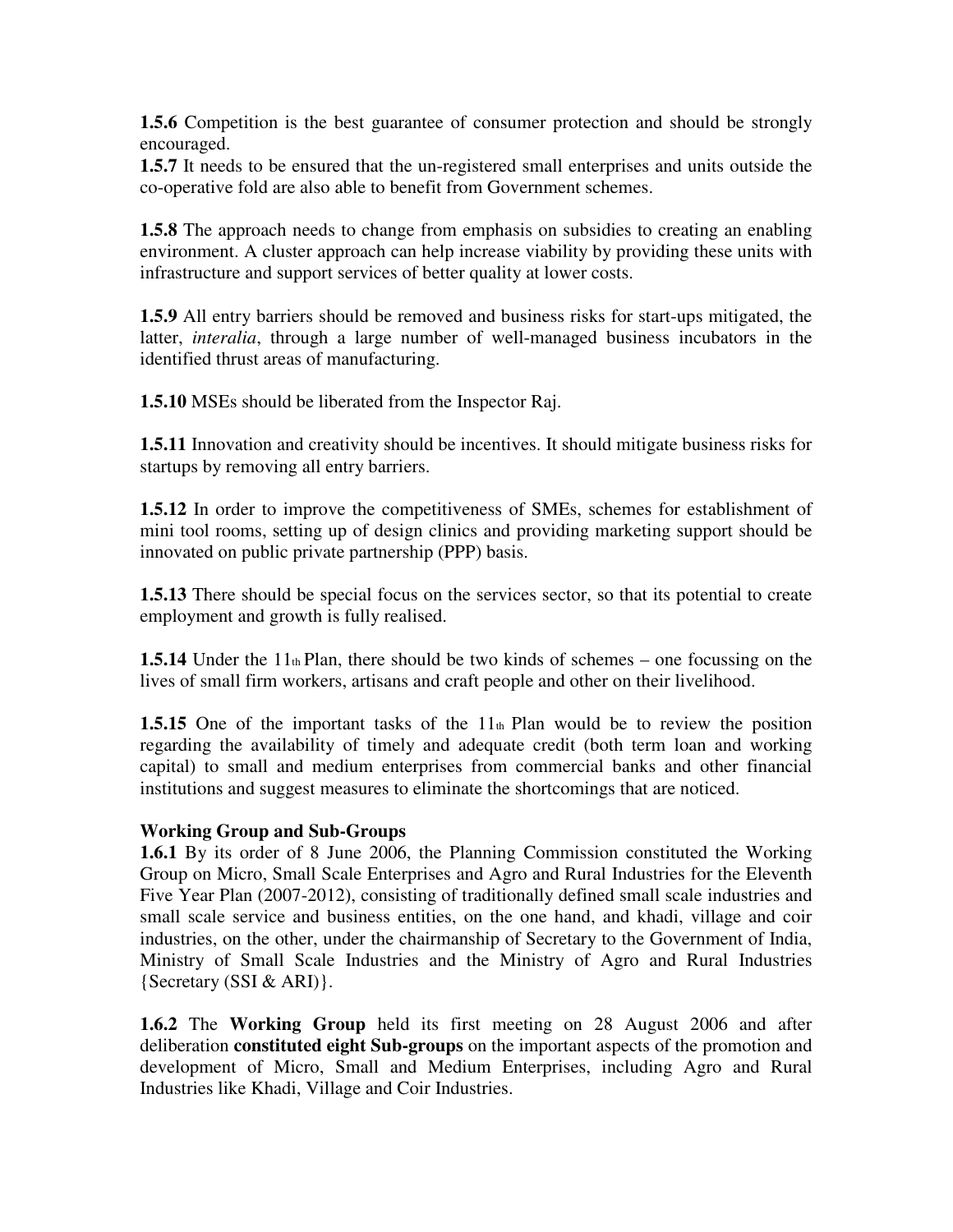#### **1.6.3** The **terms of reference** of the **Sub-Groups** are summarised below:

#### **Sub-Group I**

Legal Framework, Regulations, Policies and Global Environment; Impact of WTO Agreements and Harnessing the Opportunities; and Sector-wise Issues of Employment Expansion, Enhancing Competitiveness in the Context of Globalisation, Existing Labour Laws, Safeguarding Labour Welfare, Graduation of Enterprises up the Pyramid and Other Changes against the Backdrop of the Micro, Small and Medium Enterprises Development (MSMED) Act, 2006 and the Approach to the Eleventh Plan.

#### **Sub-Group II**

Credit and Fiscal Policies: Measures of Delivery; and Issues of Sickness/Closure and Rehabilitation across all Segments of MSEs, including Khadi, Village and Coir Industries.

#### **Sub-Group III**

Role of Central and State Governments, Industry Associations and other Civil Society Organisations in Promotion and Development of Micro, Small Medium Service Enterprises and Manufacturing Medium Enterprises, in the context of the MSMED Act, 2006.

#### **Sub-Group IV**

Strategies, Policies and Programmes for Modernisation and Technology Upgradation (for attaining globally benchmarked quality standards through better access to improved tools, equipment and processes, provision of common facilities and appropriate R&D), Training for Skill Development and Entrepreneurial Development, Encouraging Innovation and Attracting Venture Capital.

#### **Sub-Group V**

Strategies, Policies and Programmes for Cluster Development, including Strengthening of Infrastructure.

#### **Sub-Group VI**

Marketing Strategies and Export Promotion, with Emphasis on Public Private Partnership.

#### **Sub-Group VII**

Khadi and Village Industries – Strategies, Policies, and Programmes for Modernisation, Technology Upgradation, Marketing (including Export), and Employment Expansion.

#### **Sub-Group VIII**

Coir Industries ---- Strategies, Policies, and Programmes for Modernisation, Technology Upgradation, Marketing (including Export), and Employment Expansion.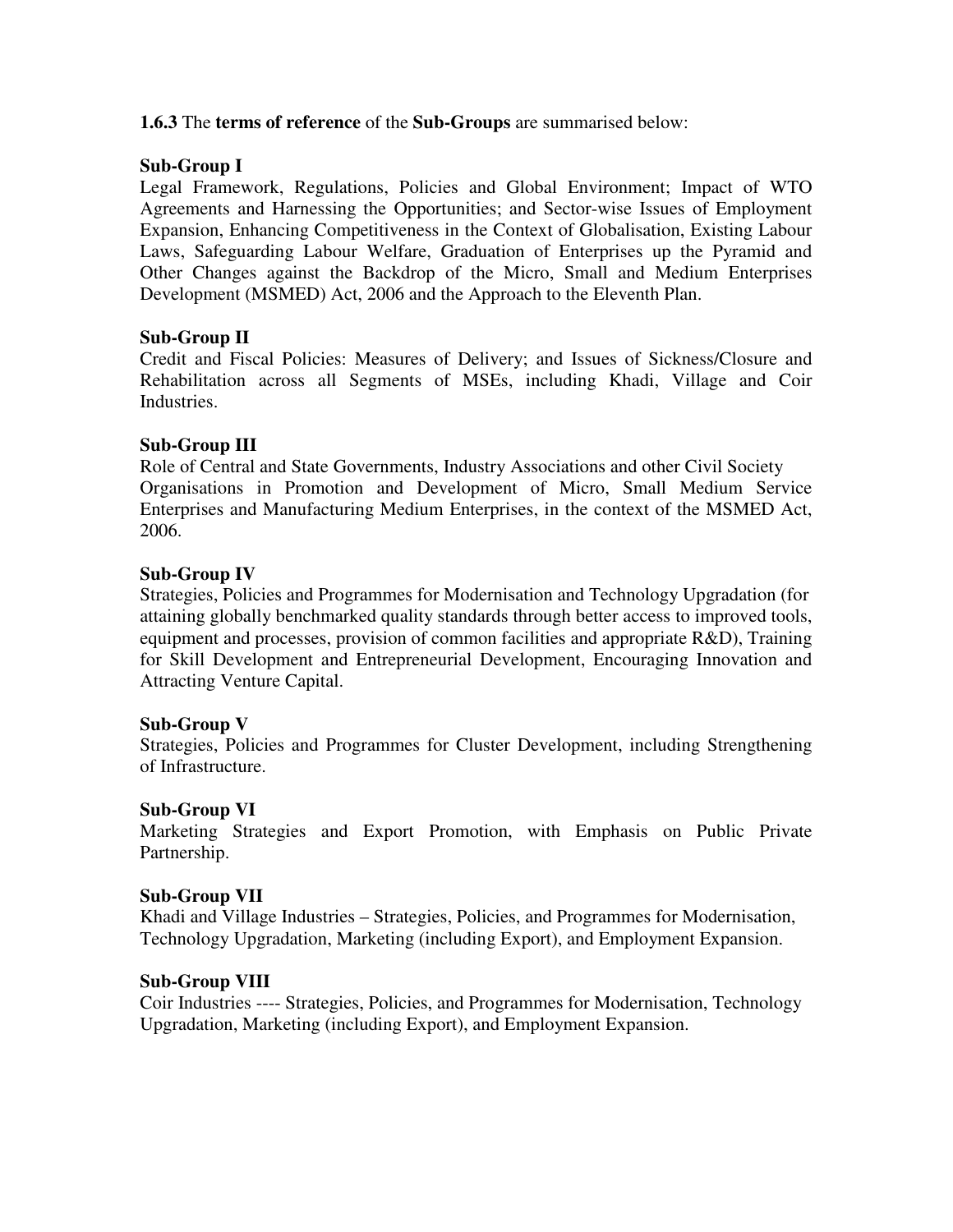# **CHAPTER II OVERVIEW OF THE SEGMENT**

**Government Policies** 

**2.1.1 The Micro and Small Enterprises (MSEs) or, the Small Scale Industries (SSI),**  as they were termed till the enactment of the Micro, Small and Medium Enterprises Development Act, 2006, **and the Khadi, Village and Coir Industries**, **have played a significant role in employment generation, dispersal of industrial establishments and growth and development of the economy**.

#### **Small Scale Industries**

**2.1.2** Evolution of the **policy framework and support measures of the Central Government for the SSI is, for the limited purposes of this Report, grouped** into the **following periods**:

l 1948-1991: Regulated Development Phase l 1991-1999: Phase I of Liberalisation l 1999-2004: Phase II of Liberalisation l 2004-2006: Current Phase

#### **2004-2006**

**2.5.1 The National Common Minimum Programme (NCMP)** of the Government **declares that the most employment-intensive segment of small scale industries would be freed from the "Inspector Raj" and given full credit, technological and marketing support**. **The NCMP also 12 states that a major promotional package for the sector would be announced** and infrastructure up-gradation in major industrial clusters will receive urgent attention.

**2.5.2** Accordingly, the Government has, *inter alia,* taken the following steps:

(i) **By enacting the Micro, Small and Medium Enterprises Development Act, 2006, one of the needs felt and articulated by this segment for long has been met**.

(ii) **The Government has announced a Policy Package for Stepping up Credit to Small and Medium Enterprises** assuring, *inter alia,* a 20 per cent year-on-year growth in credit flow.

(iii) **The Package for Promotion of Micro and Small Enterprises has also been approved**. **The measures in the Package would run concurrently with the Eleventh Plan**.

(iv) **In the National Manufacturing Strategy adopted by the National Manufacturing Competitiveness Council (NMCC),**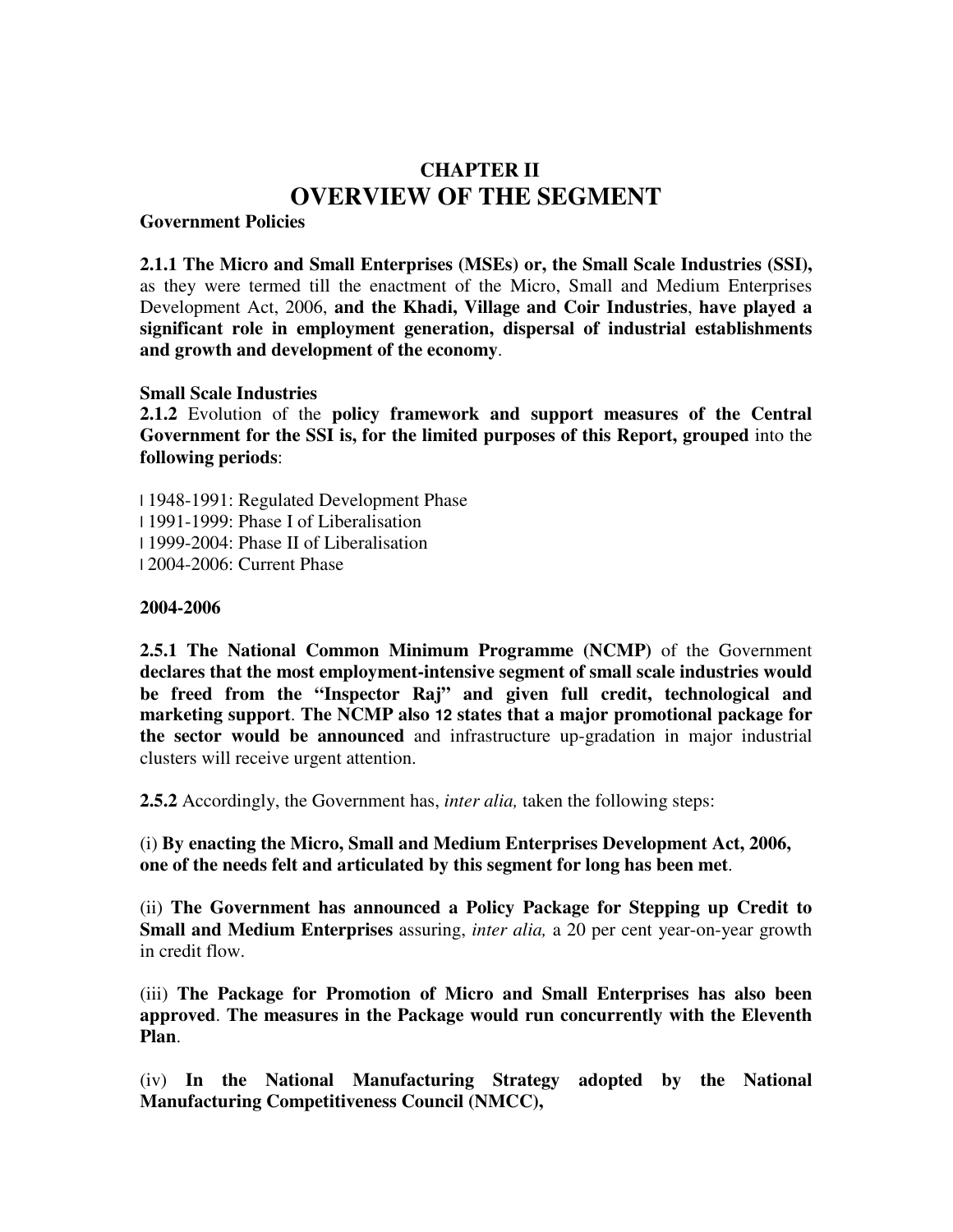#### **2.6 De-reservation**

**2.6.1 The issue of de-reservation has been a subject of animated debate within the Government for the last twenty years.** 

**2.6.2 However, it would be important to simultaneously take steps to provide adequate support to those units that could be adversely affected by de-reservation.** 

#### **2.7 Performance -** *cum***-Credit Rating Scheme**

**All efforts need be made to publicise the Scheme more widely, so that a much larger number of MSEs are encouraged to avail of its benefits**.

#### **2.8 Initiatives of the National Commission on Enterprises in the Unorganised/Informal Sector (NCEUIS)**

**2.8.2** The Commission has also identified the following issues for its Action Plan and decided to constitute Task Forces to deliberate on them and make appropriate recommendations:

- Growth Poles for Promotion of Unorganised Enterprises
- Legal and Administrative Problems before Unorganised Enterprises
- Improving the Access of Unorganised Enterprises to Finance
- Social Security for Unorganised Sector Workers
- Statistical Issues in the Unorganised/Informal Sector

## **2.9 Khadi, Village and Coir Industries**

**2.9.2.1 The original KVIC Act, for example, prescribed an all-embracing array of direct functions for the Commission**. **In the model of development enunciated in this Act, there was, however, no reference to fostering "entrepreneurship" among the people engaged in these activities nor was there any provision to build linkage with the SSI or the rest of the industry sector**. **It is easy to see how the role of the Commission thus became largely regulatory.** 

**2.9.2.2 In 1987**, as a sequel to a wide-ranging review by a Committee set up by the Government; theKVIC Act of 1956 was amended comprehensively. **Apart from expanding the definition of "rural area" (to include towns with population up to 10,000) and inducting independent professionalism the Commission's composition**, **the amendments introduced several progressive changes in the functions of the Commission**. For example, (i) **co-ordination with other agencies** engaged in

rural development, (ii) **encouraging and assisting in creation of common service facilities** for processing, facilitating production and marketing, (iii) forging **links with established marketing agencies** for sale and marketing of KVI products, (iv) encouraging/promoting **research in technology**, including **use of non-conventional energy as well as electric power**, with a view to "**increasing productivity, eliminating**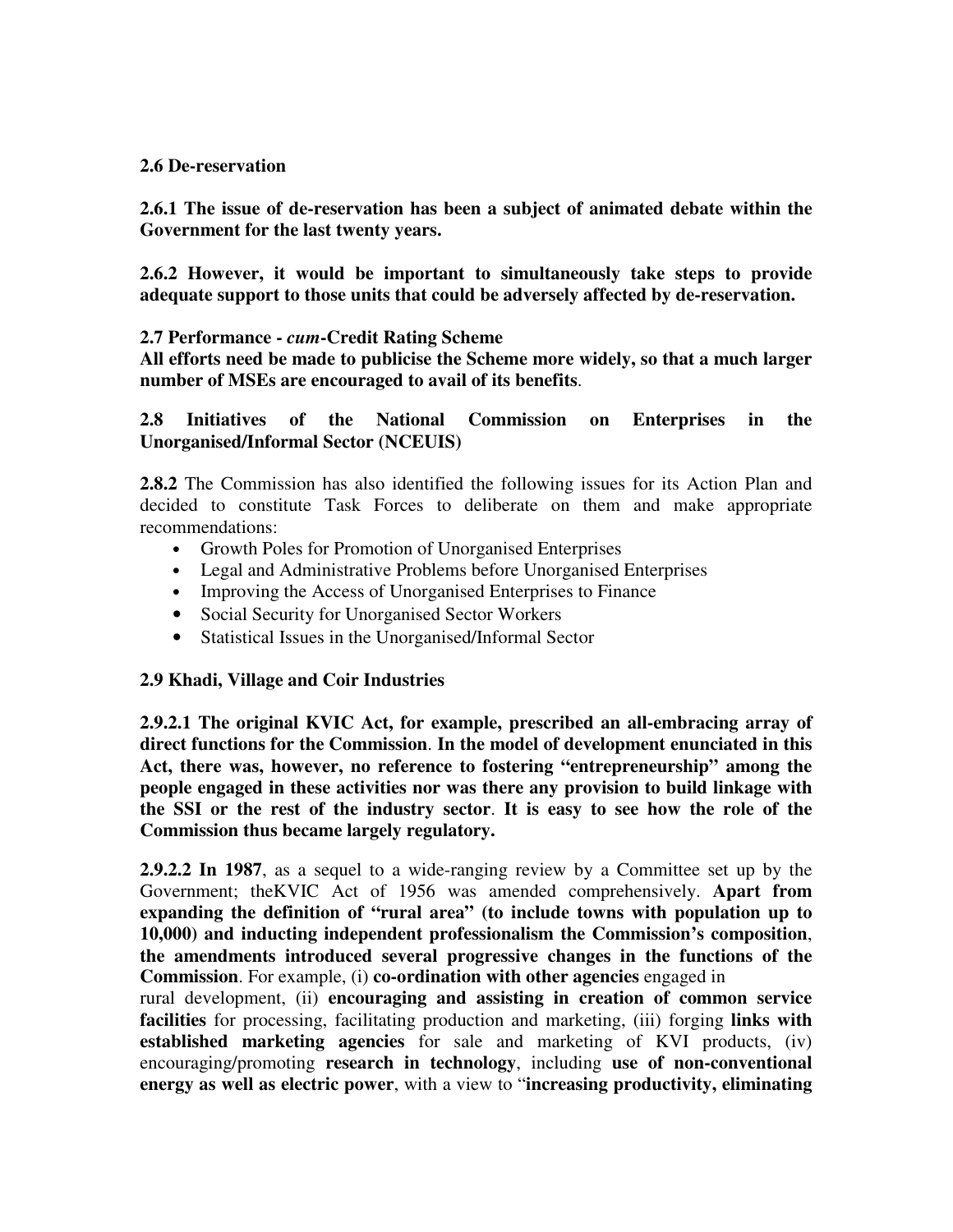**drudgery and.... enhancing.... competitive capacity**" and disseminating the results of such research, (v) guiding institutions/persons engaged in development and operation of KVI through **supply of designs, prototypes and other technical information for**  "**producing goods and services for which there is effective demand in the opinion of the Commission"** and (vi) establishing and maintaining "**separate organizations**" **for carrying out any or all of these functions** were explicitly included in the functions of the Commission.

**2.9.2.3** The next decade, particularly the first half of the 1990s, witnessed significant Central sector programmatic interventions in the KVI segment. The most notable among these was implementation of some of the recommendations of a High Power Committee, chaired by the then Prime Minister.

**2.9.2.4** To accelerate expansion of Khadi activities and generation of rural employment, the **Scheme of Consortium Bank Credit (CBC) was taken up and implemented over three years beginning 1994-95**.

**2.9.2.9** The cumulative impact of the efforts of the Central and State Governments, KVIC and State KVIBs since the significant amendments of 1987 to the KVIC Act can be summarised in Table-I .

#### **Table I: Key Performance Indicators of Khadi**

*Year Production Growth Sales Growth Employment Growth (Rs. crore) rate (Rs. crore) rate (lakh persons) rate*   $(\text{per cent})^*$  (per cent)\* (per cent) 1987-88 227.52 - 220.25 - 14.14 - 1988-89 235.35 3.44 258.06 **17.17** 14.04 *-0.71*  1989-90 257.88 **9.57** 291.25 **12.86** 14.12 0.57 1990-91 285.95 **10.88** 296.19 1.70 14.15 0.21 1991-92 328.63 **14.93** 368.96 **24.57** 14.20 0.35 1992-93 353.49 **7.56** 387.13 4.92 14.45 1.76 1993-94 357.28 1.07 409.24 5.71 13.87 *-4.01*  1994-95 389.71 **9.08** 490.86 **19.94** 13.19 *-4.90*  1995-96 522.23 **34.00** 567.36 **15.58** 13.97 5.91 1996-97 626.40 **19.95** 581.11 2.42 **14.79 5.87**  1997-98 624.10 *-0.37* **745.90 28.36** 14.01 *-5.27*  1998-99 **635.89** *1.89* 647.83 *-13.15* 13.85 *-1.14*  1999-2000 551.94 *-13.20* 631.79 *-2.48* 12.35 *-10.83*  2000-01 431.57 *-21.81* 570.55 *-9.69* 9.56 *-22.59*  2001-02 416.69 *-3.45* 527.86 *-7.48* 8.48 *-11.30*  2002-03 443.07 6.33 577.63 **9.43** 8.58 1.18 2003-04 453.50 2.35 587.05 1.63 8.61 0.35 2004-05 461.54 1.77 617.84 5.24 8.64 0.35 2005-06 468.30 1.46 628.69 1.76 8.68 0.46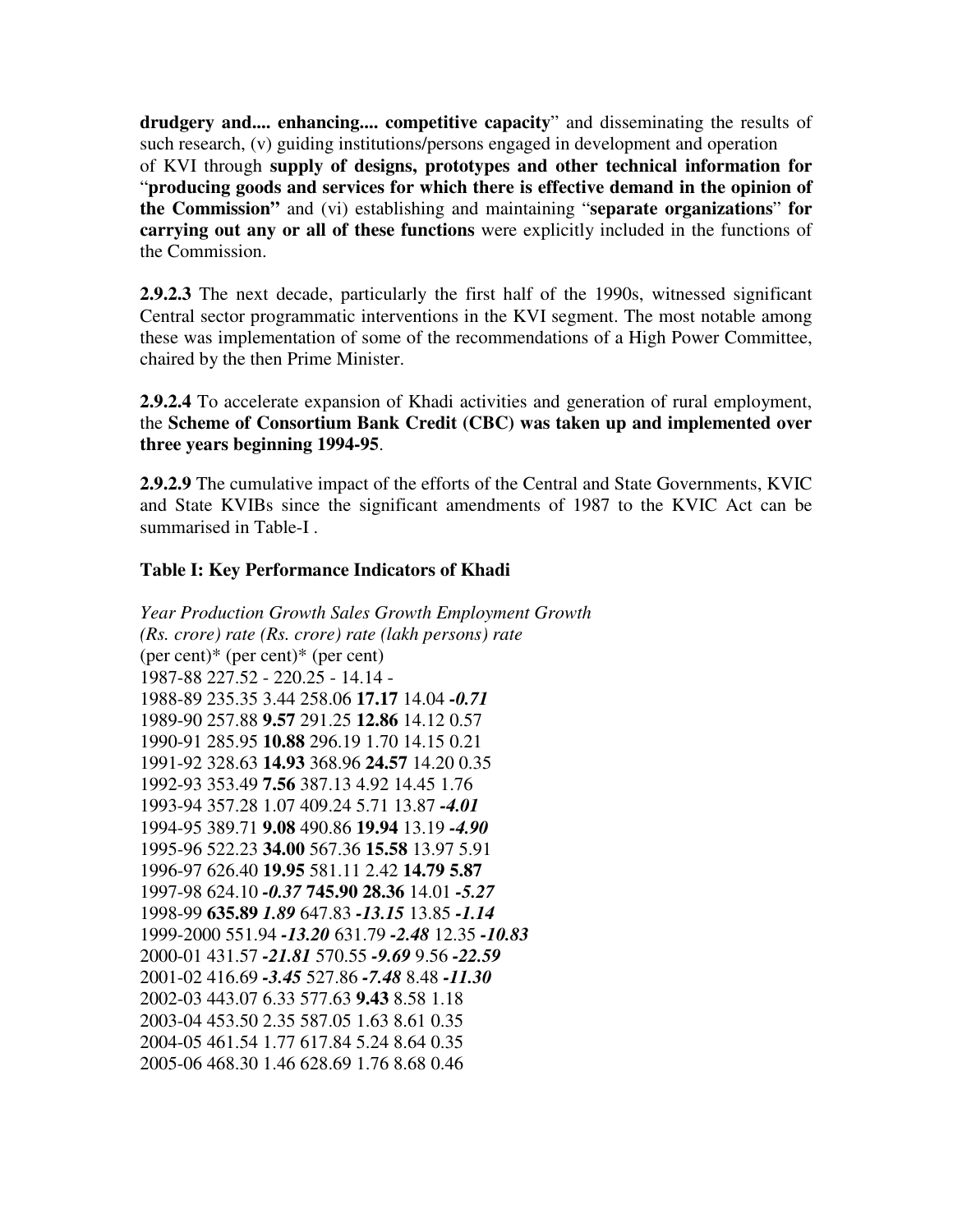• *Note: The growth rates of value of production and sales are year-on-year nominal rates, not taking inflation in to account.* 

**2.9.3.2** One may summarise the performance of the Village Industry segment in a Table similar to Table I:

#### **Table II: Key Performance Indicators of Village Industries**

*Year Production Growth Sales Growth Employment Growth (Rs. crore) rate (Rs. crore) rate (lakh persons) rate (per cent)\* (per cent)\* (per cent)*  1987-88 1260.88 — 1391.49 — 27.66 — 1988-89 1443.37 14.47 1598.15 14.85 28.83 4.23 1989-90 1705.30 18.15 1895.47 **18.60** 32.14 **11.48**  1990-91 1994.07 **16.93** 2228.97 **17.59** 34.42 **7.09**  1991-92 2264.16 13.54 2526.36 13.34 35.96 4.47 1992-93 2523.45 11.45 2810.13 11.23 38.05 **5.81**  1993-94 2876.58 13.99 3232.01 **15.01** 39.41 3.57 1994-95 3234.35 12.44 3578.33 10.72 40.27 2.18 1995-96 3504.22 8.34 3861.75 7.92 42.75 **6.16**  1996-97 3889.85 11.00 4232.90 9.61 43.38 *1.47*  1997-98 3895.21 *0.14* 4319.38 *2.04* 42.49 *-2.05*  1998-99 4476.48 14.92 4953.18 14.67 44.44 4.59 1999-2000 5613.40 **25.40** 6137.40 **23.91** 46.88 **5.49**  2000-01 6491.69 **15.65** 7384.55 **20.32** 50.51 **7.74**  2001-02 7140.52 9.99 8383.49 13.53 54.16 **7.23**  2002-03 8126.30 13.81 9615.71 14.70 57.87 **6.85**  2003-04 9228.27 13.56 10988.17 14.27 62.58 **8.14**  2004-05 10458.89 13.34 12487.35 13.64 68.14 **8.88**  2005-06 11915.54 13.93 14647.33 **17.30** 74.09 **8.73** 

**\*** *Note: Like in Table I, these are nominal year-on-year growth rates, not corrected for inflation.* 

• **2.9.3.3** The following **conclusions** can be drawn from the data given in Table II:

#### (i) In less than **two decades**, the VI segment **production has gone up 9.45 times, sales have increased 10.53 times and employment has grown 2.68 times**.

(ii) The rates of growth, though not even all through, have been strongly positive except in couple of years. The years of low/negative growth rates appear to be those during which credit under REGP was provided through KVIC under the CBC Scheme.

(iii) The rates of growth of all three parameters are considerably and consistently higher than those noticed for Khadi, which saw very steep peaks and troughs in its growth trajectory during the same period.

#### **Recent Initiatives in Khadi and Village Industries**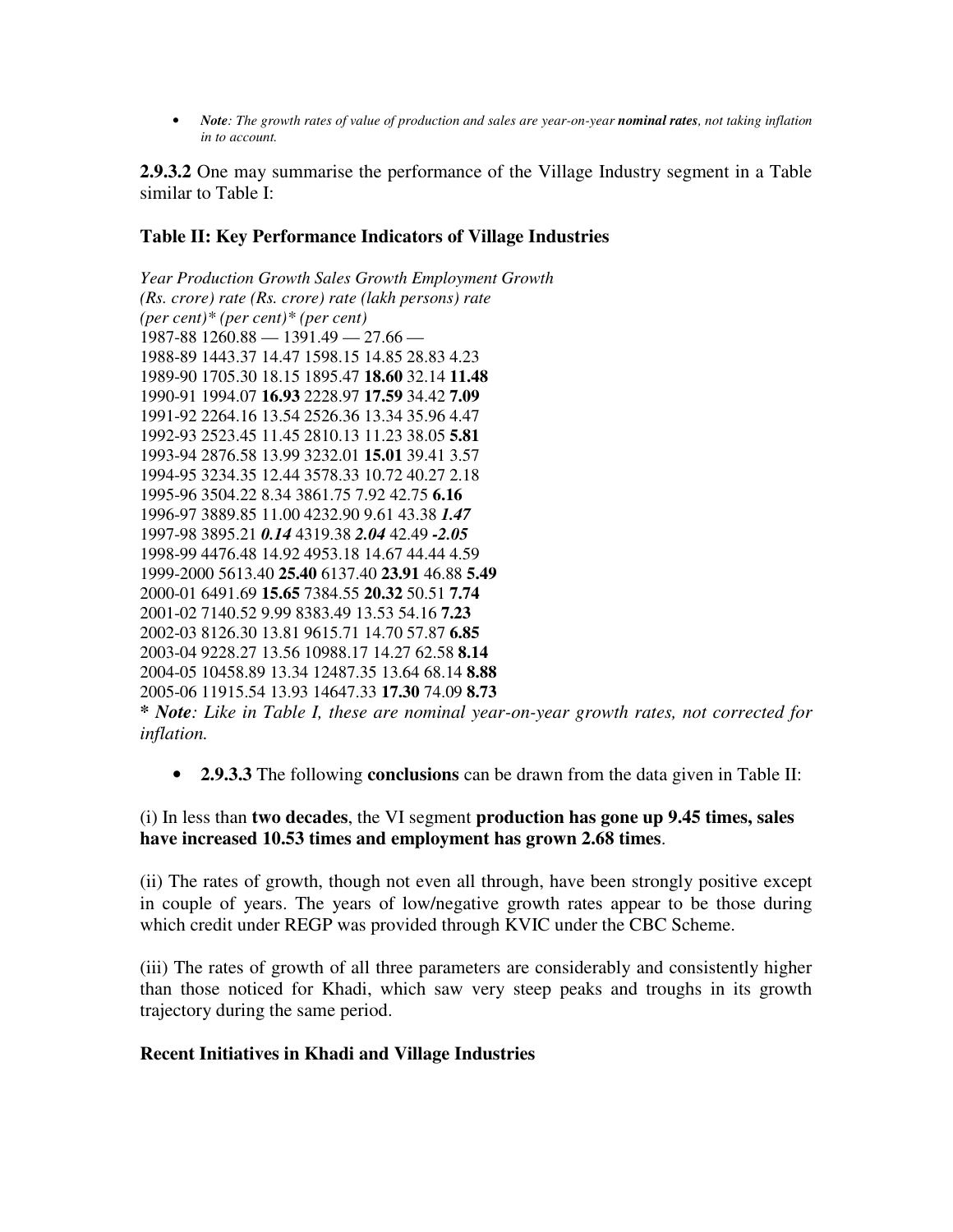**2.9.4.1** The last few years have seen some new initiatives. In 2002-03, KVIC introduced the **"Product Development, Design Intervention and Packaging (PRODIP)" Scheme**. **"Rural Industries Service Centres (RISC)" Scheme** was started in 2004-05. This Scheme is for establishing common facility centers for both khadi and VI with Government grant funding of up to Rs. 5 lakh per RISC. The grant can go up to Rs. 25 lakh in suitable cases.

**2.9.4.3** A **Scheme of Fund for Regeneration of Traditional Industries (SFURTI)** like khadi, village and coir industries was approved in October 2005 and is under implementation.

# **2.9.5 Revamping of the Khadi and Village Industries Commission**

The Government's **National Common Minimum Programme (NCMP)** emphasised the importance of this segment of the economy and declared that the **KVIC (and the programmesimplemented through the KVIC) would be "revamped"**. The Expert Committee (EC) set up for**22**this purpose submitted its report to the Government (Ministry of Agro & Rural Industries) in April2006. The **main recommendations of the EC** included:

- Amending the KVIC Act, 1956 comprehensively so as to **(a) make the Commission more professional, like a modern corporate body with (i) the Commission becoming a policymaking entity like a corporate "Board of Directors" (ii) a modern management** headed by the Chief Executive Officer, **accountable to the whole Commission** and **in charge of running the organisation according to the policies and priorities laid down by the Commission but without day-to-day intervention of the Chairman (b) introduce a permanent consultative mechanism at the Zonal level** and, **(c) include enabling provisions in the law to get the programmes and activities implemented through selected on-Governmental professional agencies**, in tune of the needs of the times.
- **Restructuring the khadi programme**

#### . **Coir Industries**

**2.9.7.1** As noted, the Coir Industry Act, 1953 came into effect in February 1954 and led to the establishment of the Coir Board. **The strong (and antiquated) regulatory stance of this legislation is particularly noteworthy**.

**Act:** 

# **12. Control of export of coir fiber, coir yarn and coir products –**

**2.9.7.4** The performance of the coir industry during the last ten years is summarised in Table-III.

# **Table III: Key Performance Indicators of Coir Industry**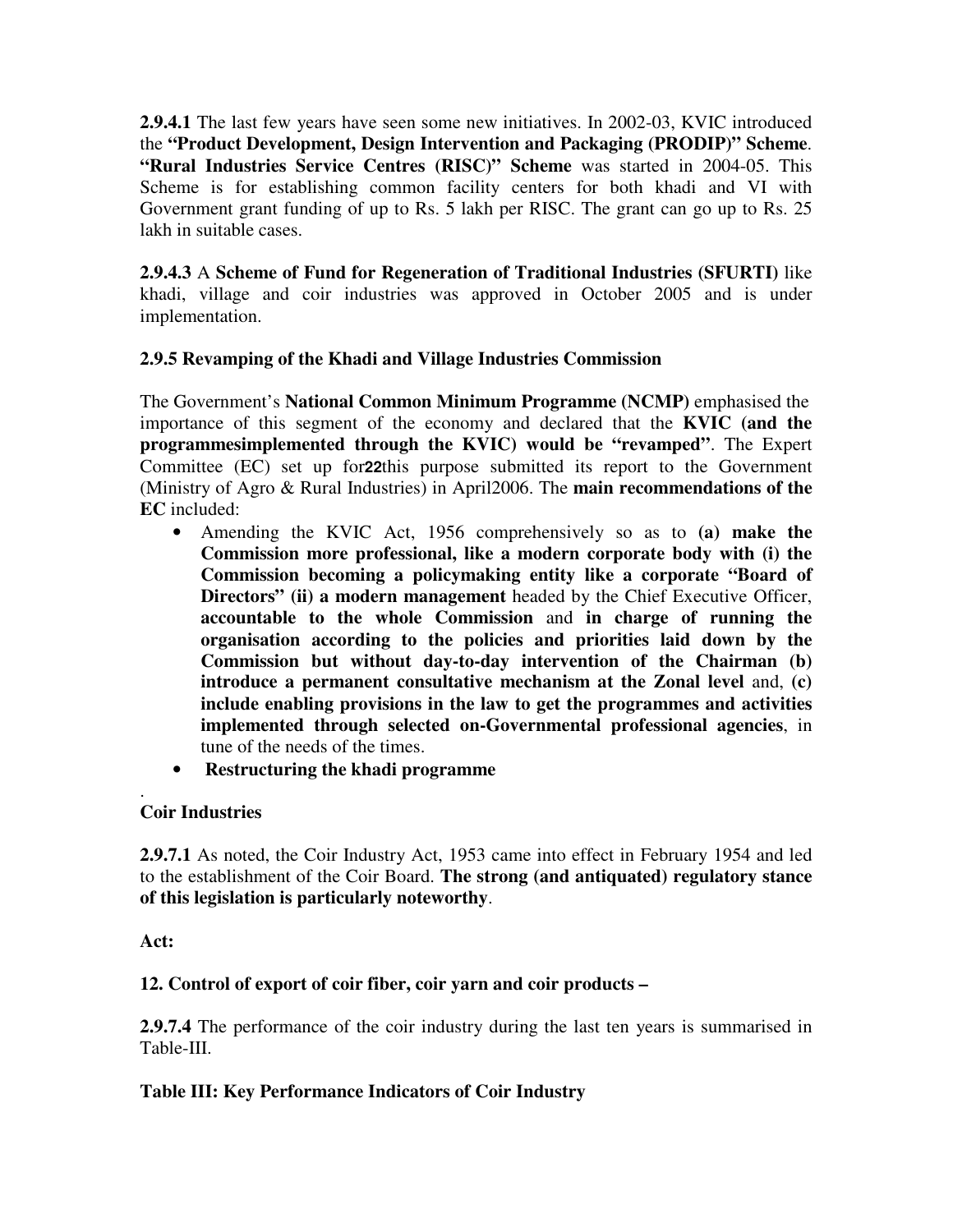*Year Annual Production Growth Exports Growth Employment Growth Plan outlay (Rs. crore) rate (Rs. crore) rate (lakh rate (Rs. crore) (per cent)\* (per cent)\* persons) (per cent)*  1996-97 *6.90* 309.70 – 212.58 – **5.34** – 1997-98 11.00 338.40 **9** 238.93 **12** *4.31 -19*  1998-99 *8.88* 389.30 **15** 292.19 **22 4.63 8**  1999-2000 12.43 398.05 2 303.05 *4* 4.84 *4*  2000-01 13.85 436.80 **10** 313.66 *4* **5.35 11**  2001-02 *8.14* 461.75 6 320.58 *2* 5.43 *2*  2002-03 11.20 *451.80 -2* **352.71 10** 5.56 *2*  2003-04 16.20 473.20 5 407.50 **16** 5.87 6 2004-05 16.79 500.50 6 473.40 **16 6.06** *3*  2005-06 35.43 533.00 6 508.45 *7* **6.22** *3 Note: \* The growth rates are year-on-year, in nominal terms.*  **Recent Initiatives in Coir Industries** 

#### **Growth and Development of Micro and Small Enterprises (MSEs) during Ninth and Tenth Plans**

#### **Table IV: Performance of SSI during Tenth Plan**

*Number of units (lakh) Production (Rs. crore Year Registered Unregistered Total Employment Constant Current (lakh prices prices persons) (2001-02)*  2002-03 15.91 93.58 109.49 260.21 306771 314850 (6.9) (3.6) (4.07) (4.4) (8.68) (11.54) 2003-04 16.97 96.98 113.95 271.42 336344 364547 (6.7) (3.6) (4.07) (4.3) (9.64) (15.78) 2004-05 17.53 101.05 118.59 282.57 372938 429796 (3.3) (4.2) (4.07) (4.1) (10.88) (17.90) 2005-06 18.71 104.71 123.42 294.91 418884 497842 (6.7) (3.6) (4.07) (4.4) (12.32) (15.83)

#### **Table V: Trends in Growth: SSI and Industrial Sector**

*Year SSI Sector (percentage growth Industrial Sector (percentage over previous year) growth over previous year)*  **9th Plan**  1997-98 8.43 6.7 1998-99 7.70 4.1 1999-2000 8.16 6.7 2000-01 8.23 5.0 2001-02 6.06 2.0 **10th Plan**  2002-03 8.68 5.7 2003-04 9.64 7.0 2004-05 10.88 8.4 2005-06 12.32 8.2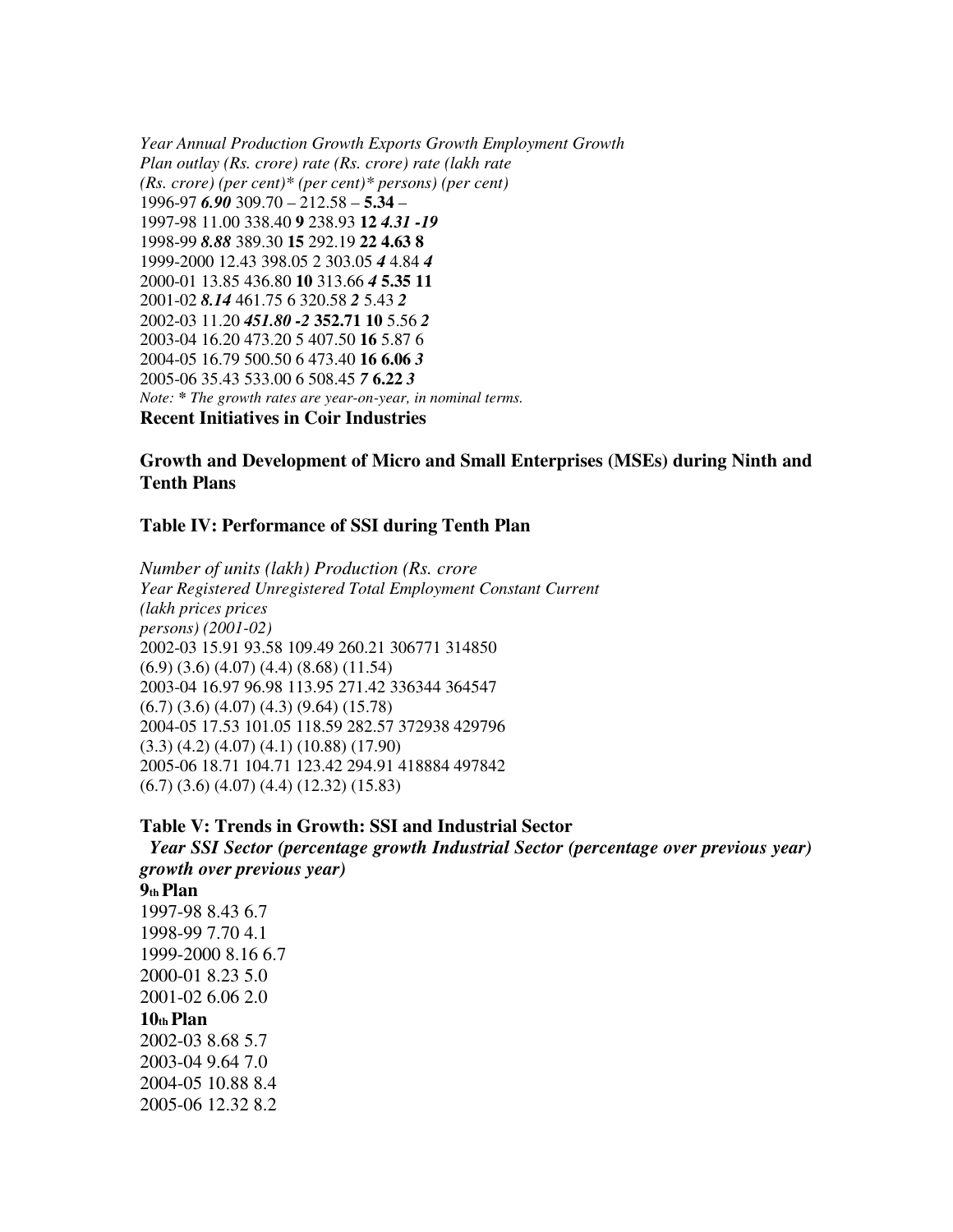#### **Performance of MSEs during Tenth Plan**

**2.11.1** Micro and Small Enterprises (MSEs) represent a vibrant and dynamic segment of the Indian economy, contributing an estimated 39 per cent of industrial production and 34 per cent of totale exports. The estimated number of MSE units in the country is 123.42 lakh of which 18.71 lakh are registered and 104.71 lakh unregistered. At the end of 2005- 06, total production of the MSEs was estimated at Rs. 4, 97,842 crore at current prices and Rs. 4, 18,884 crore at constant (2001-02) prices.

**2.11.2.1** For the 10th Plan, an average annual growth rate of 12 per cent was envisaged for the value of production of the SSI against which the estimated average annual growth rate during the first four years of the Plan is 10.38 per cent.

**2.11.2.2** The growth rates of the production of the SSI and that of the entire manufacturing sector during the  $9<sub>th</sub>$  and the  $10<sub>th</sub>$  Plan periods have been plotted in the following graph. It is clear that on an average the SSI growth rates are 2.45 per cent above those of the whole manufacturing sector.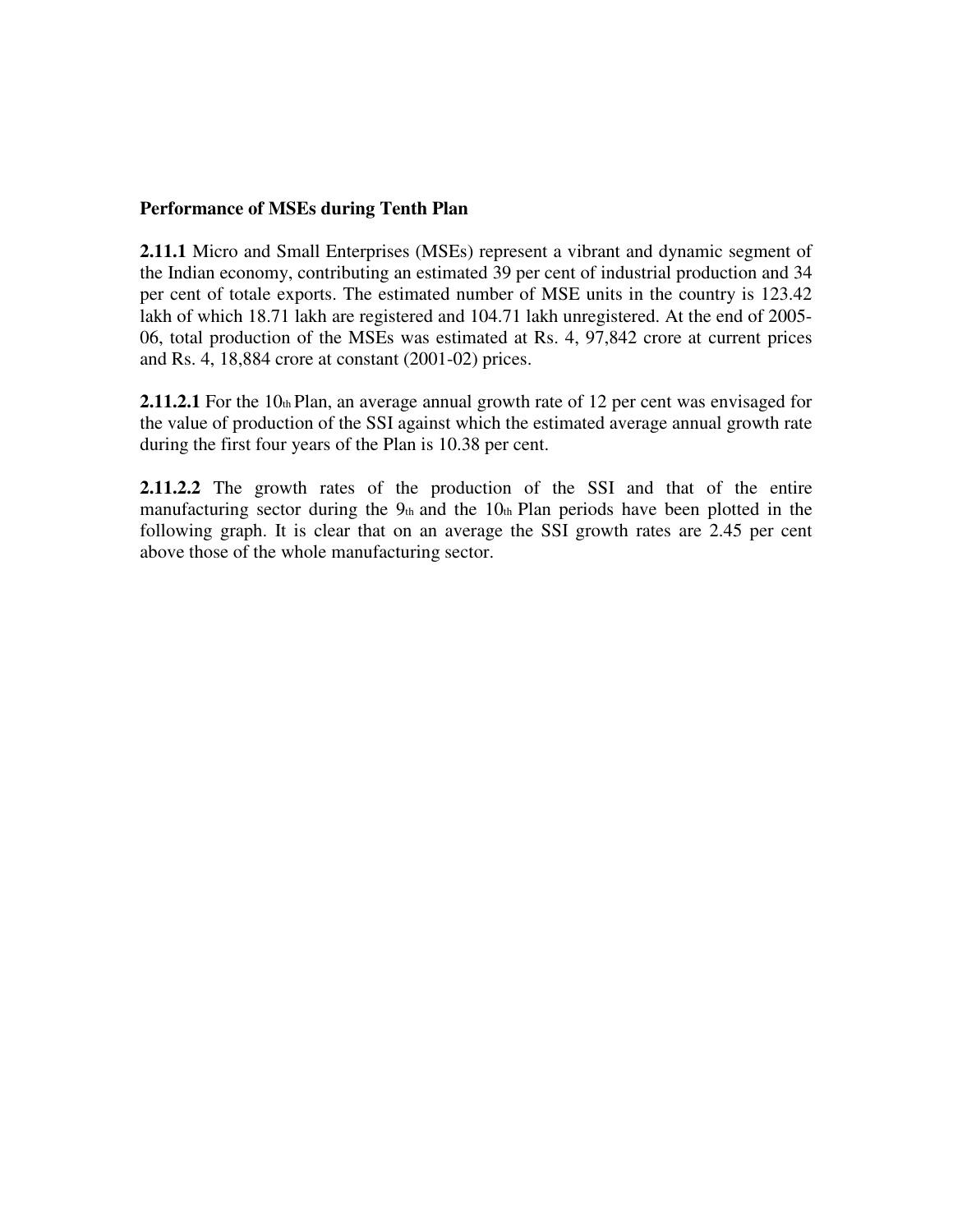# **CHAPTER III**

# **OBSERVATIONS/ RECOMMENDATIONS OF SUB-GROUPS**

**3.1** The attempt is to incorporate, without dilution or moderating, the principal recommendations of each Sub-Group as the Sub-Group concerned made them. The operative clauses/parts are highlighted.

**3.2** The recommendations of **Sub-Group I** are as under:

#### **(A)Implementation of the MSMED, Act, 2006.**

(i) The enactment of the MSMED Act, 2006 has created the micro, small and medium enterprise continuum for optimisation of capacities, attaining economies of scale, technological up gradation, vertical growth of MSEs, etc., in line with the globally

accepted norms. **The Government would need to emphasise the primary need for facilitating the growth and development of this preponderant majority of micro enterprises, as has been recognised by the MSMED Act, 2006, by way of specific measures for preference in Government procurement, measures to check delayed payment, etc**.

(ii). A **comprehensive study needs to be undertaken to evaluate the existing status of these sub-sets of MSMEs vis-à-vis their counterparts in other countries so as to get global benchmarking and design policies and programmes accordingly** 

(iii) An **action plan** needs to be chalked out **to sensitise all stakeholders**, including the State Government/UT Administration officials, **to the operational implications of the MSMED Act, 2006 and also periodically review the progress of** its **implementation**.

**(iv) State Governments/UT Administrations should incentives and encourage the filling of Entrepreneurs' Memorandum by the micro and small enterprises** as well as by the **medium service enterprises**.

(v) The States/UTs should **encourage "on-line" filing of memoranda** under the MSMEDAct.

(vi) Although the Delayed Payments Act was promulgated in 1993 and subsequently amended in 1998, it did not yield the desired results in mitigating the problem of delayed payments. The MSMED Act, 2006 provides for strengthened provisions to deal with the situation. **State Governments/UT Administrations need to expeditiously constitute the Micro& Small Enterprises Facilitation Council(s)** (MSEFC) in accordance with the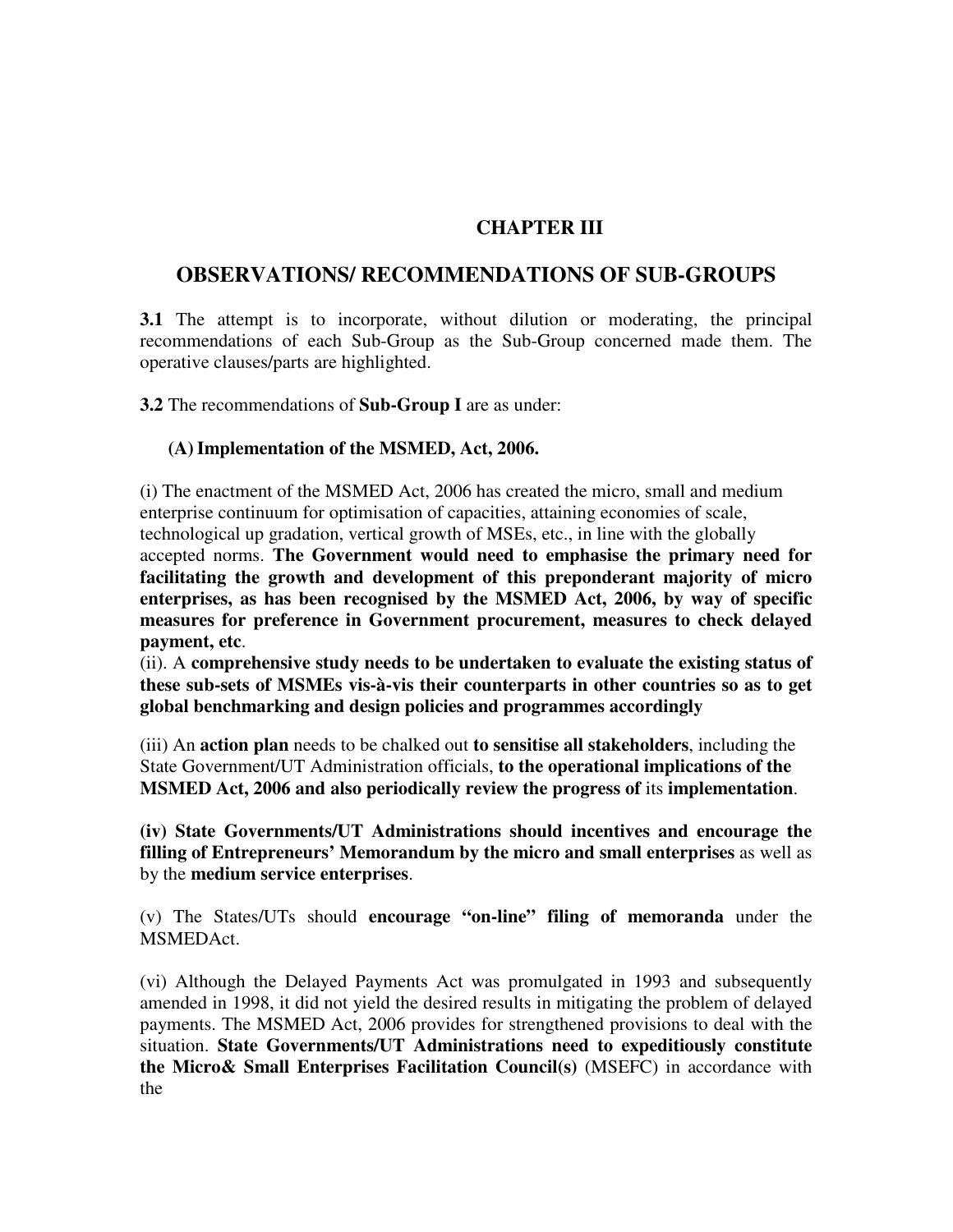mandatory provisions of the Act. **The Central Government should monitor the Implementation of these provisions closely**, unlike in the past.

(vii) The Central Government, while classifying enterprises, needs to provide **clearer guidelines in respect of equity, licensing and definition of "equipment" for determining the status of service enterprises and other related matters** so that there is no ambiguity/problem in implementation. There should be constant review/monitoring at the Central Level. There should be **readily accessible databases of all enterprises of all categories that have filed their memoranda**, at both State and Central levels. It is further recommended that:

(a) The **no-licensing policy under section 29(B) of the I (D & R) Act, 1951 may be extended to medium enterprises**; (in addition to micro and small enterprises now equated with the erstwhile SSI) by utilizing Explanation 2 under sub-section (1) of section 7 of the MSMED Act.

(b) The **provision of reservation for the public sector** [Appendix III of the I (D & R) Act, 1951] **need not be applicable to MSMEs** because of the sheer inability of this Segment to venture into these reserved products.

(viii) **The limit on equity participation (both by domestic and foreign enterprises) should be reviewed.** 

 (ix) The MSMED Act, 2006 has envisaged an effective role to Enterprise Associations in decision-making. There is **need for capacity building of these Associations so as to make them more effective at ground level and strengthen them to become effective partners in promotion and development** of micro and small enterprises. The Package for Promotion of MSEs has a scheme for this purpose, which would need to be utilized effectively.

**(B) Timely and Adequate Credit to Micro and Small Enterprises and Fiscal Incentives** 

(i). **The reduction in Net Bank Credit to the SSI in the last decade and in the number of SSI accounts is a cause of serious concern**. **This needs to be monitored periodically through effective meetings of the Standing Advisory Committee of RBI**.

(ii). **SIDBI needs to focus on the MSEs and particularly the micro enterprises as against medium enterprises, with a view to enhancing its contribution to that segment**.

(iii) **Fiscal incentives to the micro and small enterprises need to be reviewed** as from 2000 there has been a change in the scenario due to inflation. An **upward revision** is also necessitated **because of the increase in the ceiling on investment** for small enterprises.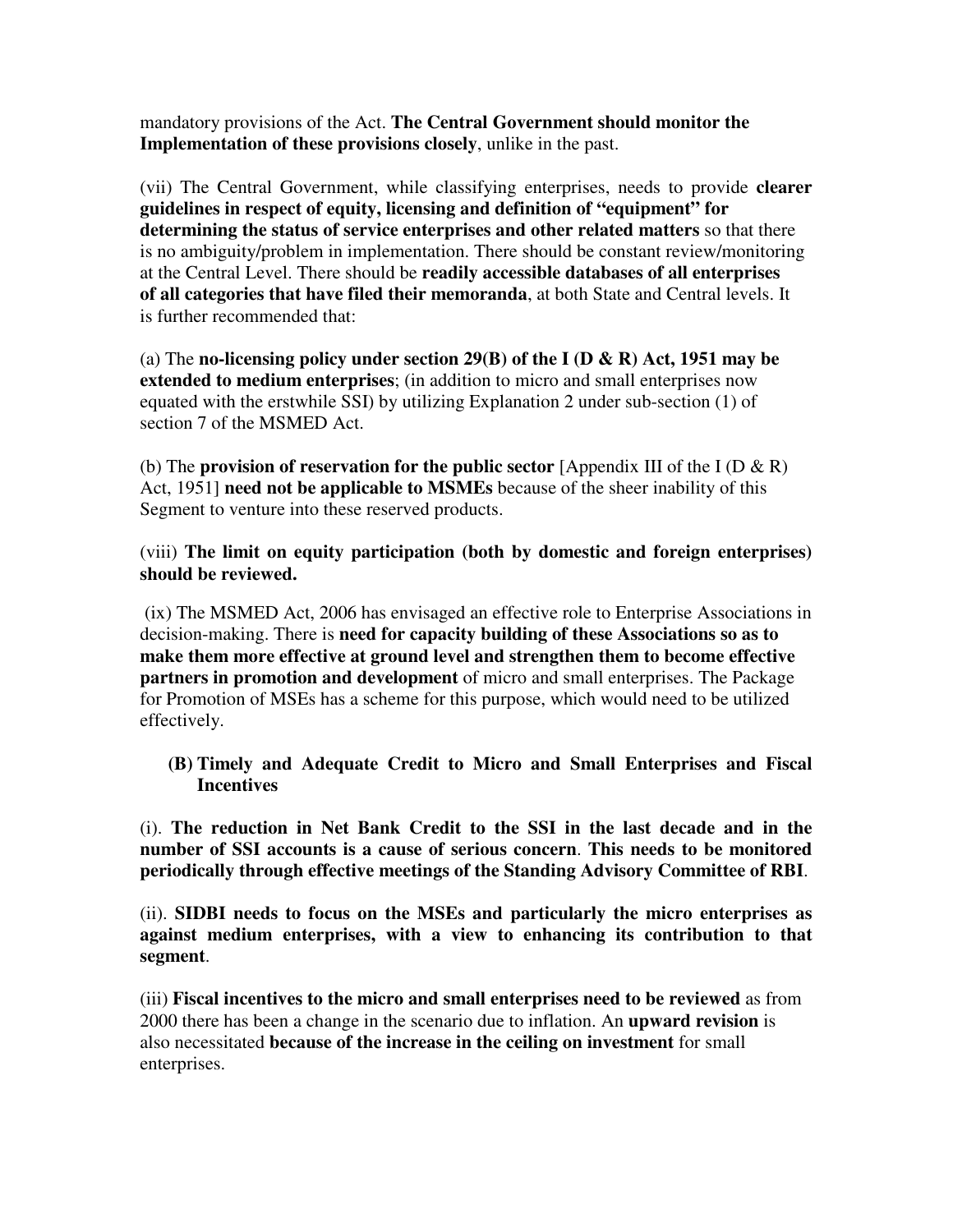## **(C) Dereservation**

.

**While dereserving,the Government would need to provide comprehensive back up**, including financial assistance, technological modernisation, marketing assistance, R&D and other common facilities tothe affected enterprises to enable them to continue to be competitive both in the global and domestic markets.

## **(D) Procurement Preference**

**An effective preference policy for procurement of goods and services produced/rendered by micro and small**. The policies need not have any provision for price preference to MSEs. Each **Ministry/Department and CPSU, etc., should make a specific mention of the compliance with the preference policy in its Annual Report**  to be tabled in Parliament. **Progressive Associations of MSEs should be associated with monitoring implementation and suggesting appropriate revision of the policies**.

# **(E) Labour Laws**

(i) **Labour laws applicable to the MSMEs should be simplified** by adopting the **following measures**:

(a) **Manufacturing micro enterprises should be exempted from all labour laws except the Minimum Wage Act**.

(b) A **separate and simple legislation on labour related matters should be enacted for MSMEs employing less than 100 workers**.

(c) Benefits of **insurance coverage against death, disease and disability** should be provided **to workers and employees** of micro, small and medium enterprises.

(d) The **following Acts should not be made applicable to units with less than 50/100 workers with/without power.** 

(ii) To **encourage self-certification under various labour laws**, self-certified returns submitted by MSEs may be treated as prima facie compliance. **Inspections may be conducted only when absolutely essential.** 

**(F) General and Cross-cutting Issues** 

(i) **Rules and regulations concerning Environment Protection and Pollution Control**  need to be **simplified** and **clearances** made **more transparent** and **less time consuming**.

(ii) **Sensitisation, particularly of micro enterprises,** on **applicability of rules and**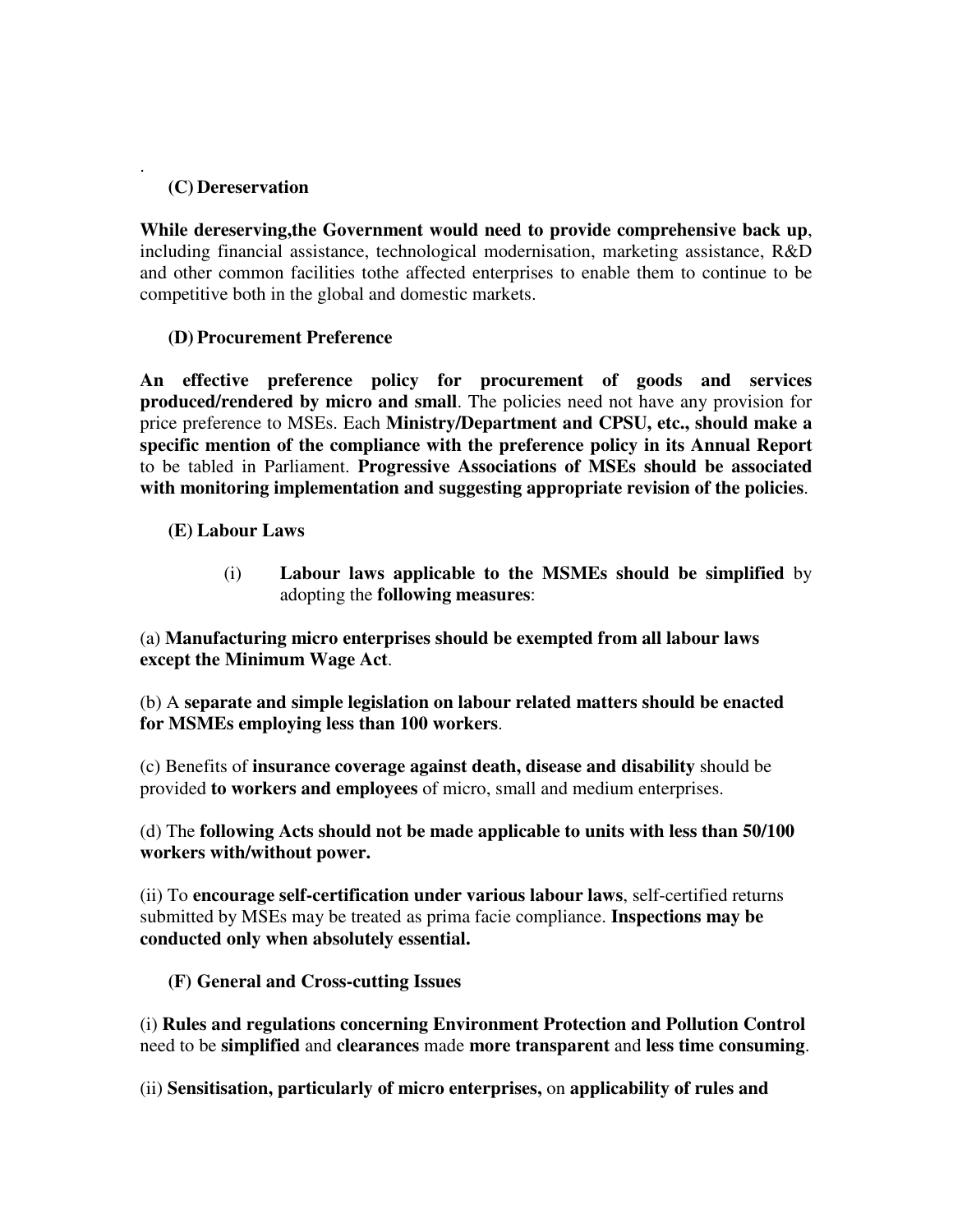**regulations** should be carried out by the **respective agencies**, through **print/visual media** and other methods like **awareness programmes**, etc.

(iii) To **improve the effectiveness of PMRY** as a measure for self-employment, **revised design parameters of the scheme**, in terms of family income limits for eligibility, project cost ceiling, corresponding ceilings of subsidy, rates of assistance to States towards training of beneficiaries before and after selection, etc, **as envisaged in the "Package for Promotion of Micro and Small Enterprises (MSE)" is a welcome step**.

(iv) **Strengthening of database pertaining to MSMEs** is a **crying need** of the hour.

(v) One of the major implications of the MSMED Act, 2006 is the introduction of (a) an unfettered class of service enterprises, and (b) manufacturing and services medium enterprises. This warrants **immediate restructuring of the authorized implementing agencies at the Central and State/UT levels, both in terms of expertise and resources**, which should be undertaken immediately through a High Level Expert Committee at the Union Level, comprising members from States/UTs, etc.

## (vi) **Implementation of the National Manufacturing Competitiveness Programme (NMCP) should be speedy and be monitored properly.**

(vii) **Obsolete technology is a major handicap** (ranking just after availability of credit) and to overcome the problem the **Package for Promotion of MSEs proposes**  constitution of a **Technology Mission**. It is important to ensure that the **Mission is constituted at the earliest** to avail of the benefits of its recommendations in the XI Plan period.

# (viii) The **Cluster Development Programme needs to be strengthened**.

(ix) Support **measures for vertical growth of small enterprises to medium and**  further of medium enterprises to large need to be formulated.

 (xi) **Export Promotion** and provisions of **Marketing Assistance Schemes need a review** to enable inter-scheme interlinking and to ensure cooperation of stakeholders as also the agencies involved, Indian Missions abroad, etc.

# **(G)Continuing and New Schemes/Programmes**

(i) All existing schemes and programmes of the Ministry of SSI and the Ministry of ARI need to be continued in the Eleventh Plan, with the following changes:

# **Sl. Existing Scheme/Programme Scheme/Programme in which No. to be subsumed**

1. Infrastructural Development Micro and Small Enterprise Cluster of SSI in Rural Areas Development Programme (after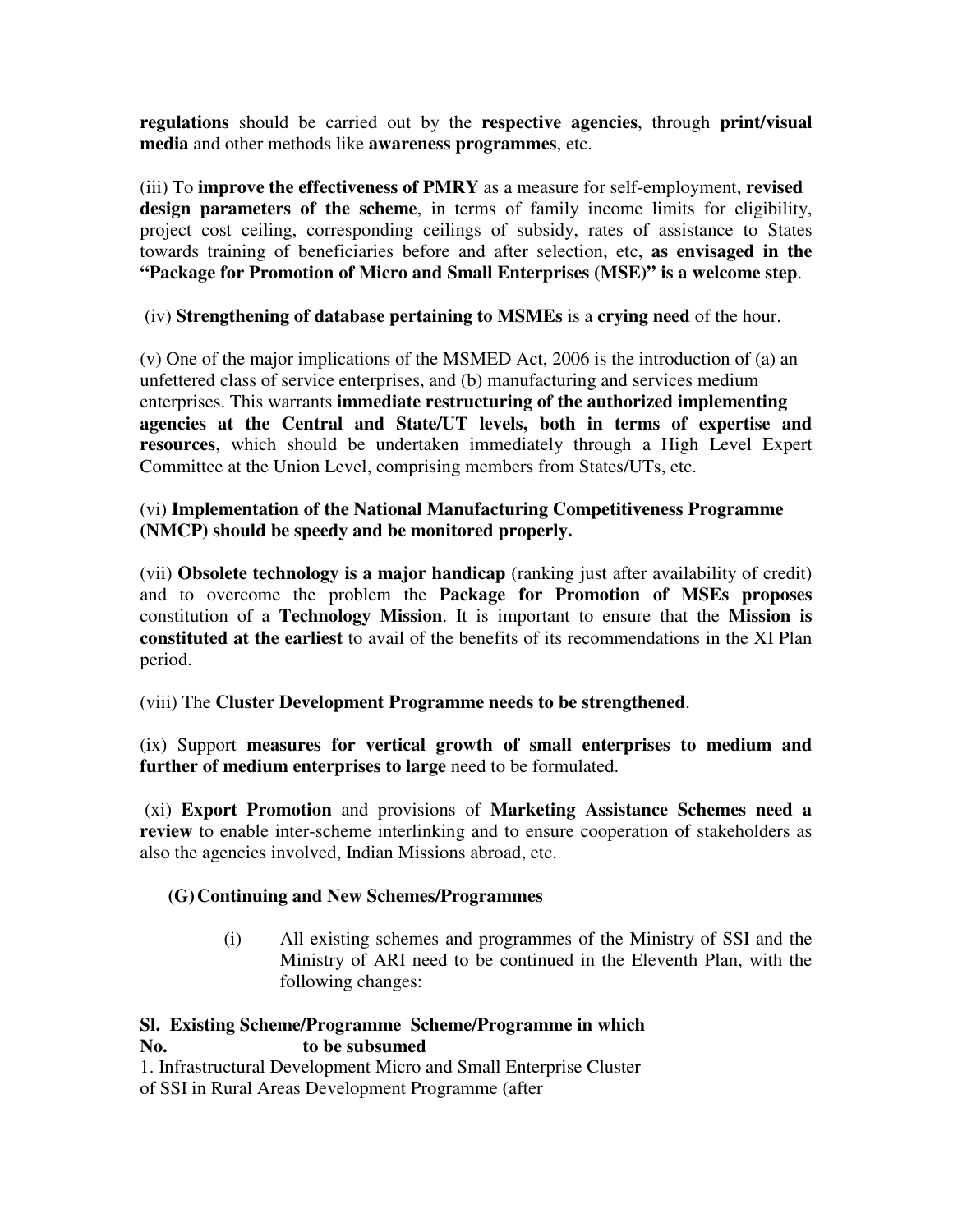renaming SICDP)

2. "Mini-Tool Rooms & Training Extension Centres of Tool Rooms Centres" component of the under the National Manufacturing Scheme of Tool Rooms Competitiveness Programme

#### **Existing Schemes being weeded out**

3. "Sub-contracting Exchange for Ancillary Development" except the Vendor Development Programme

4. "Upgradation of SIDO Workshops into Mini Tool Rooms" component of the Scheme of Promotion of Small Scale Industries

5. "Testing Centres by Industries" component of the Scheme "Testing Centres"

6. "Energy Conservation Programme" component of the Scheme of "Technology Upgradation"

## (ii) **The following new schemes would need to be introduced** in the Eleventh Plan (**as part of the Package for Promotion of MSEs**):

(a) Four Training-*cum*-Product Development Centres (TPDCs) for agro and food processing to facilitate promotion and development of micro and small enterprises in food processing through.

(b) Promotion of Vertical Shaft Brick Kiln (VSBK) Technology for adoption by MSEs engaged in bricks manufacturing.

(c) Establishment of Technology Mission to assist MSMEs in technology upgradation, energy conservation and pollution mitigation.

(d) Financial Assistance to Select Management/Business Schools and Technical Institutes,

to conduct tailor-made courses for new as well as existing micro and small enterprises.

(e) Financial Assistance to 5 Select Universities/Colleges to run 1200 Entrepreneurial Clubs.

(f) Scheme for Capacity-building, Strengthening of Database and Advocacy by Industry/ Enterprise Associations, in consultation with the Associations and States.

## (iii) Similarly, **under the National Manufacturing Competitiveness Programme (NMCP)**, the **following new schemes** would need to be introduced:

(a) National Programme on Application of Lean Manufacturing.

(b) Design Clinic Scheme to Improve Design in Manufacturing MSMEs.

(c) Promotion of Information and Communication Technology (ICT) in Indian Manufacturing Sector.

(d) Setting up Mini-Tool Rooms.

(e) Technology and Quality Management Support for MSMEs

(f) Support for Entrepreneurial and Management Development of MSMEs

(g) Induction of Quality Management Standards and Quality Technology Tools among

Manufacturing MSMEs to Improve Their Competitiveness.

(h) National Campaign for Investment in Intellectual Property.

(i) **Market Assistance/SMEs and Technology Upgradation Activities** 

(j) **Marketing Support/Assistance to SMEs.**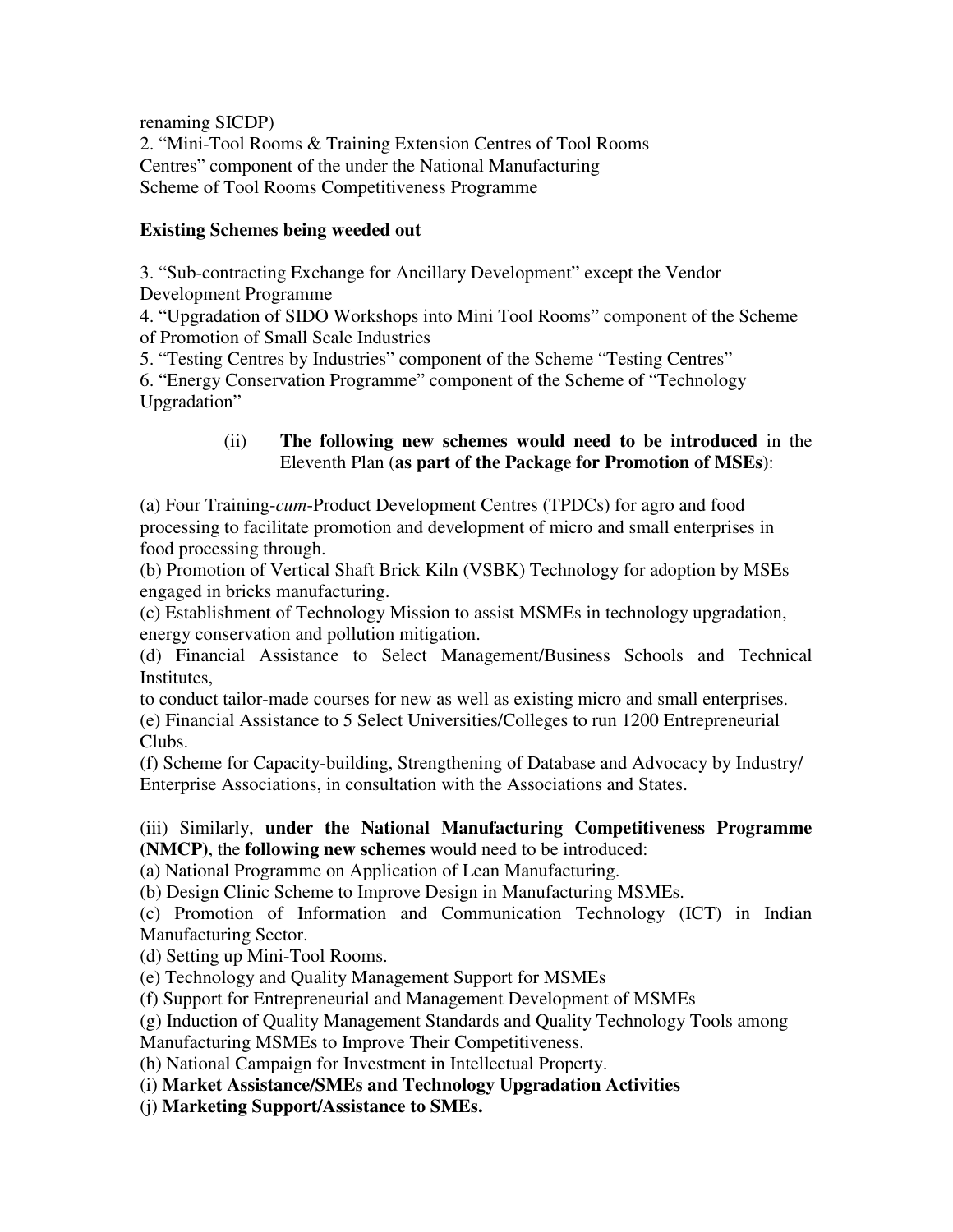#### **3.3.2 Recommendations**

#### **(A) Monetary and Credit - related Measures**

(i) In order to facilitate credit flow commensurate with the growth targets for the MSEs, **banks need to be encouraged to allocate 15 per cent of the priority sector lending to MSEs in a phased manner during the 11th Plan. At the same time, all-out efforts need to be made by the banks to achieve the stipulated 60 per cent of the MSE lending to the MEs (erstwhile tiny segment). Further, the credit growth rate for the MEs may be separately stipulated at 20 per cent p.a.** 

(ii) In line with the RBI directives, **it is recommended that banks may deal with applications of exporting MSMEs within a period of 15-21 days, depending on the quantum of loans, after submission of applications complete in all respects**.

(iii) Considering the limited ability of the export-oriented micro and small entrepreneurs to bring in sufficient equity/promoters contribution, a flexible debt-equity ratio may be adopted by banks while sanctioning export credit to such MSEs.

#### (iv) As far as possible, **renewal of working capital limit may be made simpler and less time consuming**. **Whenever an increase in limit is considered, additional limit may be sanctioned expeditiously with only additional documents**.

(v) For the MSEs, the interest rate on working capital loan may preferably be pegged at the PLR of respective banks.

(vi) The MEs provide most of the employment in the MSE segment and at very low per capita investment. They thus need preferential nurturing. Sizeable private investment in MEs to generate more employment would be possible only when they are treated at par with the agriculture sector so far as interest rates on loans to them is concerned. At present, the interest rate on farm loans is 7 per cent, with GoI's subsidy of 2-3 per cent. Similarly, loans are provided to KVI institutions under the ISEC Scheme at interest of 4 per cent. The KVI segment provides employment to nearly 8.3 million persons where as the manufacturing and service MEs together provide employment to an estimated. 2.42 million, at per capita investment of just about Rs.1.10 lakh (according to the Third Census data). It is, **therefore, strongly recommended that all loans up to Rs.5 lakh to MEs (excluding credit from micro finance institutions) may be given, free of collaterals, at interest rate of 8 per cent, excluding transaction cost. Any loss of income to banks may be compensated by the Central Government suitably**.

(vii) In order to bring in transparency in credit sanction, each bank/DFI may clearly indicate a time frame for disposal of loan applications of MSEs, based on the quantum of credit requirement, which may be strictly adhered to and monitored.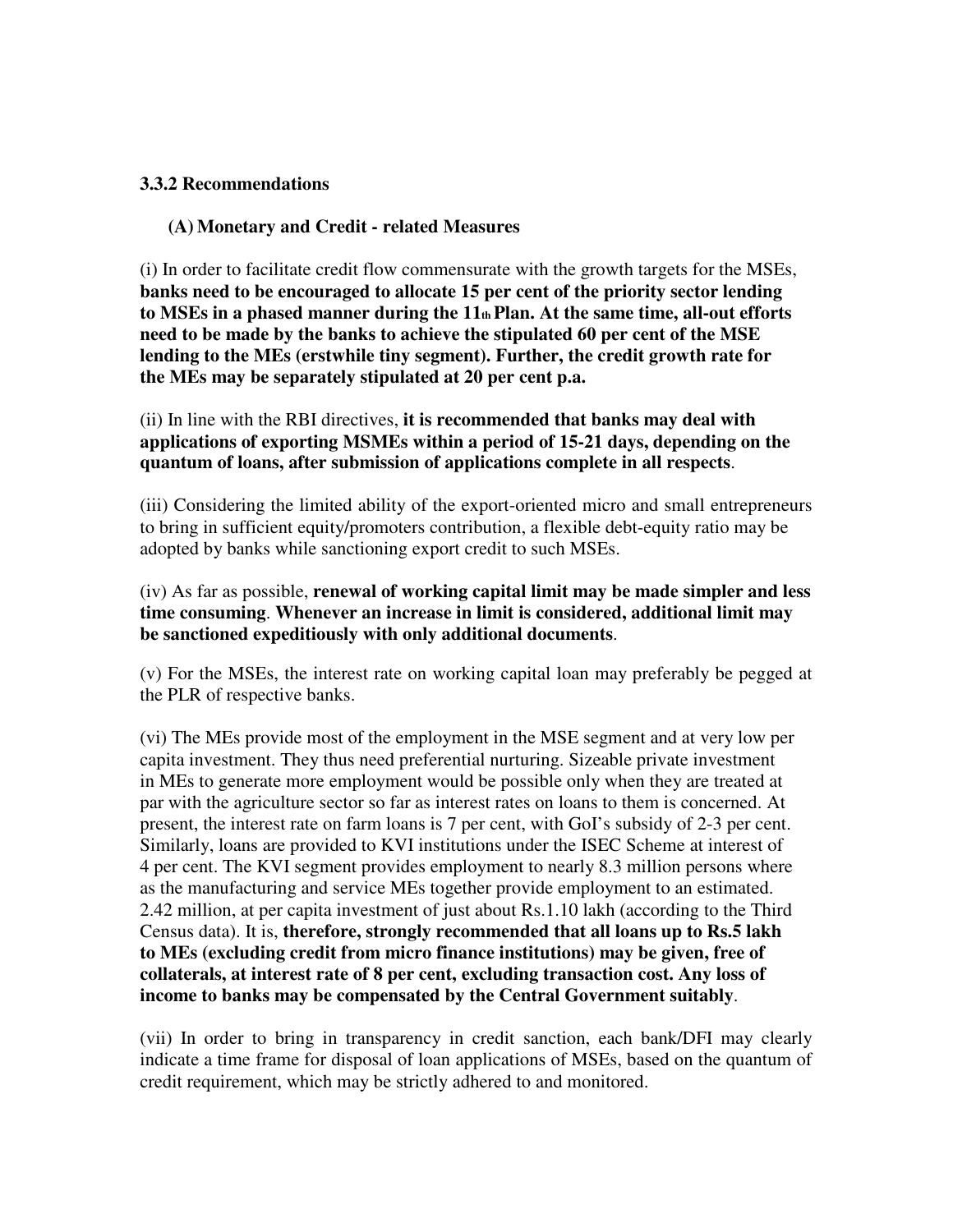(viii) All the MSE credit - related schemes may be prominently displayed at each and every branch of banks. Moreover, such information may be widely publicised**,** more so in

all clusters of MSMEs.

(ix) Collateral security/third party guarantee has been and continues to be one of the main impediments to the credit flow to MSEs. In order to overcome this problem and ensure hassle-free credit delivery, particularly to micro enterprises, the followings measures are suggested to increase the coverage under Credit Guarantee Fund Trust for Small Industries (CGTSI):

(a) Mass awareness campaigns on the activities of the CGTSI need to be undertaken. (b) The present capital base of CGTSI may be leveraged for increasing the guarantee coverage of MSEs from the present level of about 51000 units.

(c) In addition, the tax exemption status, which is presently given to CGTSI up to FY 2007, may necessarily be extended till FY 2012.

(d) The extant RBI guidelines on collateral or third-party guarantee free loans may be adhered to by the banks and this may be strictly monitored.

(e) In order to mitigate the problem of inadequacy of promoters' contribution, measures need to be taken to provide equity support to MSEs. The National Equity Fund (NEF) Scheme has not been successful and may, therefore, be reviewed and redesigned to make its operation easier and enhance its acceptability. This exercise may be undertaken in consultation with IBA/SIDBI on the pattern of Credit Linked Capital Subsidy Scheme (CLCSS).

(f) **A new intermediary of Banking Facilitators may be developed by utilising the vast numbers of educated unemployed youth of the country. These Facilitators would be trained by the lead banks in their respective areas and then help the entrepreneurs in establishing banking linkages, facilitate fulfilling banking formalities for loans, etc. They would earn their fees on a per case basis. The fee would be paid by the applicant to the bank which in turn will pay the specific Facilitator. The Government and the lead banks could share the cost of training the facilitators on a scale agreed to between the Government and the IBA. Initially, a pilot scheme may be taken up in selected clusters (say, 100) of MSEs**.

(g) SIDBI is pioneering a micro credit model based on delivery of credit through empowered micro finance institutions (MFIs). **Making available a fund of about Rs. 150 crore to SIDBI in the 11th Plan for Business Development Services, providing forward/backward linkages for all-round development of micro enterprises, capacity building of MFIs and the bank staff handling these portfolios would be one of the most appropriate initiatives during the 11th Plan to cover a large number of MSEs**.

(h) SIDBI's micro credit activities are undertaken by its specialised Department called SIDBI Foundation for Micro Credit (SFMC). During the last few years, SFMC has assisted the empowerment of more than 90 MFIs, with a cumulative sanction of more than Rs. 800 crore, benefiting more than 28 lakh persons, mostly women.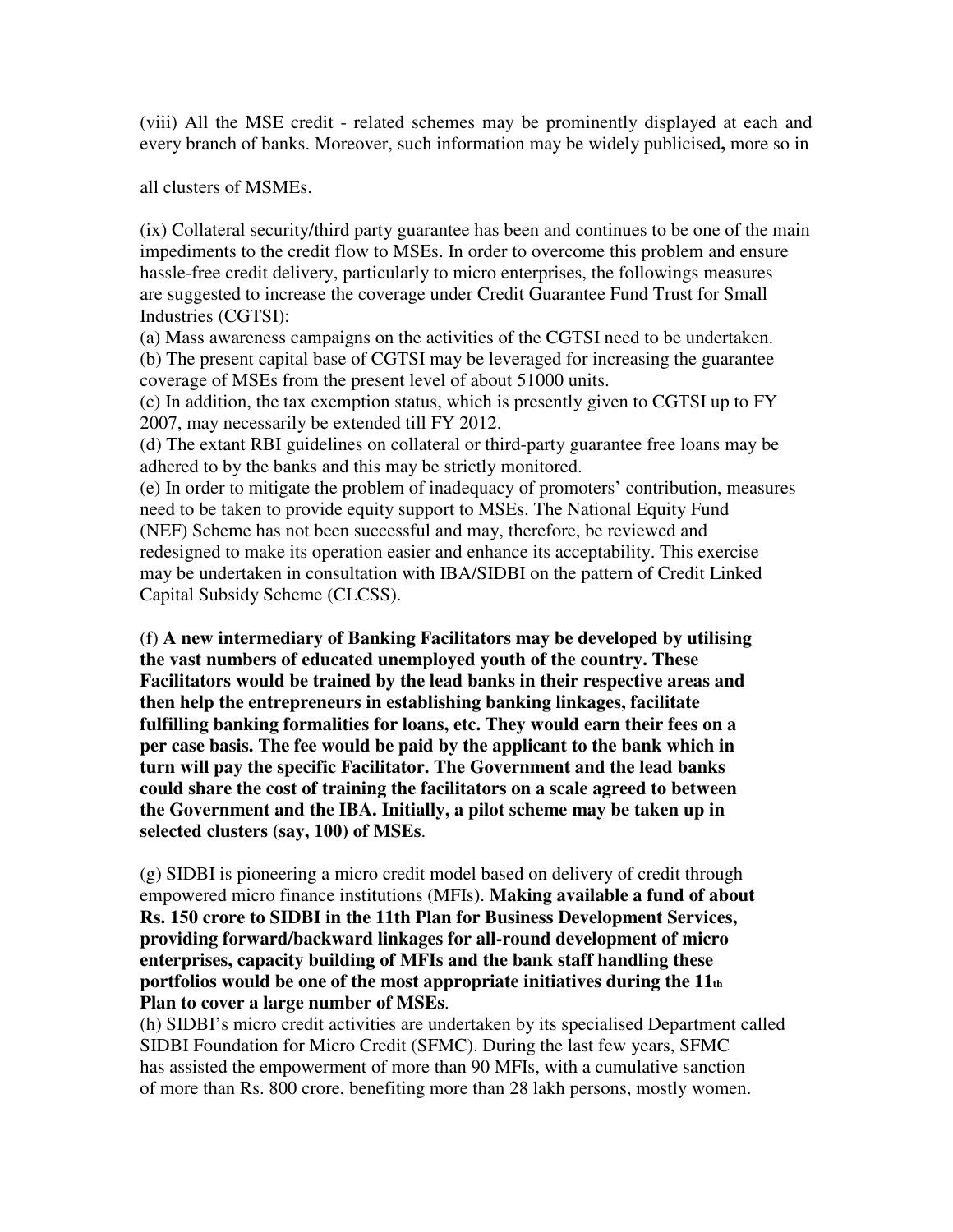Considering that micro credit can a long way in poverty alleviation and employment generation, **it is suggested to hive off SFMC from SIDBI and give it a wider mandate to function as an all-India apex institution in matters of micro-credit, including policy advocacy. This new entity could be named as Micro Credit and Services Development Corporation of India (MCSDI). Besides giving credit, it will also impart training to and capacity building of MFIs as well as micro enterprises. Micro credit insurance may also be brought under the purview of this new organisation**.

(i) SIDBI conceptualised the Rural Industries Programme (RIP) to address problems like rural unemployment, better commercial exploitation of the local resources and rural-urban migration. Given the high emphasis on rural development, it is suggested to implement 500 RIPs during the  $11<sub>th</sub>$  Plan with a Plan allocation of Rs. 50 crore (@ Rs.10 lakh for each RIP). The RIP implementing agencies can also act as 'banking facilitator' or *vice versa.* RIP can be integrated with District Development Plans, where DICs of the respective States could be the nodal agencies. Panchayats and BDOs may be involved in preparing a District plan for Industrialisation with focus on MSEs utilising the local resources (raw material and man power).

(j) In case of delayed payments from state Government departments/PSUs/ municipal and other local bodies to the MSEs, it is suggested that SIDBI/SBI/PSBs may be identified as the nodal agencies for effecting delayed payments of, at least 75 per cent of the total dues, and in case the respective state agencies do not repay the same to SIDBI/SBI/PSBs within the prescribed time frame, the amount may be deducted directly from their Plan Allocation and be paid to SIDBI/SBI/PSBs by Central Government/Planning Commission. This would solve working capital problem of SMEs to an extent.

(k) In order to widen the scope and applicability of the Credit Linked Capital Subsidy Scheme (CLCSS) all-over India, it is suggested that:

(1) The scheme may be applicable to medium enterprises as it is in this segment, which has graduated from the SSI sector.

(2) It is further suggested that the scheme may be made applicable to both registered and unregistered SSI units and also to all manufactured products.

(3) The subsidy limit may be enhanced to the value of P&M up to Rs. 5 crore to cover up the entire SSI sector.

(4) The CLCSS, which is expiring in 2007, may be extended to the Eleventh Plan.

(l) One way of rationalising the pricing of credit is to efficiently measure the credit risk. SIDBI, with its long experience of term financing, has developed an advanced but simple, technology-based rating model for MSMEs called the Credit Appraisal and Rating Tool (CART). This model for credit rating up to Rs. 50 lakh has been duly recognised by RBI which recommended its implementation by banks. **SIDBI may give this CART model, free of cost, to all banks/DFIs which would**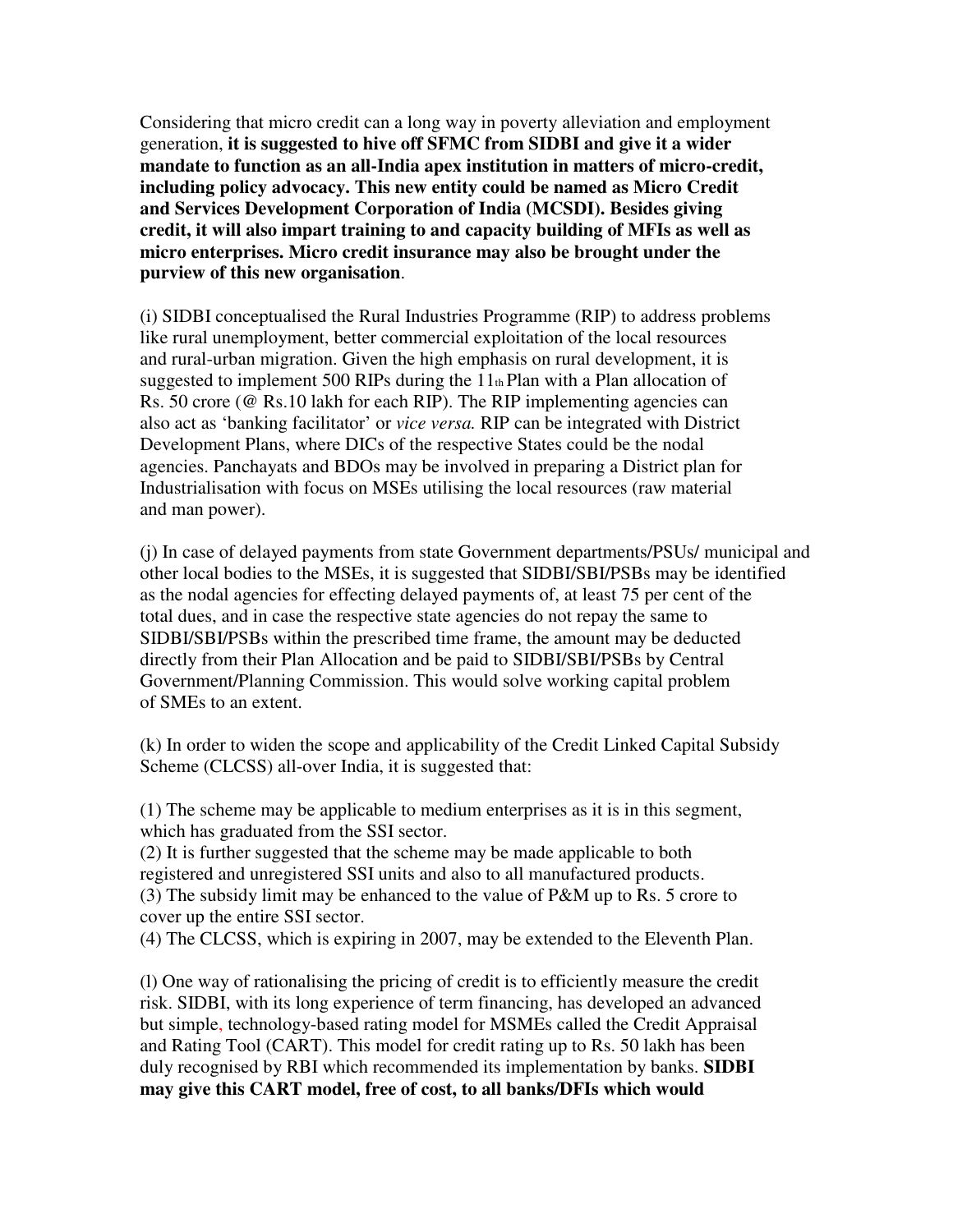**facilitate its increasing application across the financial sector. Once this model is put in place throughout the system, banks can easily assess the credit worthiness of even small MSEs and accordingly, decide the quantum and price of the loans**.

(m) For the SMERA rated MSEs, RBI may advise the banks and FIs to launch a special scheme of assistance, under which the financial assistance may be extended at a relatively lower interest rate, ranging from 25 basis points to 150 basis points, depending on the degree of SMERA rating vis-a-vis the bank's own rating.

(n) Subsidy for rating may be provided for both the first-time rating and renewal of rating.

(o) A promising way of channelising credit to the MSMEs is to rate the MSME clusters. Once these clusters are rated, based on internationally accepted parameters, credit flow will increase to the clusters not only from domestic sources, but also from abroad.

(p) The factoring services are still in a nascent stage in India, mainly due to high and diverse stamp duties in different States and registration of assignments. In order to encourage growth of factoring services, Industrial and Commercial Undertakings Bill, 2000 may be passed expeditiously as this would protect the service providers from the recovery risk and thereby give a boost to this mode of finance for the small and micro enterprises.

(q) International experience vindicates the cluster based financing as the most effective and sustainable way of delivering credit to MSEs. For the structural interventions in MSE clusters, it is suggested to adopt and develop 100 MSE clusters over the 11th Plan Period. Considering the average cost of cluster development including setting up of new/upgraded industrial estates, new/upgraded Tool Rooms and Training Centres, etc., at Rs. 25 crore per cluster, the total requirement would be Rs. 2500 crore which can be funded, based on the Public-Private Partnership (PPP) model, with Government contributing 40 per cent and private sector 60 per cent. This calls for the 11th Plan allocation of Rs. 1000 crore which would catalyse additional private investment of Rs. 1500 crore.

(r) At the same time, in order to navigate the MSEs to a higher growth trajectory, special economic zones (SEZs) for MSEs may be created with attendant fiscal benefits. Some of the high growth MSE clusters can also be converted into SEZs.

(s) The MSME sector still remains insulated from venture capital, mainly because of

(i) lack of expertise in risk assessment of MSMEs, (ii) lack of exit options – there is no secondary market for trading in smaller firms' shares, making exit very difficult for the VC investor, (iii) higher transaction costs – the costs to an investor in appraising the risks and returns from an investment tend to be fixed and high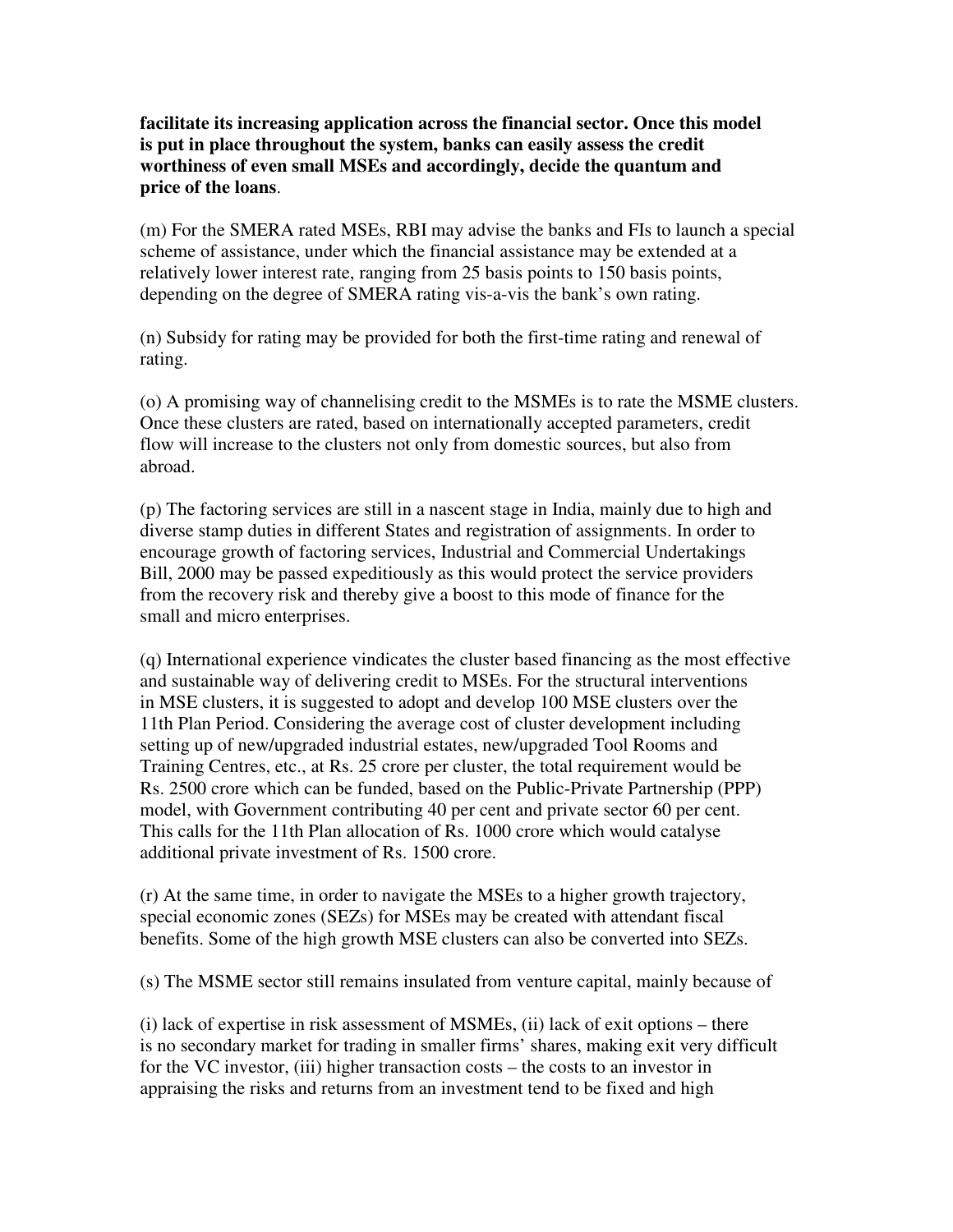relative to the size of the investment for such VCs, and (iv) owners/promoters avoiding to access venture capital due to fear of loosing management control of their businesses. In order to overcome these obstacles and improve venture capital penetration in the MSME segment, the following suggestions are made:

(1) To support seed and early-stage SME entrepreneurs through public funds that would be invested by private VC funds through public-private partnership scheme. SIDBI may be made the agency to manage such funds, carry out the task of selecting the VC fund managers and for providing funds to them through a corpus to be created by the Government for this purpose, as SIDBI has been investing in various VC funds as a 'fund-of-funds' and has the necessary experience and expertise to evaluate, assess and monitor performance of VC funds.

(2) In order to make the corpus self-sustaining, the fund support out of the corpus shall be made by way of preferential capital/units carrying pre-agreed rates of return. If, say, an investment is made with preferred rights of 8 per cent per annum, the recipient fund shall first return the corpus support received together with the 8 per cent compounded return per annum before giving any monies to the other contributors to the fund. This, while creating a partial safety net for the fund corpus and allowing it to be turned around faster, shall make the investments into recipient funds more attractive for other investors.

(3) An initial allocation of Rs. 2500 crore may be made for the eleventh five year plan of which Rs. 1000 crore may be placed with SIDBI immediately with further draw down as the fund utilisation picks up.

(4) In the long-term, private funds may be funded with institutional finance, such as pension funds. This may be supported through regulation that permits prudential investment by pension funds in risk capital funds up to say 5 per cent of their corpus.

(5) Enable the creation of limited liability corporations (LLCs) through an amendment on redeemability under the Companies Act; extend the applicability of the proposed limited liability partnership (LLP) structure to risk capital funds.

(6) Accreditation by SEBI of high net-worth overseas investors. The high costs of establishing an overseas venture capital fund is a serious deterrent to the establishment of smaller (below \$50m) funds. It is a bigger deterrent still to overseas angels who are usually non-resident Indians with the skills that domestic entrepreneurs need. Accreditation (by SEBI) may offer such individual overseas investors the same rights and tax treatment as registered VC firms.

(t) In order to encourage new innovative MEs to set up micro enterprises, a separate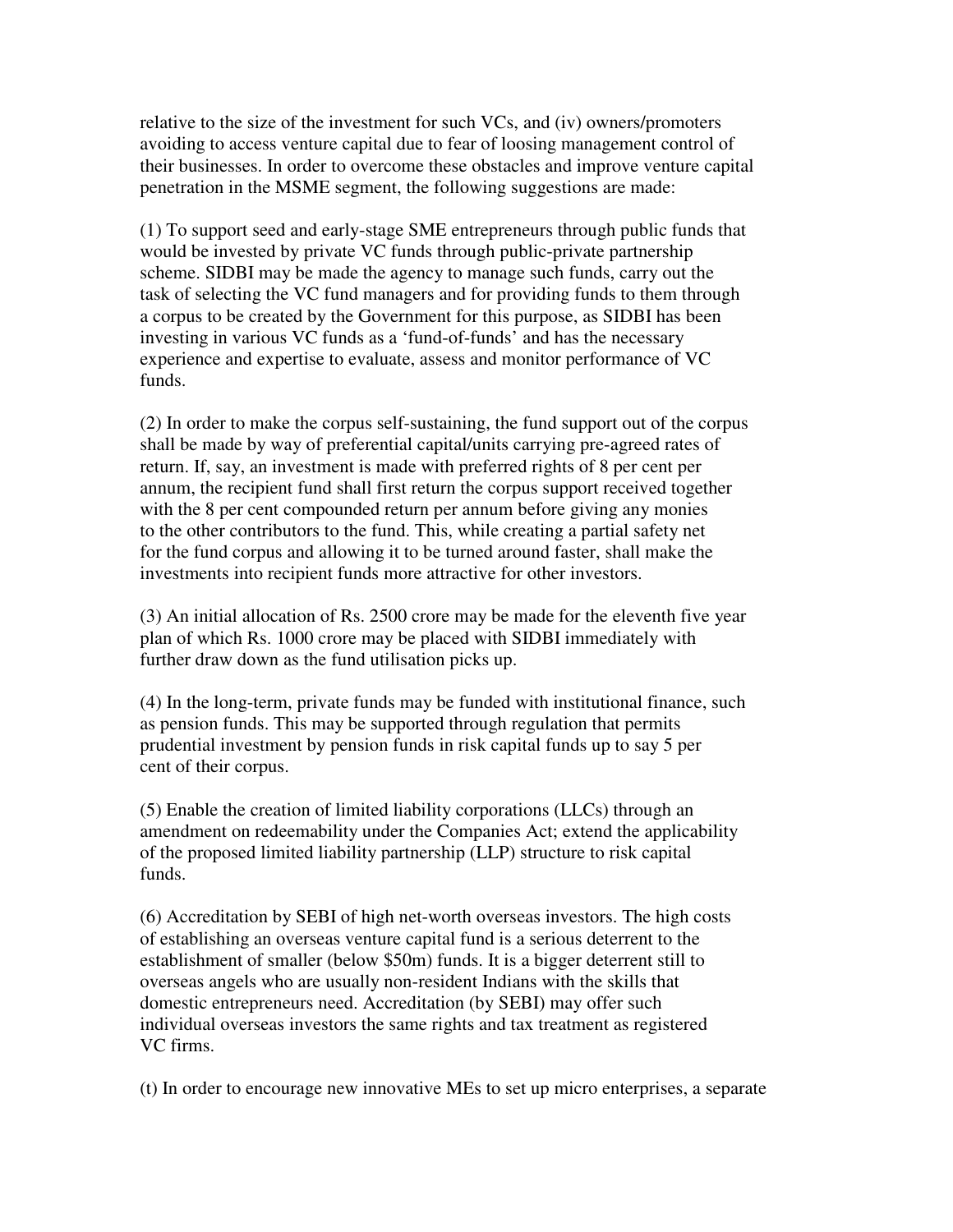cadre of 'Micro Capital Funds' with special component for the North-Eastern region needs to be created.

(1) The objective of such a Fund will be to provide equity like support at size that may be sub-optimal for regular venture capital, say investments below Rs. 2 crore. This Fund would be used to extend soft loans in lieu of equity capital, on the lines of the National Equity Fund, along with bank finance. In addition, the Fund would also provide corpus support to business incubators for providing capital support to the incubatee businesses. Other innovative models can be developed by the Fund to provide capital support to the MEs as also smaller of the SEs.

(2) An initial corpus of Rs. 500 crore may be made available to SIDBI for 'Micro Capital Funds' as Plan allocation during the 11th Plan of which Rs. 50 crore may be reserved for the NER.

(u) SIDBI has been providing multi-dimensional support to the SMEs for more than a decade. However, it is worth noting that such efforts of SIDBI have had only limited impact on the sector due to various constraints of SIDBI, such as, absence of access to low-cost fund, restricted scope of business, adverse impact of SFCs, insignificant return on certain investments, etc.

(1) As one of the means to push the MSME sector to the forefront of the national economy, it is envisioned that SIDBI could become a true leader of delivery of credit and associated services to the MSMEs, as NABARD is for the agricultural sector. SIDBI should be strengthened to emerge as the apex principal financial institution, encompassing all aspects of relevance to the MSME including policy advocacy. For this, SIDBI may be accorded necessary operational flexibility and financial support to enable it to fulfil its mandate for the growth and promotion of MSMEs.

(2) In the wake of financial sector reforms, SIDBI should necessarily undertake the full range of banking activities and emerge as a one-stop-shop for MSMEs, including working capital facilities and non-fund based facilities. Necessary amendments to the SIDBI Act are suggested.

(3) At the same time, it is necessary to provide low cost resource support to SIDBI, for which the suggestions are:

l Allocation of tax free bond quota of, at least, Rs.1000 crore every year.

l Subscription to SME Bonds to be provided by SIDBI may be made by SME units which could entitle them to avail of income tax benefits; funds raised from such bond issues can be deployed back by SIDBI for direct SME lending.

l Interest on 8 per cent GoI bonds could be waived for the next 5 years to enable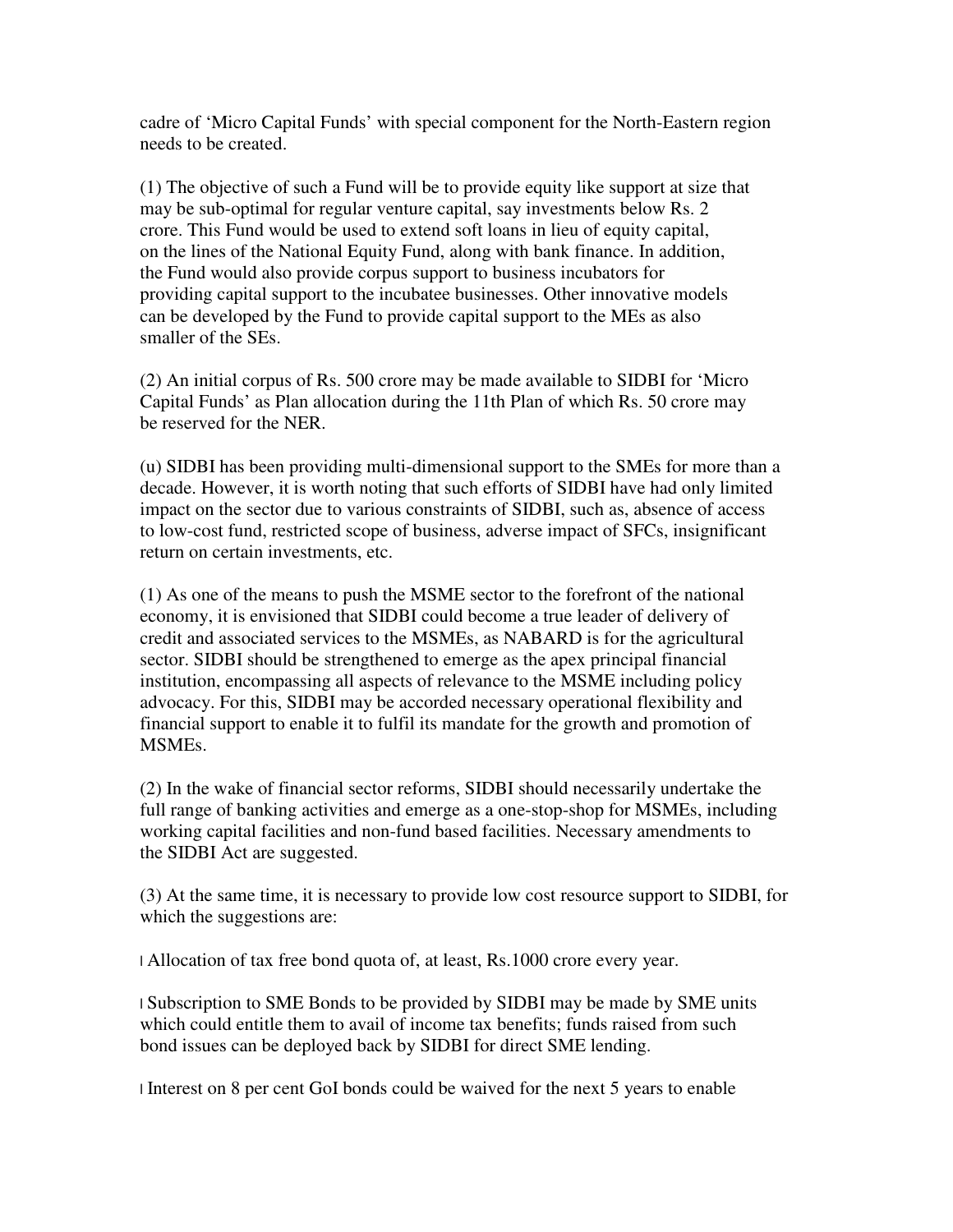SIDBI to continue to support the SFCs.

l Permit SIDBI's contribution to the CGTSI Corpus Fund as deduction by inserting a suitable clause in section 36(1)(xiv) of the Income Tax Act.

l Exempt SIDBI from stamp duty on Commercial Paper and other instruments; FIs like NABARD and EXIM Bank are already exempted.

(v) An important credit delivery mechanism, approved by the RBI, is the scheme of Small Enterprises Financial Centres (SEFC) aiming to facilitate strategic alliance between branches of banks and branches of SIDBI in selected clusters. Under the scheme, SIDBI has entered into the Memorandum of Understanding with 13 leading commercial banks for joint/co-financing of projects of SME units in the identified clusters. The SEFC scheme has not yet taken off. In order to make the scheme more effective, it is suggested that IBA may intervene to create a suitable monitoring mechanism for wider spread of the SEFC scheme.

(w) Capital market is a relatively cheaper source of funds for industries as compared with debts/bank finance. Advanced countries have stock exchanges for SMEs. But this is yet to gain momentum in India. It is suggested that for increasing the participation of SMEs in the equity markets, the threshold limit for bringing out public issues could be lowered for them. The rules and regulations may be simplified to make the process cost effective and attractive for the SMEs. It is suggested to revive OTCEI to facilitate access of SMEs to the capital market.

(x) The NPA norm for loan amount up to Rs.25 lakh from the present 90 days of overdue may be relaxed to 180 days for MEs, in particular.

(y) The potentially viable sick SSI units need interest concessions more than anything else to improve their financial position under rehabilitation. To this end, during the process of rehabilitation, if there is any loss of income arising out of nonreceipt of interest in respect of limits, it may be computed for the relevant period and allowed as notional charge while calculating taxable income of the FIs and banks.

(z) Measures may be initiated by the GoI to strengthen the DRT/legal machinery, including increasing the number of Presiding Officers so as to expedite judgements in such cases, preferably within months. As a facilitating measure and to speed up recovery process, retired bank officials may be appointed recovery officers.

## **(B) Fiscal Measures**

## **(1) Direct Taxes**

(i) Depreciation for energy saving devices, pollution control equipment and alternative energy production devices may be restored to 100 per cent. Further, 100 per cent depreciation may also be made available on computers/micro processors, devices for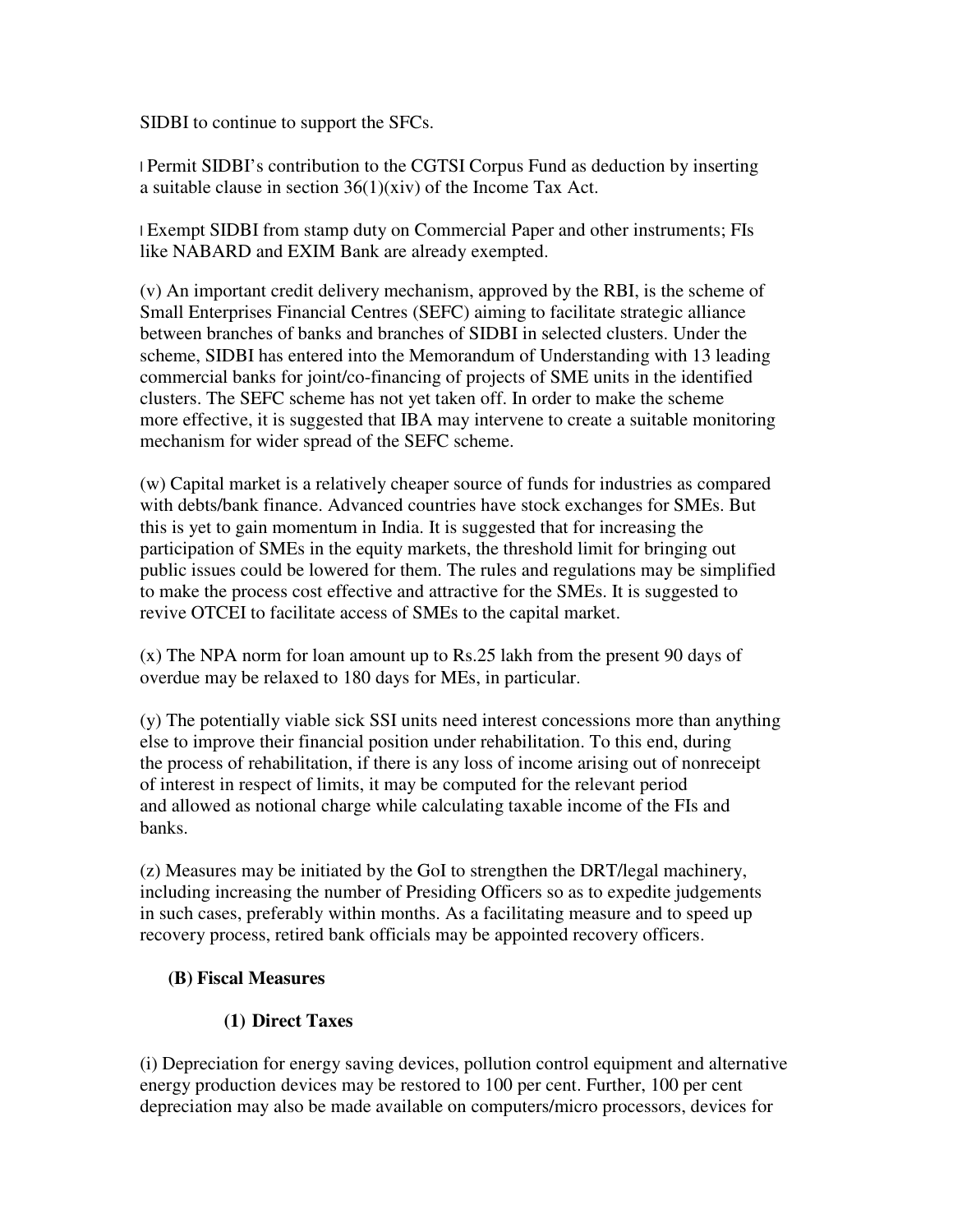water conservation and expenses incurred on preventing corrosion.

(ii) In order to encourage MSEs to undertake in-house scientific research, the weighted deduction of 150 per cent of the expenses incurred on scientific research may be extended for a further period of at least 5 (five) years and allowed to all sectors.

(iii) R & D incentives may be allowed to MSEs for sponsoring technical institutes, or contribution to the funding of nursing training centres and similar institutes with the view to upgrading skills. This would help in setting up of various training institutes in MSE clusters.

(iv) Weighted deduction of 150 per cent to be given on all expenditure made by MSEs for promoting supply of natural renewable resources like bio-fuels, agro-forestry, medicinal herbs etc.

(v) There may be a threshold limit of Rs.5 lakh for MSEs subject to levy of Fringe Benefit Tax below which units could be granted an exemption. The increase in business thus accrued and higher tax collection would offset the revenue loss incurred by imposing the threshold limit.

(vi) With the rapid changes taking place in the business landscape the world over, it has become imperative for SMEs to pay special attention to technology upgradation and adopt new technologies through an innovative approach. Hence, in order to assist SMEs in adopting state of the art technology, option may be given for claiming deduction of investments made in technology upgradation as allowable expenditure up to 35 per cent of the modernisation expenditure.

## **(2) Indirect Taxes**

With a view to simplifying the procedure and ensuring that there is no revenue leakage, it is suggested that all dealers be permitted to issue invoices similar to the invoices being issued by the manufacturers in terms of the provisions of rule 11 of Central Excise Rules, 2002 and pay CENVAT at the rate applicable on the date of removal on the value as determined under sub-section (2) of section 3 or section 4 of the Act, as the case may be (Selling price of the traded goods). The difference between the CENVAT amount passed on to the user customer by paying excise duty on the sale proceeds and the excise duty credit available on the purchase of the traded goods may be made good by the dealer by paying through PLA.

**3.4** The observations/recommendations of **Sub-Group III** are discussed in this section **(A) Size of Medium Manufacturing Enterprises** 

(i). **The Sub-Group recommends that the Government may undertake a comprehensive study and also initiate the process of conducting a Census of the manufacturing medium enterprises. The EM data on manufacturing medium enterprises could form the basis for such study/Census**.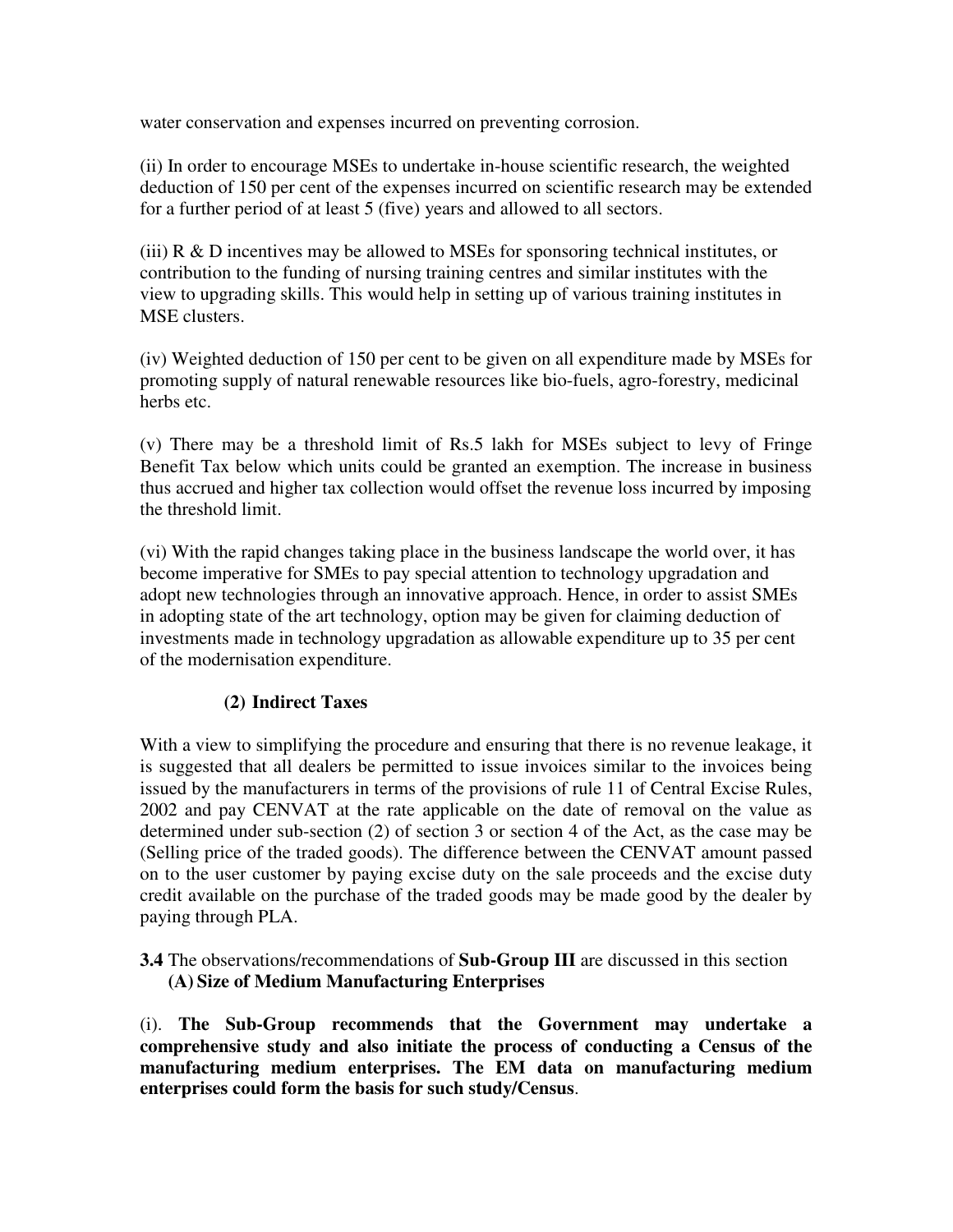#### **(B) Size of Service Enterprises**

. **The Sub-Group recommends that a separate study be also undertaken by the Government to estimate the size and contribution of the MSM service enterprises and to suggest measures to promote their linkages with themanufacturing sector. The Sub-Group further recommends that this Census should cover allservice activities within its ambit**.

**(C) Promotion of Linkages between Manufacturing and Service MSMEs** 

(i) **Sub-Group recommends organising vendor development programmes with focus on service MSMEs, highlighting their potential to meet the requirements of manufacturing MSMEs and accordingly, an enhanced outlay of Rs.9 crore for organising vendor development programmes during the 11th Plan**.

- (iii) To promote/encourage linkages and cooperation between the manufacturing and. **With this objective in view suitable studies should be undertaken to suggest measures for promoting effective linkages between manufacturing and service MSMEs**.
- (iv) **The guidelines to be framed for Procurement Preference Policy (both at the Central and State levels) should include procurement of services from the MSMEs**.

(iv) The Small Industries Development Bank of India **(SIDBI) should evolve suitable schemes/facilities in co-ordination with other banks and financial institutions to promote/encourage linkages between the manufacturing and service MSMEs, and provide financial and other support to service providers to ensure that the eligible borrowers/units engaged in service activities are not deprived of funds** 

#### **(D) Graduation of Small Enterprises to Medium Enterprises**

(i) Access to modern technology will be one of the key drivers of growth of MSME during the 11th Plan. The Planning Commission Working Group on 'Science and Technology for SMEs' has identified the thrust areas to stimulate adoption of modern technologies by the MSEs. To achieve these objectives, the Working Group has made several recommendations, including launching of new schemes during the  $11<sub>th</sub>$  Plan. This Sub-Group endorses the recommendations of the Working Group on 'Science and Technology for SMEs' and recommends that a massive thrust be provided to R&D and innovation among MSMEs during the  $11<sub>th</sub>$  Plan, with due focus on enterprises in/ of the North-Eastern Region, special category States, women and weaker/disadvantaged sections.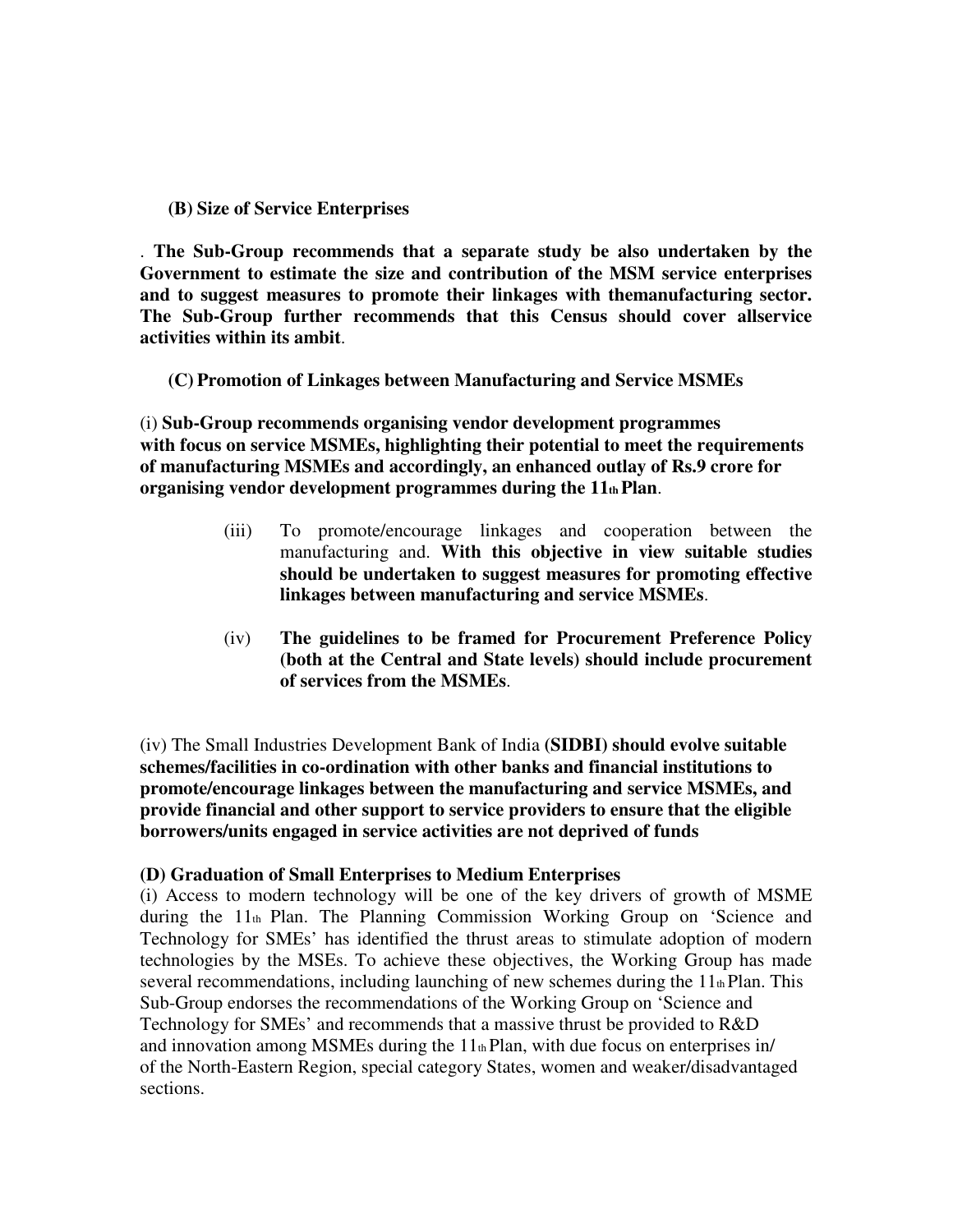(ii). **The Sub-Group recommends an increase in the number of workers to 25 for those using power and 50 for those not using power to be covered under the Act**. **The Sub-Group recommends that these requirements should be replaced with self-certification for encouraging graduation of small enterprises to medium**.

(iii). **The Sub-Group recommends that the benefits of General Excise Exemption Scheme should be extended to graduating small enterprises for three years after such graduation at a tapering scale of 75, 50 and 25 per cent respectively of their entitlement just before graduation**.

(iv), **the Sub-Group recommends that the limit on collateral free loans covered under the Credit Guarantee Scheme may be enhanced from the existing Rs.25 lakh to Rs.1 crore**.

**(E) Role of State Governments** 

(i). **The Sub-Group recommends that the State/UT Governments should initiate expeditious action on the measures to be taken by them under the MSMED Act, 2006**.

- **(F) Testing Facilities**
- **(H)Training**
- **(I) Certification**
- **(J) Sub-Contracting Exchanges (SCX)**
- **(K)Vendor Development Programmes (VDPs)**

#### **(K) GENERAL**

**The following issues need to be addressed by the Government for it to play a proactive role in providing the impetus to the MSME sector to grow at a much faster pace**:

- l *Setting up Industrial Parks*
- l *Availability of adequate and timely credit*
- l *Marketing*
- l *Labour Law Reforms*

**3.5** The observations/recommendations of **Sub-Group IV** are as under: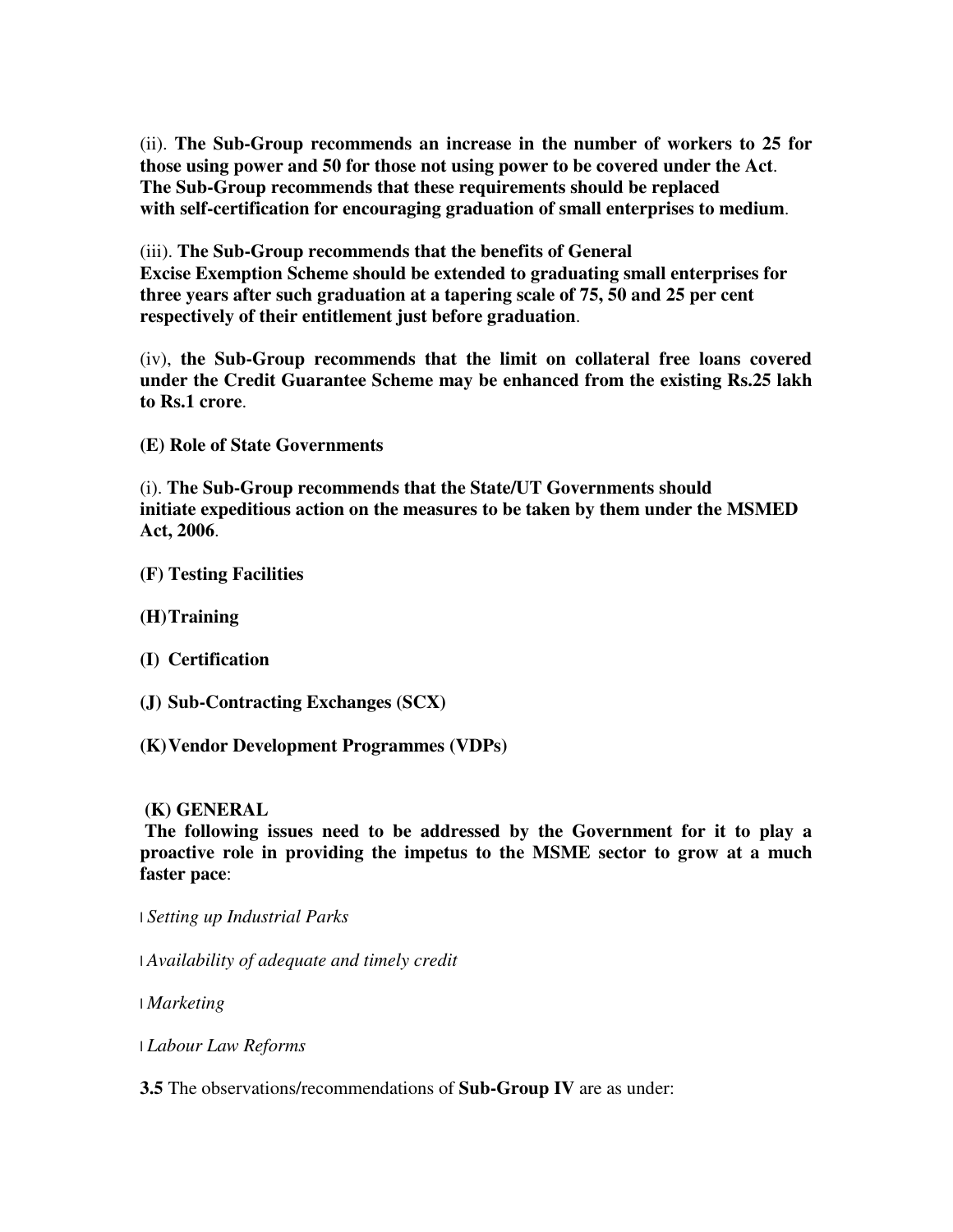## **(A) Role of SIDO, SISIs and Other SIDO Institutions**

**SIDO may switch to proactive role of a facilitator for innovation at all sub-segment levels,focusing specially on the micro and small enterprises. A Roaming Task Force (RTF) may be set-up at each SISI.** 

**(C) Awareness and Demand Pull** 

**Improving general awareness among the MSEs of their own weaknesses against the backdrop of the rules of the global market place with its breadth and depth of competition willreap rich benefits**.

**(C) Training Programmes at SISIs and Other SIDO Institutions** 

(i) **Training programmes at SISIs/other SIDO institutions may be reviewed to incorporate contemporary re-modelling of the programmes**.

(ii) **Training programmes on topical subjects** 

(iii) **Innovation may be democratised**.

(iv) **Emphasis on training in Quality Management and Assurance in product/ process/services and due diligence in the practices in each distinguishable group of MSEs isalso a core issue**. **There is no room for dual quality concept ---- one for local consumption and the other for export. It has to be one quality concept that is globally acceptable**.

 (v) **Concepts and practices of KAIZEN and JIT should be part of the extensive training of entrepreneurs** to enhance their innovative capabilities.

 **3.6** The observations/ recommendations of **Sub-Group V** are as under:

 **(A) Policy Issues** 

 **(B) Special Components/Focus Areas** 

 **(C) Methodology** 

 **(D) Sharing Knowledge and Best Practices** 

 **(E) Monitoring and Evaluation** 

## **(F) Policy Research and Analysts**

**3.7** The observations/recommendations of **Sub-Group VI** are summarised below: These are broadly divided in two groups: (I) Not involving Budgetary Support and (II) Requiring Budgetary Support.

## **(I) Recommendations not involving Budgetary Support**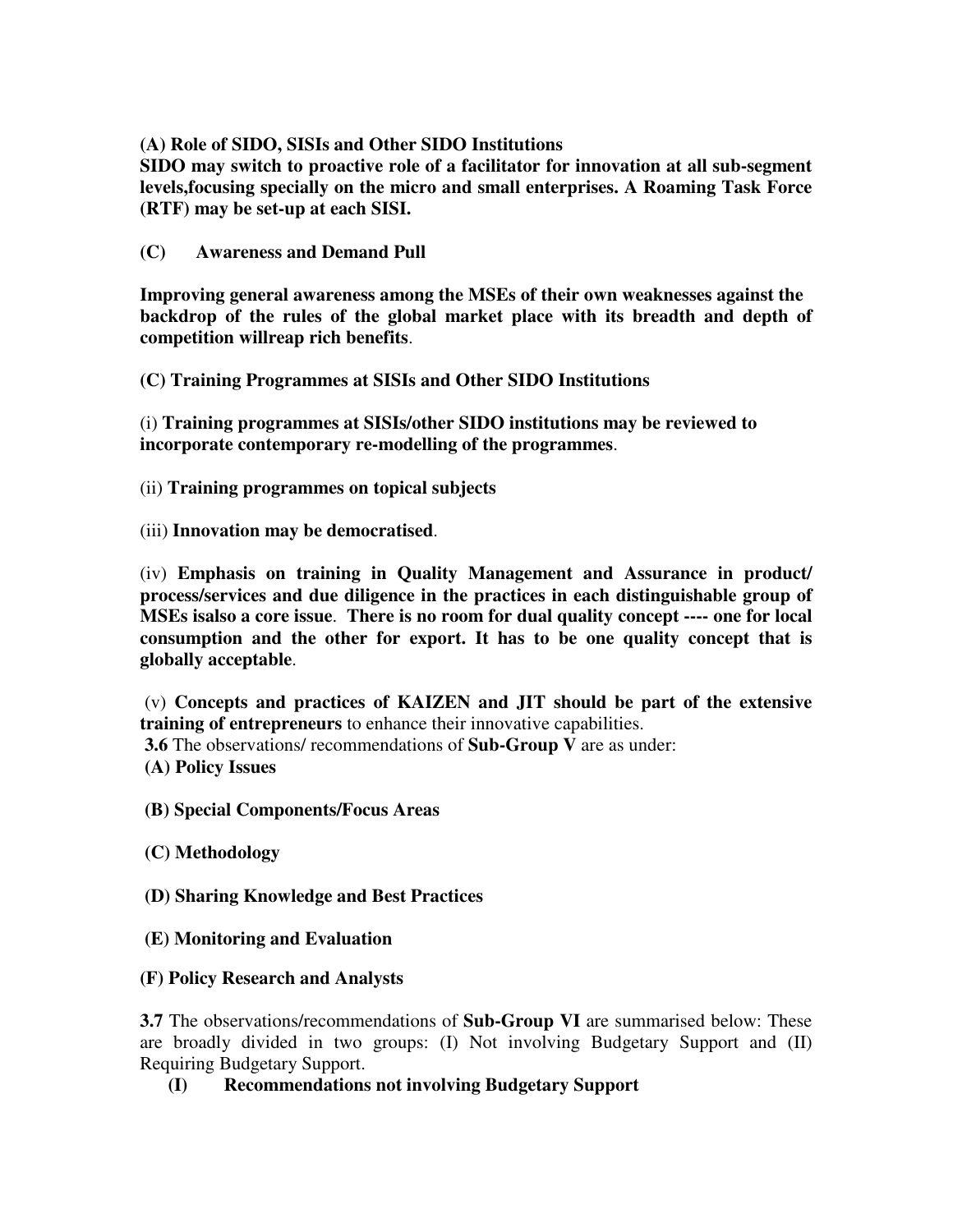## **(A) Credit, Foreign Exchange Regulations, Factoring Services, etc.**

#### **(B) Amendments to Procurement Preference Policy**

 **(C) Raw Material Distribution Centres** 

 **(D) Improving Transport Infrastructure Support** 

**(E) Development of Standard Marketing Software** 

 **(F) Registration of MSEs with UN Agencies** 

## **(G) Marketing Assistance for MSEs in North-Eastern Region (NER)/ Disadvantaged Sections of the Society**

Ten per cent of the total outlay should be utilised for development of marketing facilities and services in the NER, and Special Category States, etc., during the 11th Plan. In addition, 20 per cent of the total outlay may also be earmarked for entrepreneurs from disadvantaged sections of the society which include micro and small enterprises owned by the Scheduled Castes/Scheduled Tribes and women entrepreneurs. Further, provisions have also been recommended under various schemes/initiatives for development of NER and other disadvantaged section of the society.

- **(II) (i) Existing Schemes**
- **(A) Market Development Assistance Scheme for Export Promotion (MDA)**
- **(B) Patent Registration by MSEs**
- **(C) Export Samples Funding Scheme**
- **(D) Training in Marketing and Exports**
- **(E) Development of New Packaging Methods**
- **(F) International Cooperation**
- **(G) Marketing Assistance Scheme**

**Total 58.00** 

- **(H) Performance and Credit Rating Scheme for Small Enterprises**
- **(II) (ii) New Schemes**
- **(A) Development of Marketing Infrastructure Support**
- **(a) Establishment of Small Business Incubators**
- **(b) Establishment of Quality Testing Laboratories**
- **(c) Establishment of Display Halls/ Exhibition Grounds**
- **(d) Establishment of Marketing Hubs**
- **(e) Establishment of Information Dissemination Centres**

**(B) Small Enterprises Establishment Programme** 

**3.8** Observations/recommendations of **Sub-Group VII** are detailed below:

## **(A) Khadi**

(i) There is an urgent need to rejuvenate the khadi programme. For this purpose, it is necessary to enlist new khadi institutions by relaxing the restrictions on registration, wherever necessary and feasible, particularly in general areas. The defunct or dormant societies/institutions under 'D' category should be revived. This is utmost necessary in order to expand the base of khadi production at grassroots level. Unlike other organised activities khadi is an area, where production cannot be multiplied by overnight planning, since it is a labour intensive hand operated process. Any proposal to enhance the production during the  $11<sub>th</sub>$  Plan requires a long-term perspective instead ad hoc decision.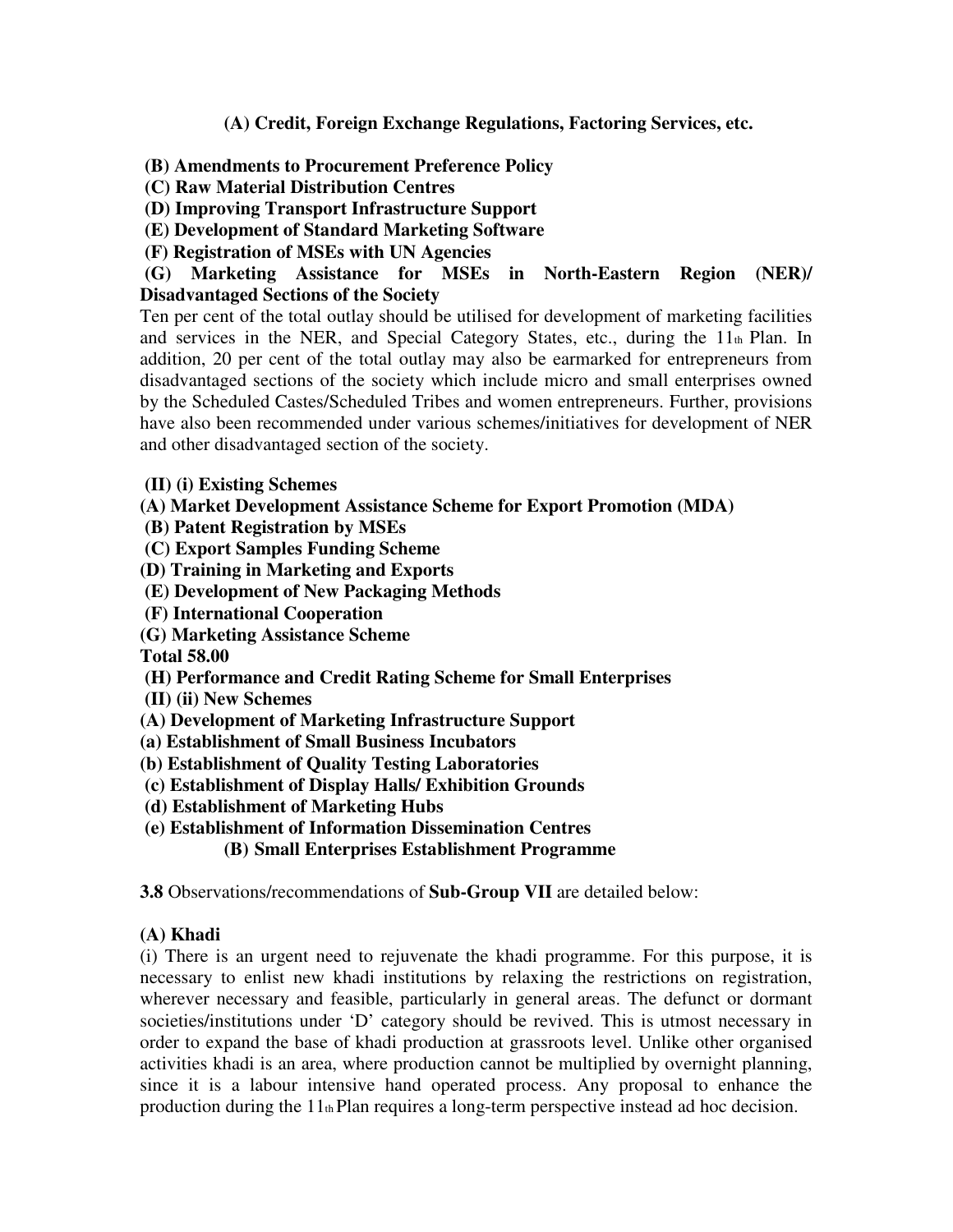(ii) As in the case of the institutional base, raw material supply also need to be strengthened. The existing infrastructure of six sliver plants is too inadequate to meet the total raw material requirement of the khadi sector. This is more so in the 11th Plan when higher production of khadi is targeted. In order to support the production, there is a need to establish at least six more sliver plants, one in each zone, on commercially viable basis.However, this endeavour need not be entirely financed from budgetary resources of the Government. This can be built up on Private Public Partnership basis. Further, some of the existing sliver plants were established way back in 1986 and hence renovation and upgradation of their plant and machinery would be required after careful study of the need.

(iii) The antiquated technology in the form of old charkhas and looms in operation is another area which requires attention during the  $11<sub>th</sub>$  Plan. A Scheme for Enhancing Productivity and Competitiveness of Traditional Khadi Activities and Artisans has been formulated. Implementation of this Scheme by earmarking necessary outlay for replacing/renovating charkhas and looms is necessary during the  $11<sub>th</sub>$  Plan.

(iv) Yet another major area of difficulties faced by the khadi sector is the shortage of adequate working capital. This sector could not avail of the required level of working capital from the banking institutions. The experience since 1997-98 in this regard reveals that banks are not ready to honour the interest subsidy eligibility certificates issued by KVIC to the full extent. This problem, coupled with the stoppage of loans to KVIC from budgetaryre sources has only worsened the situation. Taking this into cognisance the Sub-Group isof the strong view that the Government should reactivate the loan head under khadi which can be utilised at least for providing direct funds to the small and comparatively medium khadi institutions in general areas, in addition to all institutions in the North-Eastern Region.

(vi) In order to enhance the availability of bank loans the well-established khadi institutions, should initiate credit rating (of khadi institutions) on priority basis by taking the help of some professional agencies. Further, as an effort to rejuvenate the khadi sector and improve its productivity and quality, the Sub-Group recommends supply of improved looms and ready warp to khadi institutions.

(vii) The Government provides rebate to the KVIC for khadi and polyvastra on year to year basis. The Sub-Group is of the view that the Government should continue to extend rebate to the khadi sector till an alternative scheme is accepted by the khadi implementing agencies. It is further observed that at present, rebate is provided from the Plan funds made available by the Government of India to KVIC every year. Rebate is a promotional grant and a committed expenditure; Government may, therefore, consider allocating the necessary funds for rebate as non-Plan grants to KVIC, so that the Plan expenditure would not suffer.

(viii) In the era of eco-friendliness, khadi is gaining popularity, not only in the domestic but also in the international market. However, the Sub-Group has no hesitation to point out that the publicity and propaganda measures undertaken so for did not yield its desired results. There is a need to take up aggressive publicity for popularising the khadi products in the domestic as well as international market. This sector should be in a position to take benefit of ever-increasing awareness about eco-friendliness.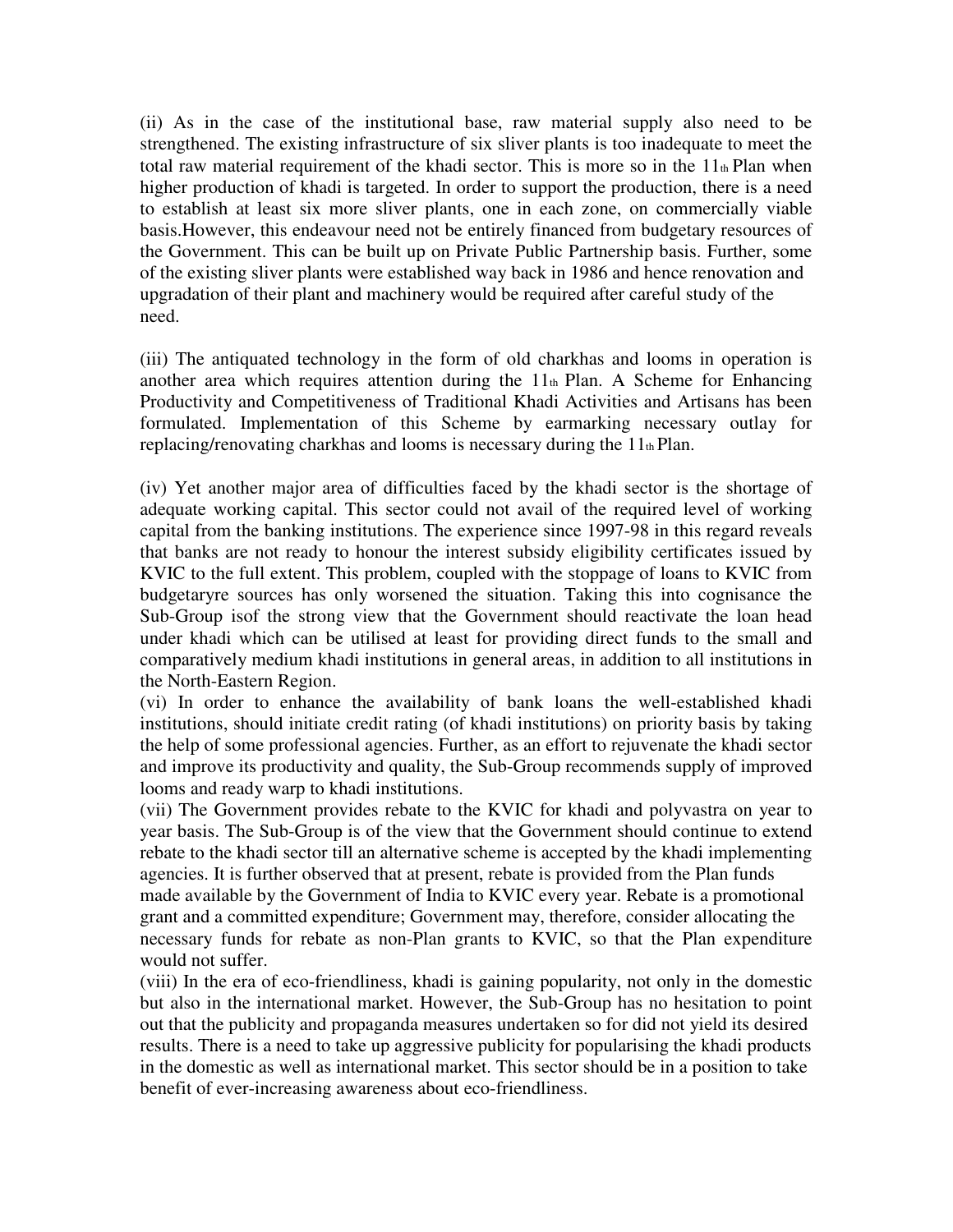(ix) Quality is an area of concern in the khadi sector. No doubt, being a labour intensive, hand made product, brining uniformity in the KVI products is a difficult task. Perhaps the lack of uniformity, thereby making each product unique, is an inherent characteristic of products generated in this sector. Quality plus this eagerness required emphasis. Rather than a disadvantage, this can be converted into a Unique Selling Proposition (USP). The efforts being made by KVIC in the recent past by establishing tie-up with Textile Committee(Government of India Establishment) for utilising their laboratory infrastructure for quality test is a positive step in this direction. The Sub-Group recommends introduction of some stamping system to show that khadi is a quality-tested product, by properly embossing certain label on each meter of khadi cloth. This may not only ensure the quality of khadi products but also help gain credibility among the customers.

(x) Accumulating stock is yet another area which needs attention. Obviously stock equivalent to previous sales may not be bad in terms of economy. However, stock in the form of unsaleable products, which are not as per the market requirement, is a damaging factor that needs to be looked into. The Sub-Group suggests evolving some monitoring system so that production of certain varieties of khadi without studying the marketability of such products, by the institutions can be avoided. Certain guidelines can be issued to the khadi producing institutions in this regard, so that they give priority to market demanded products instead of going for varieties of production which are not required by the market. However, this is an isse to be closely examined, before bringing into practice. (xi) The Committee constituted under the chairmanship of Shri K.C. Pant strongly recommended the need for declaring khadi a national heritage as khadi is a symbol of national pride and of India's freedom struggle. The Sub-Group examined in detail the issue of spurious khadi flooding the market. It may not be out of place to mention that the spurious khadi has become a curse to this sector and the problem should be addressed on war footing. Khadi is actually what it is defined in the Khadi and Village industries Commission Act. However, in the name of khadi, cloths are produced by unscrupulous elements to take the benefit of customers' preference for khadi. In this context, it is not only that the customers are cheated but also the existence of genuine khadi is threatened. There is an imperative need to protect "Khadi" as a trade mark or any other appropriate way.

(xii) The Government of India provides funds required for rebate payment under khadi grant head. However, this has been allocated under annual plan provision being provided to KVIC. The Sub-Group is of the view that the Government need to look at this issue a fresh, and allocate the necessary funds for Khadi sales rebates under non-plan head instead of plan head. This may be more relevant since the outflow of rebate is as a committed promotional expenditure under Khadi programme.

#### **(B) Village Industries**

(i) The Sub-Group recommends that during the  $11<sub>th</sub>$  Plan, KVIC should turn its focus on traditional artisans also as in the case of entrepreneurs under REGP. It is felt that considerable extent of infrastructure has been already created by various NGOs, CooperativeSocieties and individuals under the traditional village industries, which were financed by KVIC in the pre - REGP era. Such infrastructure can be activated further for generating additional employment during the  $11<sub>th</sub>$  Plan. It is proposed to generate around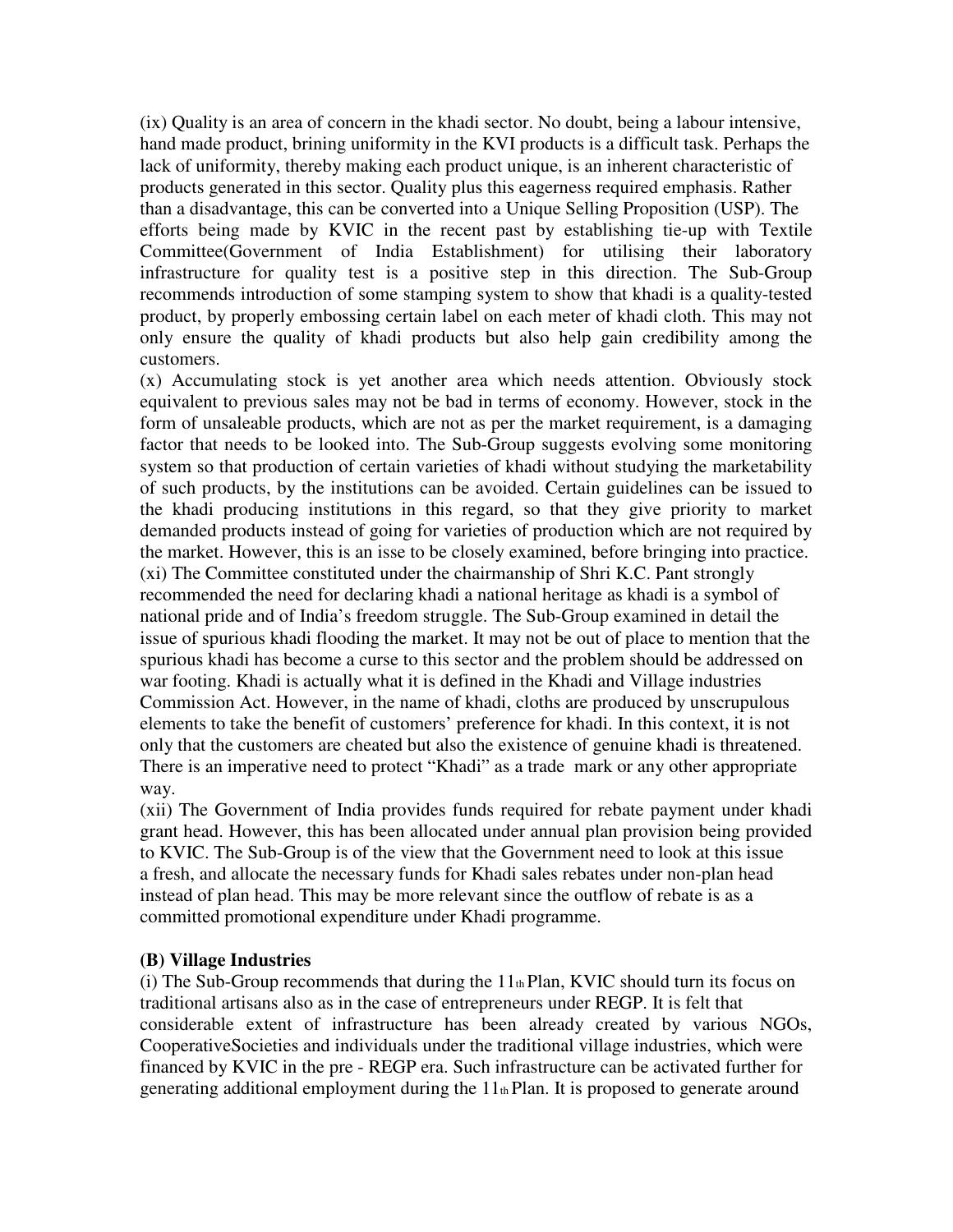7 lakh new employment opportunities by reviving the existing old village industries units by utilizing their infrastructure.

(ii) The Sub-Group recommends that the khadi institutions, which have well-established infrastructure, can be motivated to diversify their activities by taking up old traditional village industries. However, these traditional village industries may not be able to fit into the framework of bankable projects and are unable to withstand the stringent viability criteria being adopted by the bankers. In such a situation, it is, necessary to assist such traditional village industries from the budgetary source by providing necessary loan and grant allocation towards this purpose in the budget allocation being provided for KVIC. (iii) The SFURTI, which is implemented based on the cluster approach, has identified 50 clusters of village industries at initial stage. As suggested by the Sub-Group in the case of khadi, the Village Industries Sector too required enhance target under SFURTI in order to cover larger areas of the V.I. Sector. The Sub-Group is of the view that the cluster allocated to KVI Sector under Khadi and Village Industries need be stepped up every year during11th Five Year Plan. Though the Scheme is envisaged for a Five Year period it required further extension towards the end of 10th Five Year Plan so that this Scheme can take care of the Regeneration of Traditional Sector of Village Industries as well as Khadi under the purview of KVIC.(iv) While establishing the Khadi and Village Industries Commission the policy makers of our country did realise the need for adequate policy support to the KVI programme inorder to take the same to the last needy person in the rural area. Over the years, the successive Governments provided various policy supports to this sector, which resulted its growth to the extent being witnessed today. The Sub-Group is of the view that various policy support to this sector is imperative due to different reasons such as this sector has to play an important role in generating employment at comparatively low cost and particularly among the socio economically weaker section of the society and backward areas. The KVI Programme,which has

undertaken on a mass basis by involving the labour intensive technology has got short gestation period, which is more economical and acceptable to the rural sector and if properly developed this sector can arrest the migration of rural population to the urban centres in search of job, thereby can help to the economy to reduce the heavy overhead expenditure to be made by the Government for urban centres.

(v) Funding to the programme is one of the key areas which required considerable attention. As per KVIC Act, the Central Government may after due appropriation made by Parliament by the law in this behalf pay to the Commission in each financial year such sums as maybe considered necessary for the performance of the functions of the Commission under KVIC Act. The Sub-Group observed that the fund flow to the KVI Sector from the Government of India budgetary support is not as per the required level. The following statistical presentation is a matter of concern as the resources available for the development of KVI Programme from the Government of India's budgetary support is in a declining trend over the plan period. No doubt, the contribution of KVI sector in terms of GDP is very meagre. However, *inter alia* the role of KVI sector in generating rural non-farm employment and empowering rural poor is much commendable. The socio-economic benefit and positive impact of this programme on the poverty stricken rural poor is a matter deserve great emphasis.

#### **(C) Public Sector Outlay vis-à-vis KVIC Share**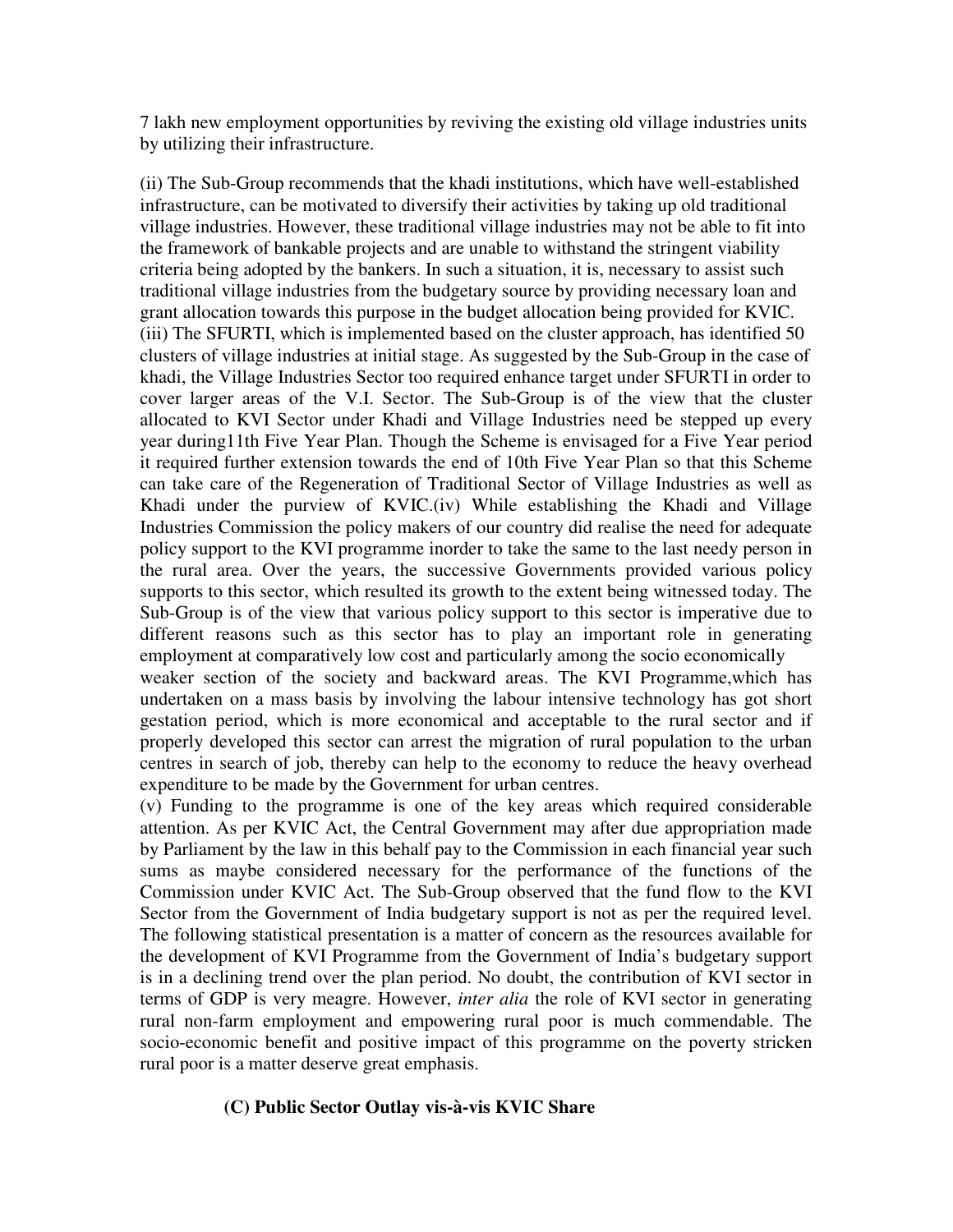(Rs. crore) *Plan Period Public Sector Outlay KVIC Plan Outlay Percentage*  1960 11.58 0.77 0.77 nd Plan 4672.00 78.71 1.99 rd Plan 8577.00 86.90 1.08 th Plan 16160.00 97.73 0.07 th Plan 37250.00 118.26 0.48 th Plan 97500.00 521.72 0.49 th Plan 180000.00 611.21 0.30 th Plan 434100.00 1251.20 0.21 th Plan 859200.00 1432.60 0.17 th Plan (P) 1592300.00 2080.00 0.13

(i) The Sub-Group observed that due to the non-release of funds required for committed expenditure like pension, salary etc. under the non-Plan head, KVI often compelled to divert the funds from its Plan Head to meet such committed expenditure which would definitely adversely affect the other programmes. As such, Government of India need to consider to provide total required funds to the KVIC under its non-Plan expenditure every year so that any escalation of funds from the Plan expenditure can be prevented.

(ii) The Government of India may be holding valid for stopping loan assistance to KVIC, from Government of India's budgetary source. However, the Sub-Group recommends to the Government to consider re-activate to the loan head in to KVIC's budgetary heads, so that various aspirations expected from this sector during the  $11<sub>th</sub>$  Five Year Plan can be met in a judicious manner in that respect it is also necessary to provide some budgetary support to KVIC for setting up a 'nursing fund' in the form budgetary loan, in order to help the weak/D category institutions.

(iii) Though scheme for availing institutional finance for khadi programme was in vogue since 1997-98, as, *inter alia*, the availability of funds from that source is not at the desired level. This issue was earlier studied by various Committees appointed by Reserve Bank of India. The Committee appointed by Reserve Bank of India in 1991, in its report revealed that while SSI sector as a whole, received bank credit for Working Capital at the level of8.1 per cent of its output, the Village and tiny industries in the Sector could get only about2.7 per cent of the output. The committee recommended, banks should give priority to village industries, tiny industries and other small-scale units in that order while meeting the credit requirement of the Small Scale Sector. Yet another Committee appointed by Reserve Bank of India in 1993, after detailed study of the issue brought out various recommendation. While analyzing the problem though banks were of the view that the Working Capital requirement of khadi units requiring bank loan up to Rs. 5.00 lakhs maybe calculated as per KVI formula, while the requirement of other units may be calculated on the basis of past trends of peak levels of inventory holding and receivable. It has also suggested that in case of any differences between peak season and lean season requirement separate limit may also be fixed. After analyzing various pros and cons of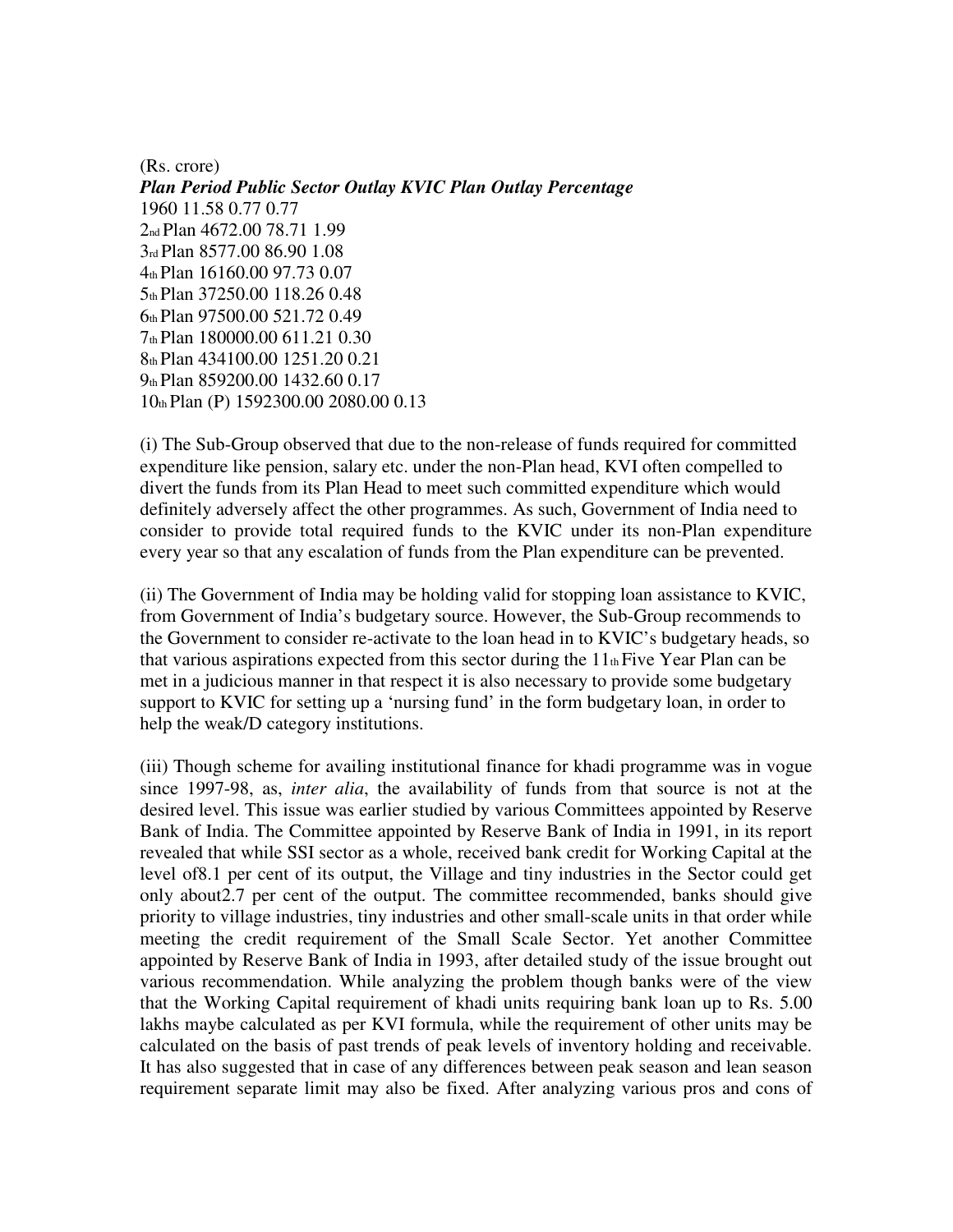the issue, the Committee came out with clear recommendation that "assessment made by KVIC is exceeds hearsay about 10 per cent than the assessment made by banks, the bank should accept the VIC assessment and sanction/renew the credit limit accordingly". The Govt. of India i.e. the Ministry of Finance which is dealing with the banking sector may take up the issue by providing clear instructions to the banks for strictly adhering this suggesting so that many of the khadi institutions may get better share of the institutional credit than of the present level.

(iv) The Government of India is notified KVIC as part of priority sector for availing institutional credit, like other SSI and agricultural activities. In the priority sector itself there is subsectoralpercentage allocation to the agricultural sector. KVI sector plays a major role in the additional labour absorption as a non-farm sector, for generating employment opportunities to the rural population in general and those who have displaced from the agricultural sector specifically. Keeping this aspect in view, the Sub-Group recommends earmarking separate percentage share, out of the 40 per cent allocated to the priority sectors to satisfy the need of institutional finance under KVI sector.

(v) The Value Added Tax (VAT) is in implementation in almost all States except a few. Prior to the implementation of VAT many KVI products were enjoying exemption from sales tax at various rate in almost all States. The Committee observed that the State Government should extend exemption from VAT to all KVI products of units registered with KVIC/KVIBs. The Government of India may take up this issue with the State Government at their highest level.

(vi) Due to various inherent features, the khadi programme is most conducive for the benefit of the weaker section peoples more particularly, the SC/ST categories. It may be worthwhile to mention that under Khadi programme the coverage of SC, ST beneficiaries was as high as about 35 per cent. This achievement was effected without any physical reservation in this category which underlines the relevance of this programme for empowering the weaker sections of the society. The Sub-Group recommends during the 11th Five Year Plan at least 35 per cent of additional employment generation to be targeted for SC and STcategories.

(vii) The export achievement under KVI sector was not high. Perhaps this may be due to the basic objective of KVIC to produce the goods as per the local requirements. Achievement made under the export arena was only benefit achieved by this sector due to the concerted efforts of KVIC. The export under KVI Sector during the 10th Five Year Plan was not moved up to the desired level. The beginning of the 10th Five Year Plan, the export figure was worth Rs. 45.94 cores, which has met a setback during 2004-05 for declining torso. 39.08 cores. However, again during 2005-06 it has moved up to Rs. 40.41 crores. The historical data of the export under the purview of KVIC shows a very erratic and fluctuating trend. Sub-Group is of the view that in view of the great potential of eco-friendly products in the export market, there is good scope for encouraging export oriented institutions to produce export demanded products.

(viii) Sub-Group after analyzing the export data concluded that export data disseminations underKVI Sector may not be accurate. One primary reason for this inadequate export data flow from the field to KVIC may be due to the fact that KVIC has no substantial role in the export monitoring. In that context, the Sub-Group strongly recommends to accord Export Promotion Council Status to KVIC so that all exports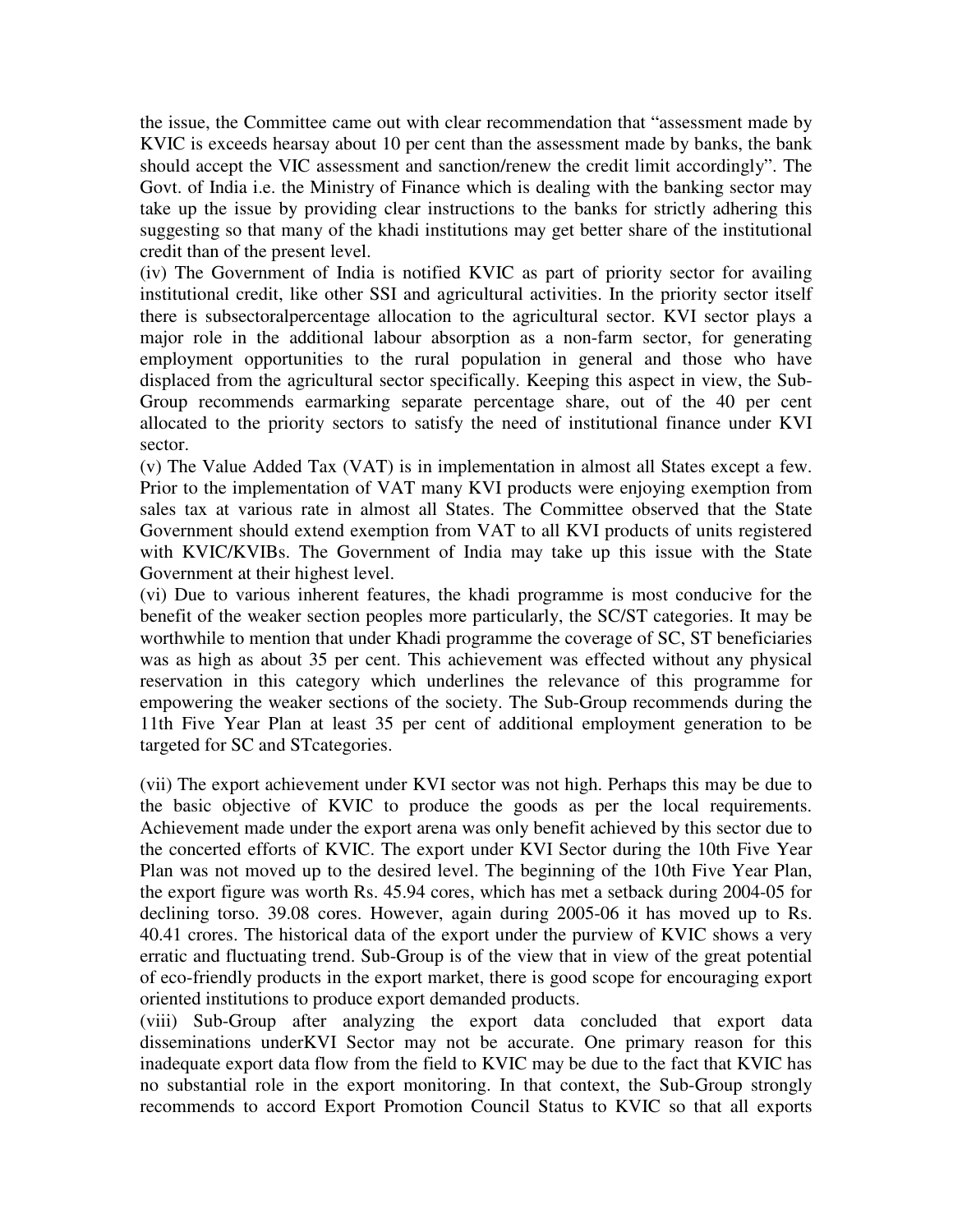under KVI Sector can be brought under on common umbrella. The institutions/agencies involved in the export of KVIproducts need not knock at the different doors for getting assistance in this regard. This is more pertinent in the context with many of the export oriented institutions produce varieties of products and in that respect they have to approach different Export Councils for assistance. If the KVIC is empowered with the Export Promotion Council status units registered with KVIC/State KVIBs, which are producing multi-level products, can be relieved from difficulties and KVIC can take care of their requirements.

(ix) The Sub-Group discussed in depth the organisational structure being followed under Khadi

and Village Industries programme. The khadi was exclusively a domain of registered

institutions (NGOs), they organised the individual artisan under their fold for conducting the khadi programme. The Sub-Group discussed merits and demerits of NGOs in organizing such programme and concluded that the present system of implementing khadi programmeexclusively through the NGOs is most ideal and same should be continued during the 11thPlan. The NGOs possess local knowledge, local leadership and they are in touch with thegrassroots level artisans and also familiar with the issues related to the local areas.

(xi) KVIC's Plan allocation is spread over mainly over nine Budget Heads. As per the KVICAct, there is a provision for a separate budget under Khadi, V.I. and General &

Miscellaneous. The G  $\&$  M is mainly meant for providing support service to the development of Khadi and village industries activities. However, the allocation of Government of India throughout the years confined only to two budget heads i.e. Khadi & Village Industries. This necessitates pooling resource from Khadi and V.I. funds for constituting the G & Mfunds. The Sub Group is of the view that KVIC's Plan allocation should be specifically earmarked under 3 budget heads and Government should provide the entire financial requirement required under all these 3 heads. The Government of India provides loans toKVIC in the earlier years as per the rate of interest prescribed from time to time by the Government under such loans. However, the loan support to KVI sector has been discontinued in the case of V.I. since 1999 and Khadi since 2001. In this context, it is observed that there are 2 budget provision under KVIC's plan head i.e. subsidy in lieu of interest to Govt's loans for both khadi and V.I. This is only in the form of book adjustment.However, showing this allocation under KVIC's plan head without actual cash flow will only inflate the quantum of plan allocation without actual benefit to the KVI sector. In that context, the Sub-Group is of the view that this may be removed from the plan allocation altogether. It is also observed that there is no problem in removing book adjustment indication from budgetary allocation because it is understood that few years ago, the Government of India is to locate renewal of post loan every year under KVIC's non-plan head, which was only a book adjustment. Subsequently, the same has been removed from the budget head of KVIC.

**3.9** The observations/recommendations of **Sub-Group VIII** are detailed below:

#### **(B) Employment**

(i) Taking into consideration the modernisation/technology upgradation components and cluster - based development leading to achievement of better productivity, the Sub-Group projected the employment generation in coir sector to 8 lakhs by 2011-12 from the present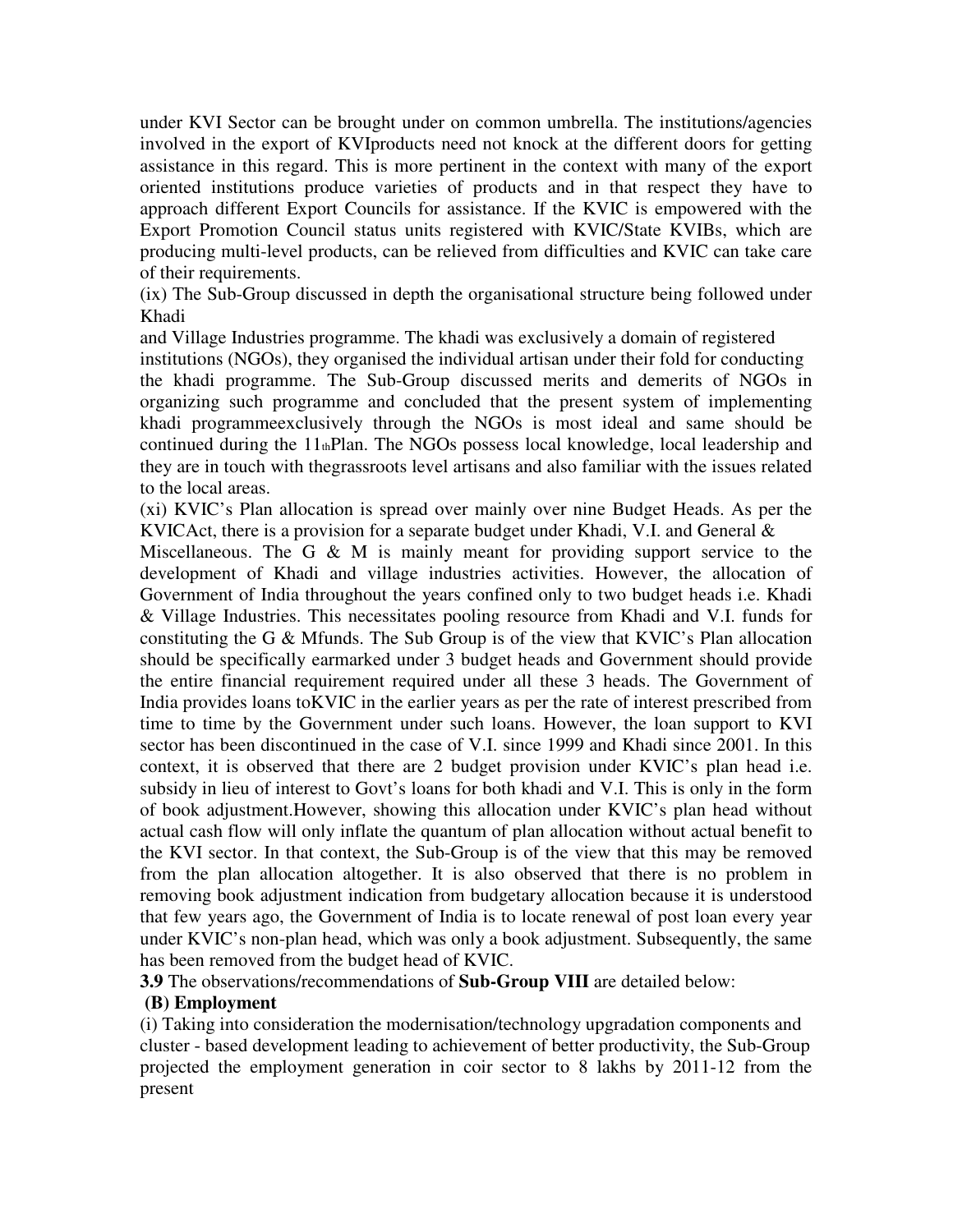level of estimated employment at 6.40 lakhs (2006-07). **Employment** (lakh persons) 2006-2007 (Base Year) 6.40 2007-2008 6.60 2008-2009 7.00 2009-2010 7.25 2010-2011 7.50 2011-2012 8.00

#### **(C) Production**

With the implementation of various developmental programmes, it is expected to enhance utilisation of raw material in coir industry from the current level of 40 per cent to 60 per cent by the

end of the  $11<sub>th</sub>$  Plan. The Sub-Group expects that there will be a 10 per cent annual growth rate in

production of coir fibre in the country.

#### **Production (MTs)**

2006-2007 (Base Year) 4,30,000 2007-2008 4,70,000 2008-2009 5,15,000 2009-2010 5,70,000 2010-2011 6,35,000 2011-2012 7,10,000

#### **(D) Exports**

As per the Coir Board statistics, the export of coir and coir products from India during 2005-06

is valued at Rs.508 crore as against Rs.595 crore reflected in the export data of the Ministry of

Commerce. The export projected for 2006-07 based on the Board's statistics is Rs.560 crore. The

Sub-Group made a projection of Rs.1500 crore by the end of  $11<sub>th</sub>$  Plan.

#### **Exports (Rs. crore)**

2006-2007 (Base Year) 560 2007-2008 680 2008-2009 830 2009-2010 1015 2010-2011 1225 2011-2012 1500 **(E) Gross Production Gross Production ( Rs. crore)**  2006-2007 (Base Year) 2100 2007-2008 2350 2008-2009 2600 2009-2010 2950 2010-2011 3320 2011-2012 3700 **(F) Programmes**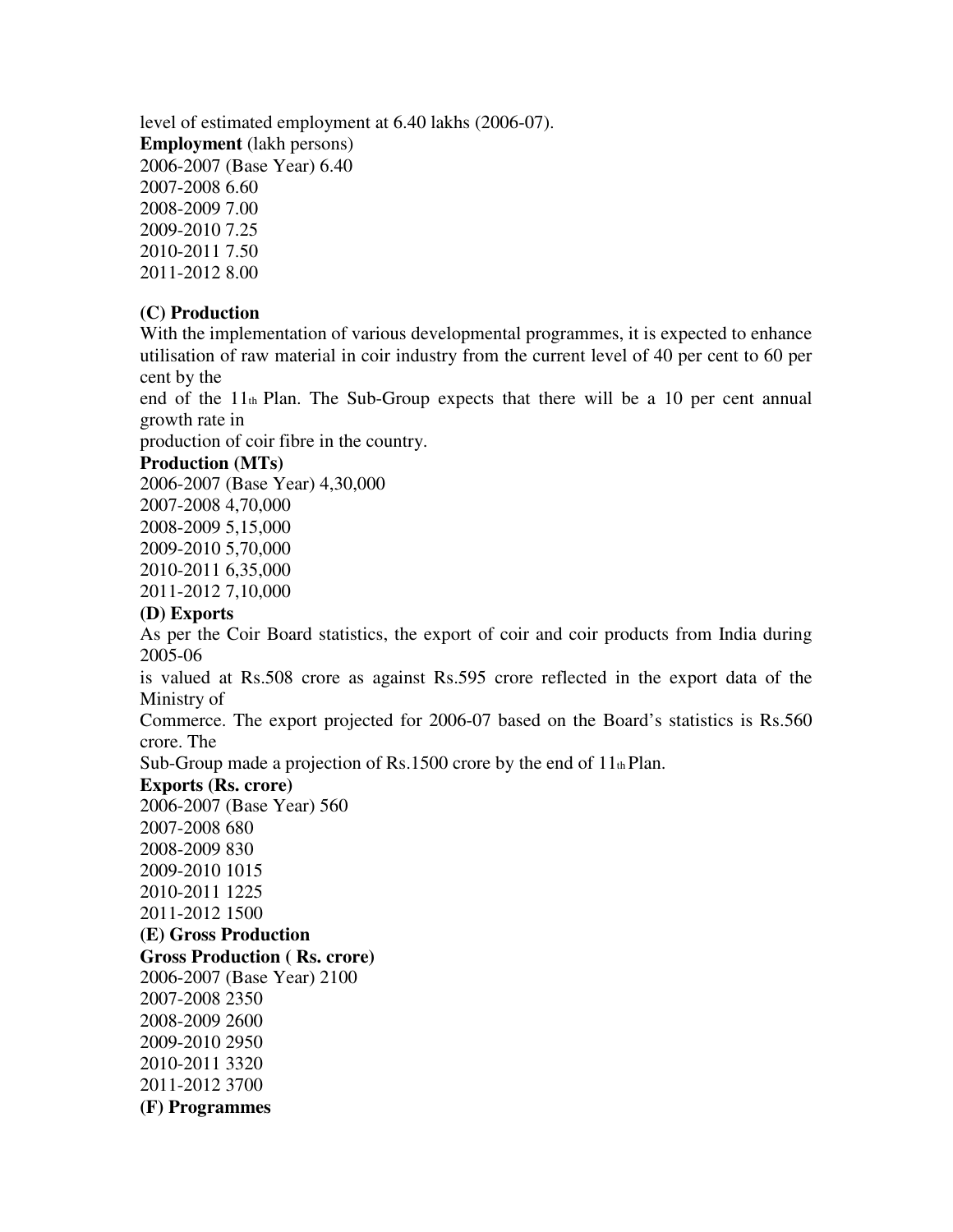(i) The Sub-Group identified the following priority areas for focused attention during the  $11<sub>th</sub>$ 

Plan:

## (a) **Research & Development**

\* Modernisation of existing equipment and looms

- \* Development of machinery for production of coreless yarn
- \* Pilot plant for natural dyes
- \* Bio-refinery based on coir pith as a renewable biomass
- \* Eco Laboratory and National Coir Information Centre
- \* Development of binder-less coir composite board

\* Adoption of global quality standards and drawing out specifications for range of coir geotextiles based on end-use applications.

# (b) **Marketing Support** – **Domestic and Export Market Development**

\* Infrastructure support through integrated cluster based approach

- \* IT enabled support services and e-governance
- \* Welfare of coir workers
- \* Gender empowerment
- \* Establishment of professional design clinics

\* Productivity and quality improvement

\* New initiatives in North-Eastern Region

(ii) The Sub-Group decided to re-group various schemes/programmes proposed for the  $11<sub>th</sub>$ 

Plan under the following broad Schemes

- (a) Science & Technology Scheme
- (b) Skill Upgradation and Quality Improvement Scheme
- (c) Development of Production Infrastructure Scheme
- (d) Domestic Market Promotion Scheme
- (e) Export Market Promotion Scheme
- (f) Trade and Industry-related and Other Functional Support Services Scheme
- (g) Coir Industrial Technology Upgradation Scheme (CITUS)
- (h) Welfare Measures

(iii) The broad categories of Plan heads under (i) (a) and (b) above were there in the 10  $<sub>th</sub>$ </sub> Plan

too, though in respect of the second and the sixth the nomenclature of the head gets slightly

modified. In respect of various schemes proposed under each Plan head as detailed above,

some modifications have been proposed to enlarge the scope of the Scheme for wider application and to ensure better advantage to the trade and industry.

(iv) In respect of Mahila Coir Yojana recommended for continuation during the  $11<sub>th</sub>$  Plan under

Skill Upgradation and Quality Improvement Scheme, it is proposed to provide a forward linkage by bringing Anugraha and Anupam Looms (compact metallic looms capable of being handled by the women artisans) within its purview and to provide training in weaving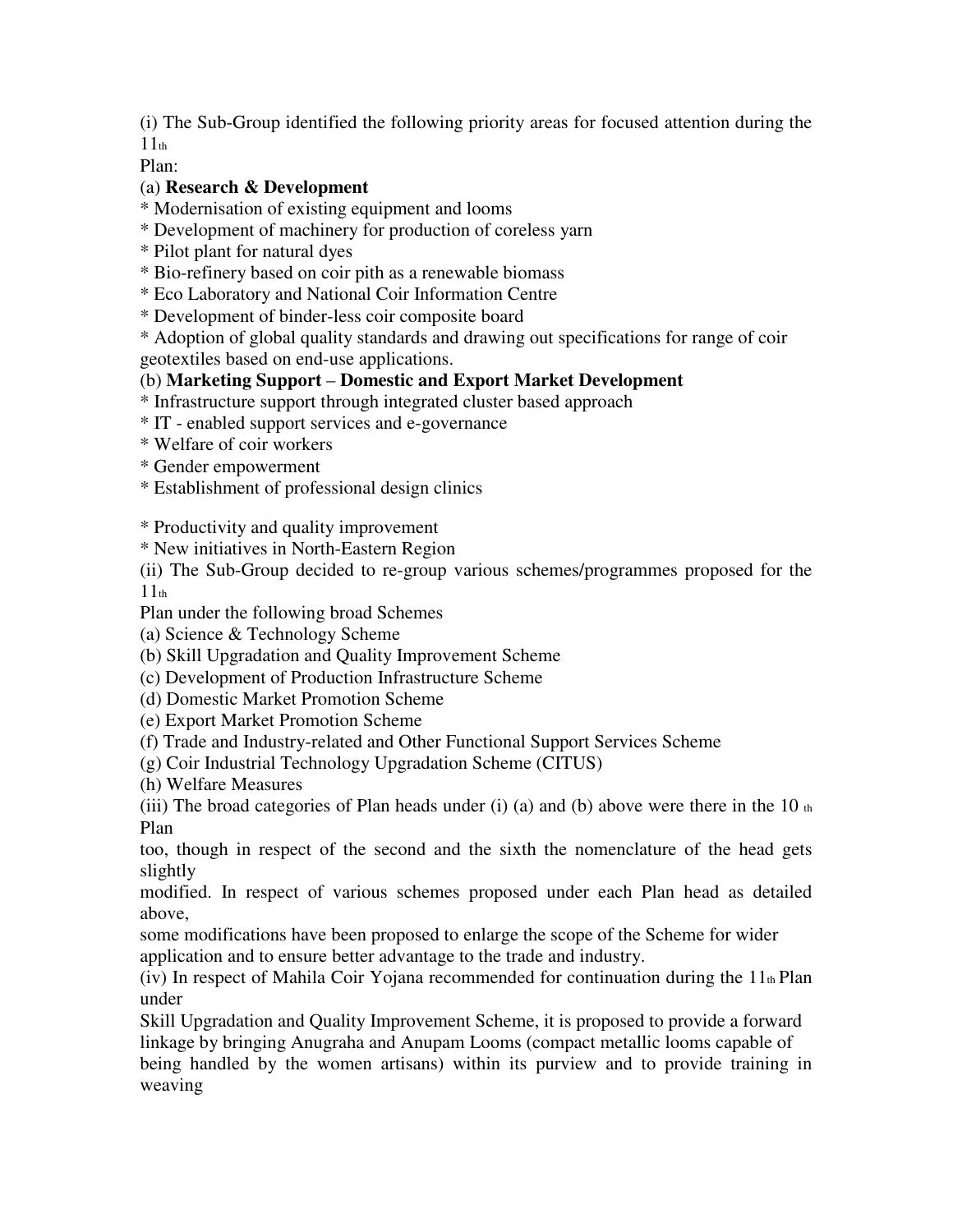to the women artisans. In the case of SC/ST beneficiaries, the percentage of subsidy proposed

is 80 per cent as against 75 per cent provided to all under the on-going Scheme. In the case

of Development of Production Infrastructure Scheme, financial assistance was granted only to the Brown Fibre sector during the  $10<sub>th</sub>$  Plan. The Sub-Group recommended extending

the benefits to the white fibre sector, including the co-operatives too. Further, it was also recommended to bring the spinning households and small manufacturing units under the umbrella of this Scheme and making them eligible for financial assistance for construction

of loom shed, ratt shed, repairs to handlooms, retrofitting the existing ratts, etc. Market Development Assistance Scheme is now applicable only to the co-operative and public sector undertakings. The Sub-Group recommended extending the benefits to the private sector too during the 11th Plan under the Domestic Market Promotion Scheme. Under the Export Market Promotion Scheme, the Sub-Group recommended introduction of

Technology Upgradation Fund Scheme and establishment of Design Clinic as also Coir External Market Assistance Scheme with funding support through extra budgetary resources.

In the case of Welfare Measures, apart from the existing insurance coverage provided to the coir workers against accidents at work place, it is proposed to give medical care and assistance for education of children of coir workers through appropriate programmes.

Moreover, the Sub-Group recommended continuation of Production Enhancement Linked

Coir Workers' Welfare Scheme, which was introduced in on an experimental basis during

2006-07. Coir Industry Technology Upgradation Scheme (CITUS) is a new scheme recommended for implementation during the Eleventh Five Year Plan.

## **(G) Schemes and Outlays**

The schemes proposed for implementation during the  $11<sub>th</sub>$  Plan are broadly as given below:

# **Proposed Financial Outlay for Eleventh Plan (2007-2012)**

(Rs. crore)

*Sl. No. Schemes Total* 

# **A. CONTINUING SCHEMES**

- 1. Science & Technology Scheme 50.00
- 2. Skill Upgradation & Quality Improvement Scheme 35.00
- 3. Development of Production Infrastructure Scheme 40.35
- 4. Domestic Market Promotion Scheme 55.00
- 5. Export Market Promotion (including the new activities) Scheme 291.00
- 6. Trade & Industry related and Other Functional Support Services Scheme 42.95
- 7. Welfare Measures 60.50

# **B. NEW SCHEMES**

- 8. Coir Industrial Technology Upgradation Scheme 300.00
- 9. Rejuvenation of Coir Sector and Modernisation Programme for

Coir Industry Scheme 194.50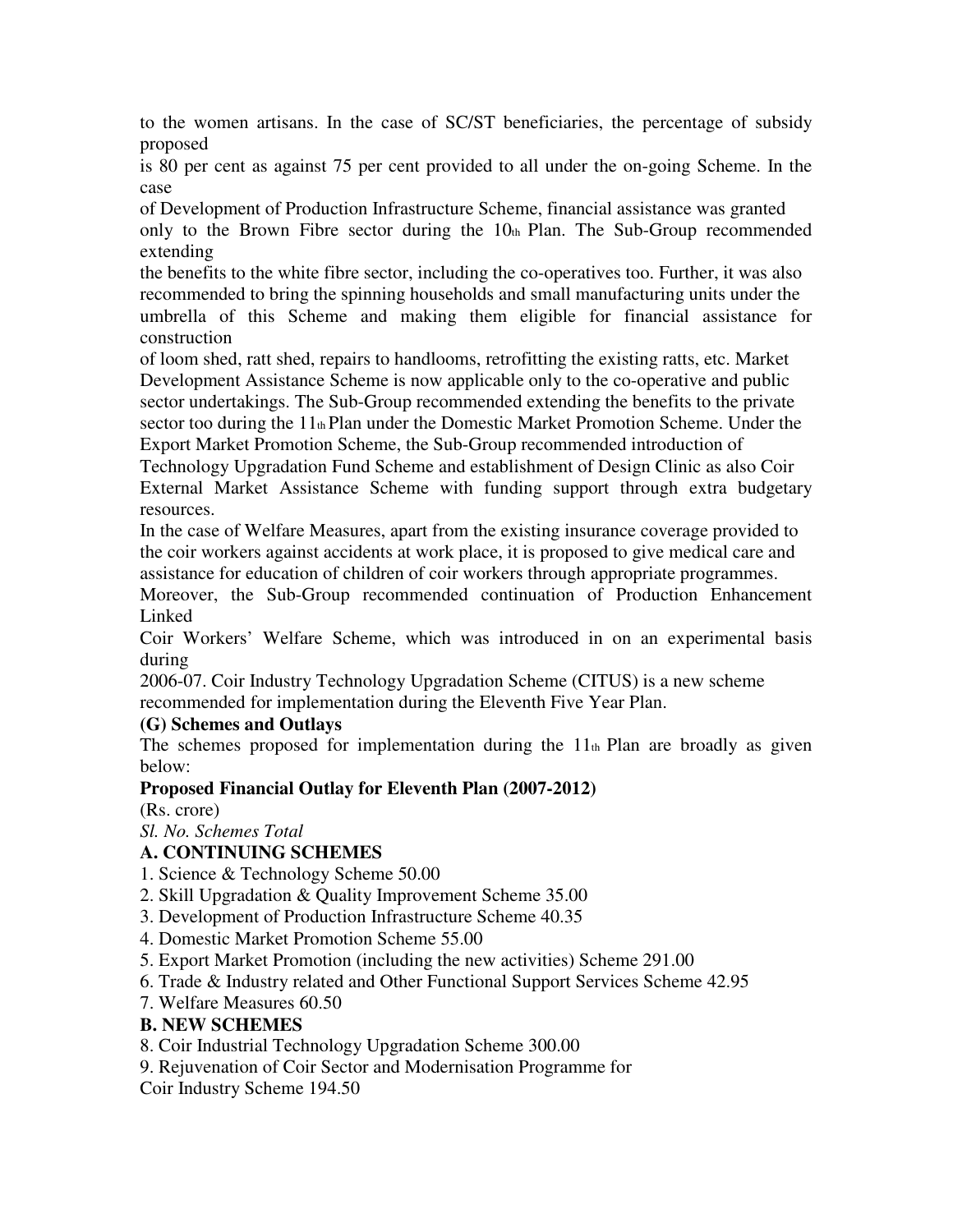**Total 1069.30 (H) Initiatives in the North -Eastern Region (NER)** 

.

# **CHAPTER IV FINAL RECOMMENDATIONS OF THE WORKING GROUP**

The recommendations of the Working Group are as under: **1. IMPLEMENTATION OF THE MSMED, ACT, 2006**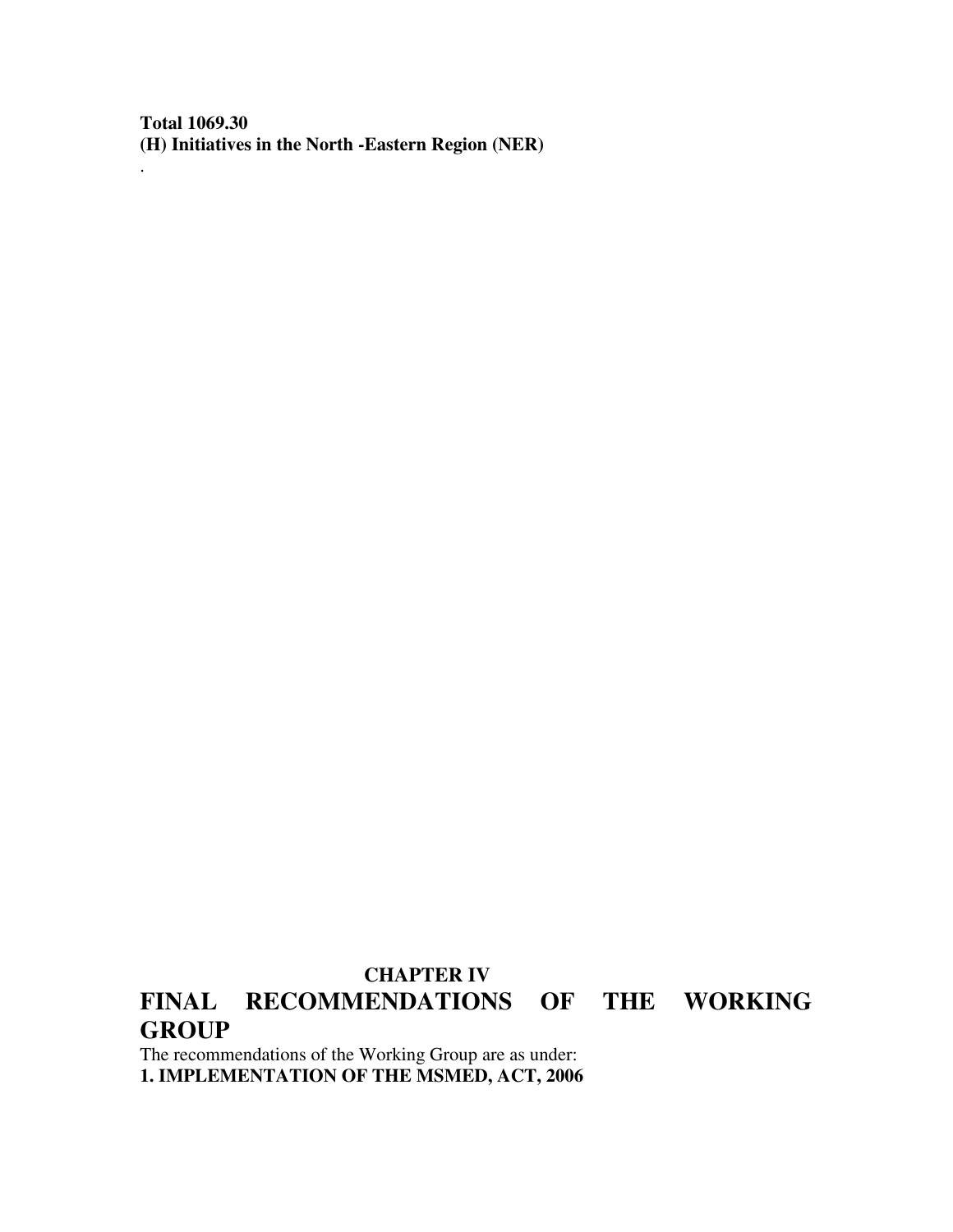(i) (a) The enactment of the MSMED Act, 2006 has created the first-ever legal framework for the MSME continuum, to facilitate their holistic development by way of optimisation of their capacities, attaining economies of scale, technological upgradation, vertical growth

of MSEs and the like, in line with the global best practices. However, the representatives of micro enterprises, the preponderant majority and the most employment-intensive segment of the MSME continuum, apprehend that the inclusion of the "medium enterprises" within the ambit of the Act and raising the investment ceilings for small enterprises may to the larger of the SMEs corner disproportionately large benefits, to the exclusion of micro & small enterprises.

(i) (b) While the Working Group is deeply conscious of the need to emphasise the role of this

preponderant majority of micro and smaller of the small enterprises, the apprehension voiced by the Sub-Group is, in the view of the Working Group, misplaced and a throwback

on the era of "protectionism" that characterised the initial policies and support measures for the SSI. There is no economic or social premium on continuing to be "micro" for all times in these days of globalisation – in fact, such sequestering more likely to sap the dynamism of the micro enterprises that they have so far displayed in the face of constraints.

The micro must (and be enabled to) grow to small and medium and the small to medium and large and so on and make space for the new micro and small to enter the market. There is enough room for all to grow and prosper.

(i) (c) In any case, due care has been taken in the MSMED Act, 2006 for this purpose. Section

9 of the Act provides specially for various measures for the MSEs. Specific scheme only for the MSEs for preference in Government procurement and strengthened measures to check delayed payment are cardinal features of the new Act and fully reflect the will of the Parliament in favour of the MSEs. The recently approved Package for Promotion of Micro and Small Enterprises is another example of the thrust of public policy with regard to the MSEs.

(ii) In the framework of the Act, the "service" and "medium" enterprises are new entrants.

The Working Group, therefore, recommends that comprehensive studies through competent professional organisations be undertaken to assess the existing status of these enterprises vis-à-vis their counterparts in other comparable developing countries as well as those developed. Based on these studies, a White Paper should be brought out on the "State of the Indian Medium and Service Enterprises against Global Backdrop –Options for Policy and Intervention Measures for Growth" within the first year (2007-08) of the Eleventh Plan and widely disseminated for discussion and comments. This will then facilitate informed policy initiatives to foster the promotion and development of these enterprises and helping the micro and small enterprises to also graduate to these larger enterprises. Necessary schemes can and should be drawn up thereafter and accommodated as part of the mid-term review of the Eleventh Plan.

(iii) A programme needs to be chalked out to sensitise stakeholders including State Governments/UT Administrations on the implications of the MSMED Act, 2006 and to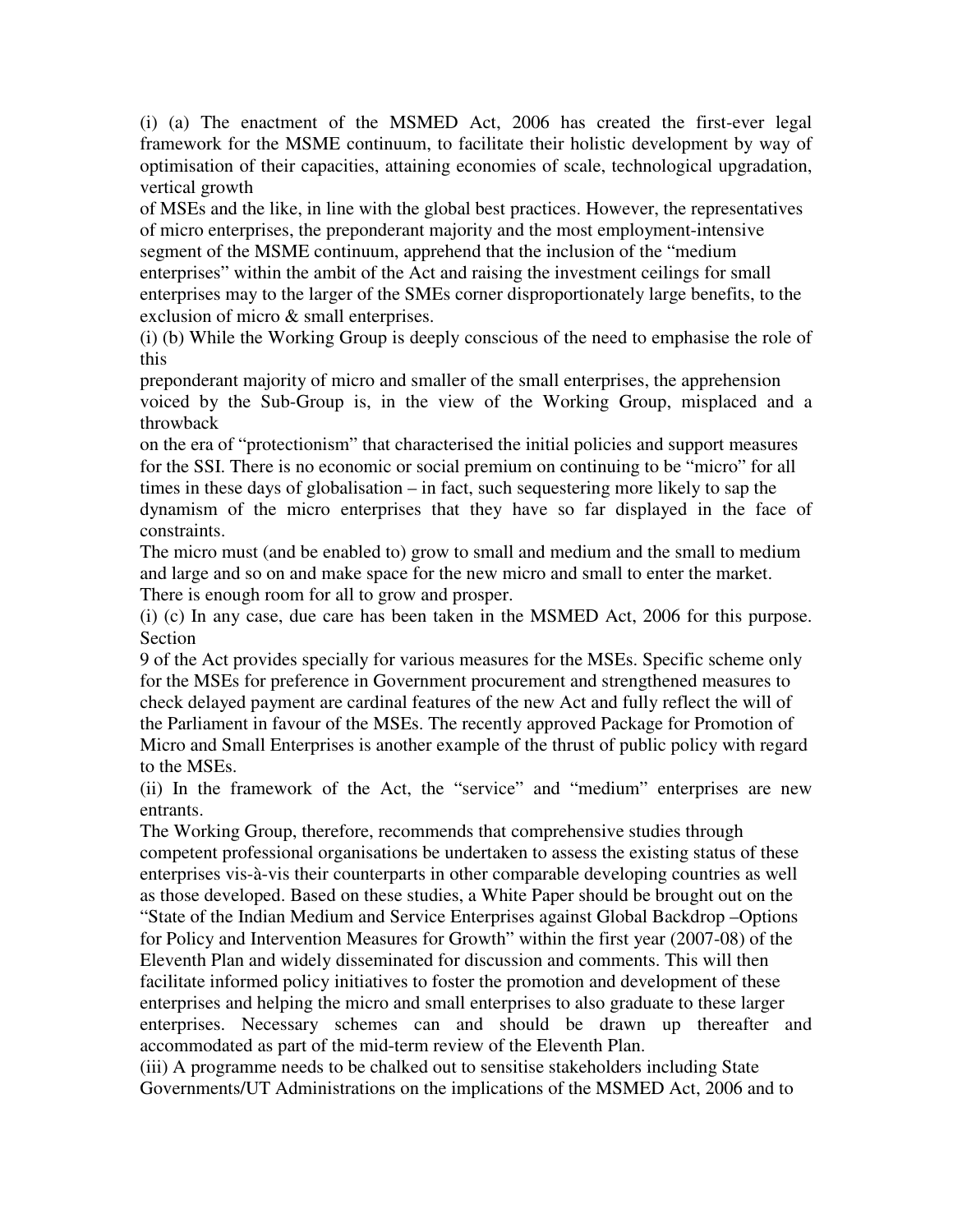review the progress made in the implementation of the Act.

(iv) State Governments/UT Administrations should incentivise and encourage the filling of

Entrepreneurs' Memorandum by the Micro and Small Enterprises as well as by the Medium Service Enterprises.

(v) The State Governments/UTs should encourage online filing of memoranda under the MSMED Act.

(vi) Although the Delayed Payments Act was promulgated in 1993 and subsequently amended

in 1998, it did not yield the desired results to arrest the problem of delayed payments. The MSMED Act, 2006 provides for strengthened provisions to deal with the situation.

State Governments/UT Administrations need to constitute their Micro & Small **Enterprises** 

Facilitation Council/Councils (MSEFC) urgently in accordance with the mandatory provisions of the Act. The Central Government should also monitor the implementation of these provisions closely, unlike in the past.

(vii) In the context of classification of enterprises under the MSMED Act and the relevant notifications of the Department of Industrial Policy and Promotion under the Industries (Development and Regulation) Act, the Central Government needs to provide guidelines on equity investment in MSMEs, (need, if any, for) licensing (clearer definition of) equipment (for determining the status of service enterprises) and other related matters so that there is no ambiguity/problems to the implementing authorities. The permissible limit of equity participation (both by domestic and foreign enterprises) in the MSMEs needs to be reviewed, keeping in view the global scenario and inducing stronger linkages among/between small, medium and large establishments. A crucial query that needs to be addressed in this context pertains to the effectiveness of any such restriction on equity participation by others in the liberalised system of filing of memoranda based on self**85**  disclosure. There is no need to prescribe any restriction on equity participation in MSMEs

by entities with other (subsisting) industrial interest.

(viii) There should be institutional arrangements for constant review/monitoring of all issues

concerning implementation of the new Act at the Central level. This function can be discharged effectively through regular periodical meetings of the National Board for MSMEs and the Advisory Committee, as mandated in the Act. Readily accessible database

on the enterprises of all categories that have filed their memoranda should be built both at the State and Central levels and hosted on the respective websites.

(ix) The limit of equity participation (both by domestic and foreign enterprises) needs to be

reviewed keeping in view the existing global scenario and inducing more and more interlinking between small, medium and large establishments. A crucial query that needs to be addressed pertains to the effectiveness of any such restriction on equity participation

by others in the liberalized system of filing of memoranda based on self-disclosure. There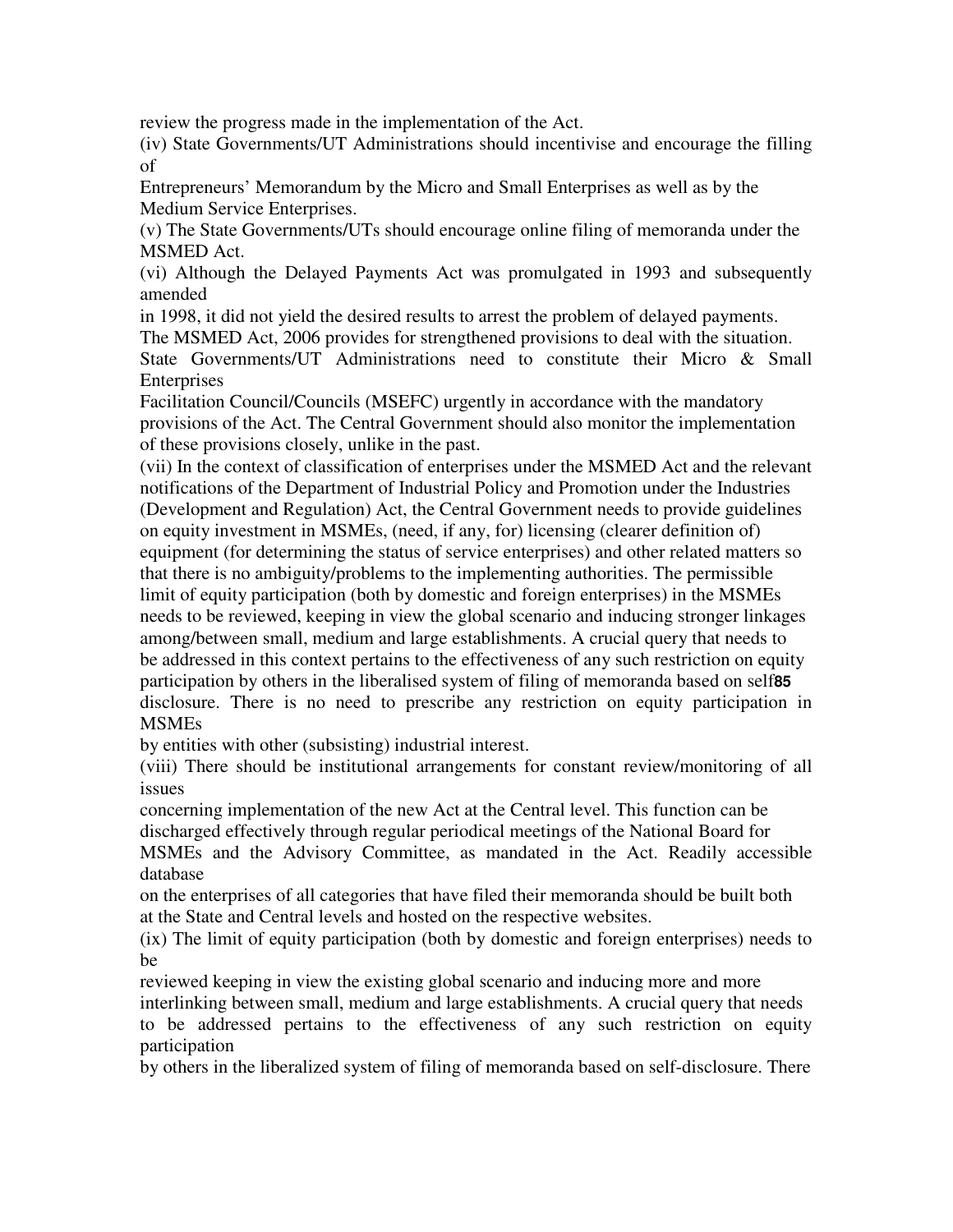is no need to prescribe any restriction of equity participation in MSMEs by entities having

industrial interest elsewhere.

(x) MSMED Act, 2006 has provided an effective role to industry associations in decision making.

There is a need for capacity building of associations so as to make them more effective at ground level and strengthen them to become effective partners in the promotion and development of the micro and small enterprises. The package for promotion of MSEs has a scheme for this purpose, which would need to be utilised effectively.

# **2. DE-RESERVATION**

Approach Paper of the XI Five Year Plan refers to the deleterious impact of and the need to do

away with the policy of "reservation" of certain products for exclusive manufacture by the MSEs. To

facilitate further investment for technological upgradation and higher productivity, 585 items have

been taken off (2004-07) the list of items reserved for exclusive manufacture by MSEs. This step has

paved the way for major thrust on additional investment, employment generation and export in/by

the sector. The Ministry of Small Scale Industries has already held detailed consultations with many

stakeholders and is hopeful of generating further consensus to trim this list down. It is expected that

in the coming year, the micro and small enterprises manufacturing the remaining reserved items and

their associations would realise the present negative impact on the continuation of reservation in an

open globally-competitive economy, and thereby assist the Government to de-reserve the entire sector

by the end of the year 2007-08. However, it would be important to provide schemes and of measures

to provide adequate support to those units that may be adversely affected because of this proposed

de-reservation. Such measures could be through providing higher support under the CLCSS and

specific technical interventions under the SICDP in clusters of such units, particularly in those states

where the manufacture of such reserved items is substantially big.

# **3. PROCURMENT PREFERENCE**

# **4. LABOUR LAWS**

**Labour laws applicable to the MSMEs should be simplified and self-certification promoted.**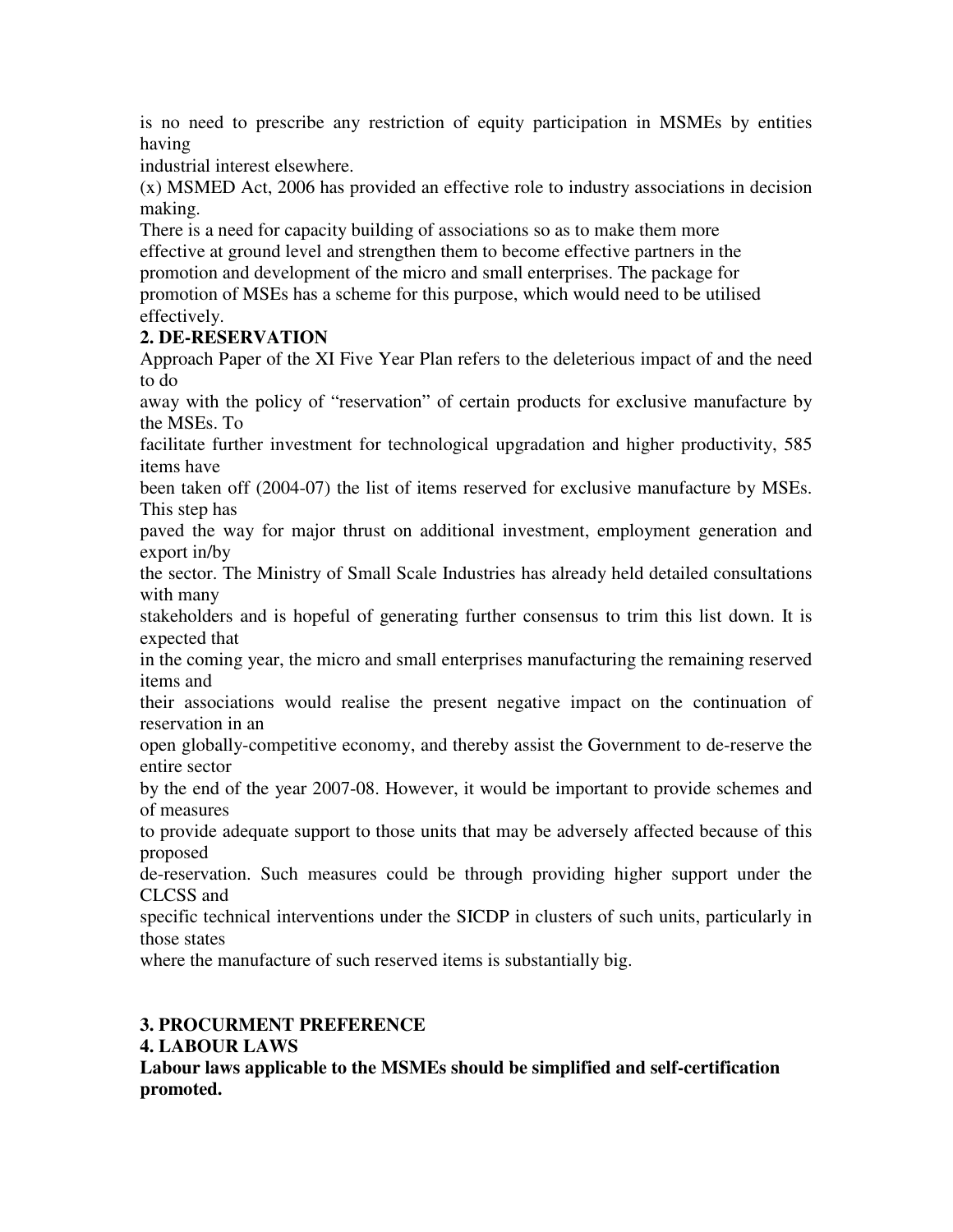#### **5. PRADHAN MANTRI ROZGAR YOJANA (PMRY)**

**To improve the effectiveness of PMRY** as a measure for self-employment, the design parameters

of the scheme, in terms of family income limits for eligibility, project cost ceiling, corresponding

ceilings of subsidy, rates of assistance of States towards training of beneficiaries before and after

selection etc, as envisaged in the "Package for Promotion of Micro and Small Enterprises (MSE)" is

a welcome step. The strengthening of PMRY could prove fruitful only if the said measures are

implemented well in time and constant review to have the impact of these measures is done on a

regular basis.

#### **6. DATABASE**

#### **Strengthening of database pertaining to the MSMEs 7. "MEDIUM " & "SERVICE" ENTERPRISES**

One of the major **implications of the MSMED Act, 2006** has been the introduction of (i) an

unfettered class of service enterprises, and (ii) medium enterprises of manufacturing and servicing

variety. This warrants an immediate restructuring of the authorized implementing agencies at the

Central and State/UT level, both in terms of expertise and resources, which should be undertaken

immediately through a High Level Expert Committee at the Union Level, comprising membership

from State/UT level, etc.

#### **8. NATIONAL MANUFACTURING COMPETITIVENESS PROGRAMME (NMCP)The implementation of the National Manufacturing Competitiveness Programme (NMCP)**

should be speedy and needs to be monitored properly to have the desired results. There should be **a special cell** in the office of DC (SSI) to look after the implementation of the NMCP and other programmes of NMCC.

## **9. TECHNOLOGY MISSION**

Obsolete technology is a major handicap (after timely and easy availability of credit) and to overcome the problem the package for promotion of MSEs proposes the **constitution of a Technology Mission**. It is important to ensure that the Mission is constituted at the earliest to utilise its benefits in the XI Plan period.

## **10. SETTING UP OF NEW TOOL ROOMS**

More and more Tool Room and Training Centres (TRTCs) on the pattern of SIDO Tool Room need to be developed at different places in the country, for technical skill development. The demand for such force is increasing and there are vast employment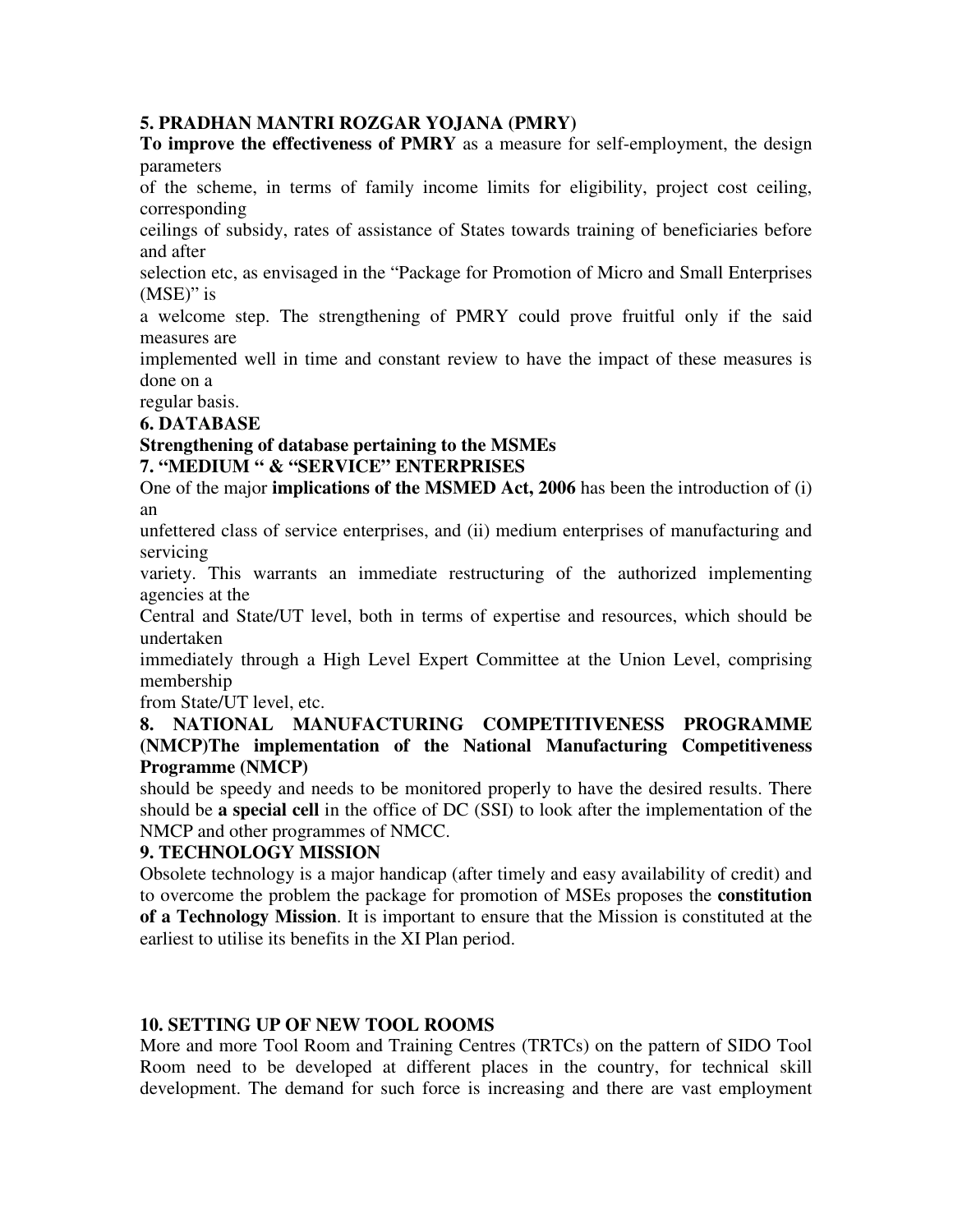opportunities in such fields. The demand for efficient tools, dies, moulds, jigs and fixtures is on rise. Such TRTCs could be more effective in creating technical supportive force and helping in creation of self-ventures in the making of such auxiliary items. To start with, 3 such TRTCs could be started in those States where no Tool Room exist.

# **10.1 CLUSTER DEVELOPMENT**

The need for cluster development has been acknowledged as one of the most preferred option for integrated and focused development of MSMEs in areas where they have come up organically (on their own) or developed over a relatively long period. **The Cluster Development Programme** needs to be strengthened. In view of the fact that cluster development programmes are implemented by a number of Ministries/ Departments in the Government of India, concerted efforts should be made for developing synergies and converging the benefits of various cluster development schemes so as to facilitate optimal utilization of available resources.

# **10.2 COMMON FACILITIES**

In order to make the SICDP broad-based**, the scope of the scheme** should be enlarged by incorporating the essential features of other schemes operated by the Ministry of SSI that have collective approach for development, viz., Integrated Infrastructure Development Scheme, schemes for Setting up of Testing Centres by Associations, Information & Communication Technologies (ICT) intervention,etc.

# **10.3 LOW-COST CLUSTERS FOR UNEMPLOYED YOUTH ON AVAILABLE LAND**

Low-cost Clusters have been suggested for unemployed youth on available land with basic

infrastructure like water, power, road and any other need based infrastructure and also to have common

facility center for improved production in the backward/select (SC/ST/Minority) Districts to have

the dispersal of micro and small establishments in these areas and generate employment for localities.

The effort will provide much needed socio-economic development in such areas.

# **10.4 EMPOWERED GROUP OF MINISTERS (EGOM)**

In view of the fact that cluster development programmes are implemented by a number of Ministries/Departments in the Government of India, concerted efforts need to be made for building

synergy and converging the benefits of these programmes on the target group, most of which are

MSEs. This will ensure optimal utilisation of available resources and multiply the outcome manifold.

An Empowered Group of Ministers (EGOM) has, therefore, been constituted recently to harmonise

the policies and practices of cluster development programmes of various Ministries and monitoring

their implementation. It is expected that the revised SICDP of the Ministry of SSI and the SFURTI of

the Ministry of ARI would be implemented effectively with Central assistance (on terms and conditions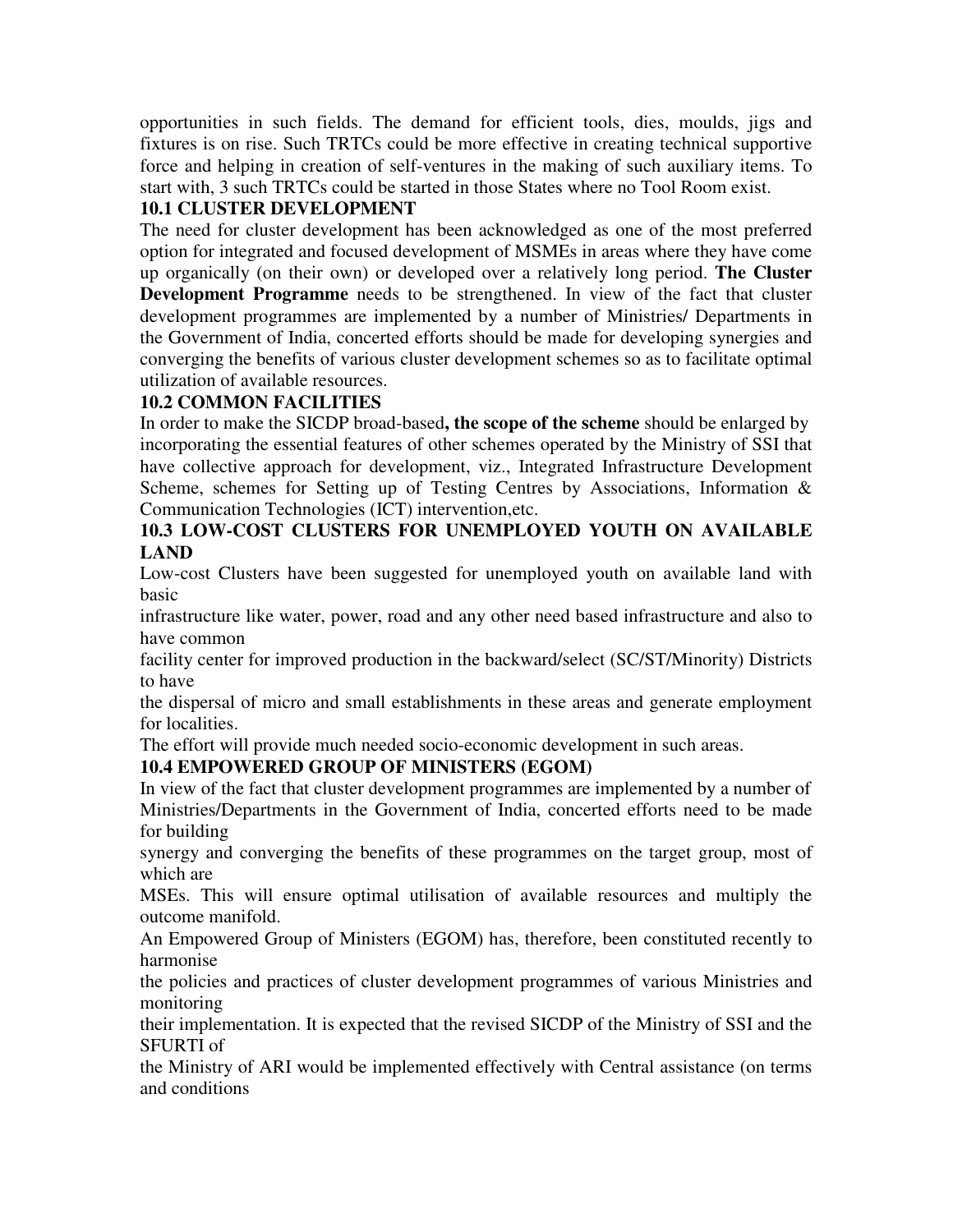at par with the best among the cluster development programmes of all Ministries), inclusion of

infrastructural upgradation as an essential component and enhanced assistance to clusters of women's

enterprises.

**11. STUDIES** 

#### **12. SKILL DEVELOPMENT**

**Skill development of micro and small enterprises to be encouraged to cater to the burgeoning** 

## **need for skilled manpower**.

**13. ESTEBLISHMENT OF DISTRICT SKILL DEVELOPMENT CENTRES (DSDCs)** 

There is lot of potential available at ground level but the same has not been explored due to lack

of training facilities at ground level. For available talent, particularly, among youth, there is a need to

have "District Skill Development Centres (DSDCs), at least one in each district. During the  $11<sub>th</sub>$ 

Plan sufficient budgetary provisions should be made to attain the objective of imparting skill

development and need based programme on the lines of SIDO Tool Rooms at the District level, to

groom the available talent and assist in employment generation through self-employment ventures.

# **14. DISTRICT COMPUTER LITERACY PROGRAMME**

## **15. EXPORT & MARKETING**

**16. SEPARATE TRADE FAIR AUTHORITY FOR MICRO, SMALL AND MEDIUM ENTERPRISES** 

**17. CREDIT-RELATED MEASURES** 

 **18. INITIATIVES FOR ENTERPRISES IN THE UNORGANISED SECTOR** 

**19. CREDIT LINKED CAPITAL SUBSIDY SCHEME (CLCSS) FOR TECHNOLOGYUPGRADATION** 

**20. DEDICATED TV CHANNEL FOR AWARENESS** 

**21. SETTING UP /OPENING OF NEW SISIS/BRANCH INSTITUTES** 

**22. KHADI & VILLAGE INDUSTRIES AND COIR INDUSTRIES** 

**22.1 KHADI & VILLAGE INDUSTRIES** 

**23. COIR INDUSTRIES** 

**24. REORGANISATION OF TENTH PLAN SCHEMES** 

**Sl. Name of the Existing Name of the Scheme/Programme in** 

**No. Scheme/Programme which to be subsumed** 

1. Infrastructural Development of Micro and Small Enterprise Cluster SSI in Rural Areas. Development Programme (after renaming the SICDP).

2. "Mini Tool Rooms & Training Proposal of Mini Tool Rooms in the PPP Centres" (for States) component mode under the National Manufacturing of the Scheme for Tool Rooms. Competitiveness Programme.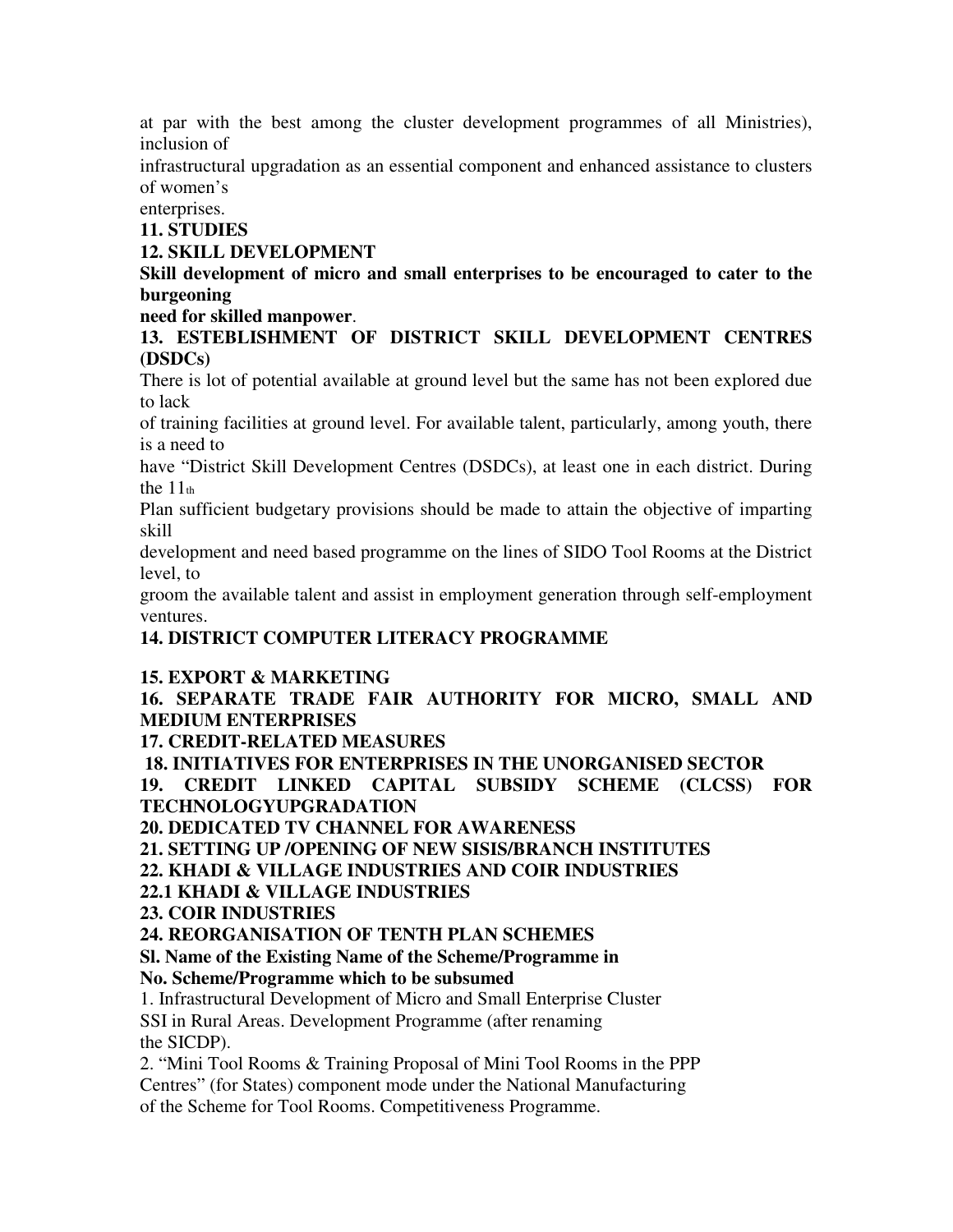3. National Programme for Rural Scheme of Fund for Regeneration of Industrialization (NPRI). Traditional Industries (SFURTI).

#### **Existing Schemes Proposed to be Dropped**

1. Sub-contracting Exchange for Ancillary Development (except the Vendor Development Programme)

2. "Upgradation of SIDO Workshops into Mini Tool Rooms" component of the Scheme for Promotion of Small Scale Industries

3. "Testing Centres by Industries" component of the Scheme "Testing Centres"

4. "Energy Conservation Programme" component of the Scheme for Technology Upgradation

5. National Entrepreneurship Development Board (NEDB) Scheme

6. Coir Board – Scheme of Co-operativization as States have not shown interest.

#### **25. FINANCIALS**

## **(1) MINISTRY OF SMALL SCALE INDUSTRIES**

(i) SIDO Rs. 11039.00 crore

(ii) NSIC Rs. 150.00 crore

(iii) MoSSI Rs. 546.00 crore

**Total (1) Rs.11735.00** 

**(2) MINISTRY OF AGRO & RURAL INDUTRIES Rs.12396.87** 

**Grand Total (1) & (2) Rs.24131.87** 

# **CHAPTER V**

# **LIST OF TENTH PLAN SCHEMES/ PROGRAMMES**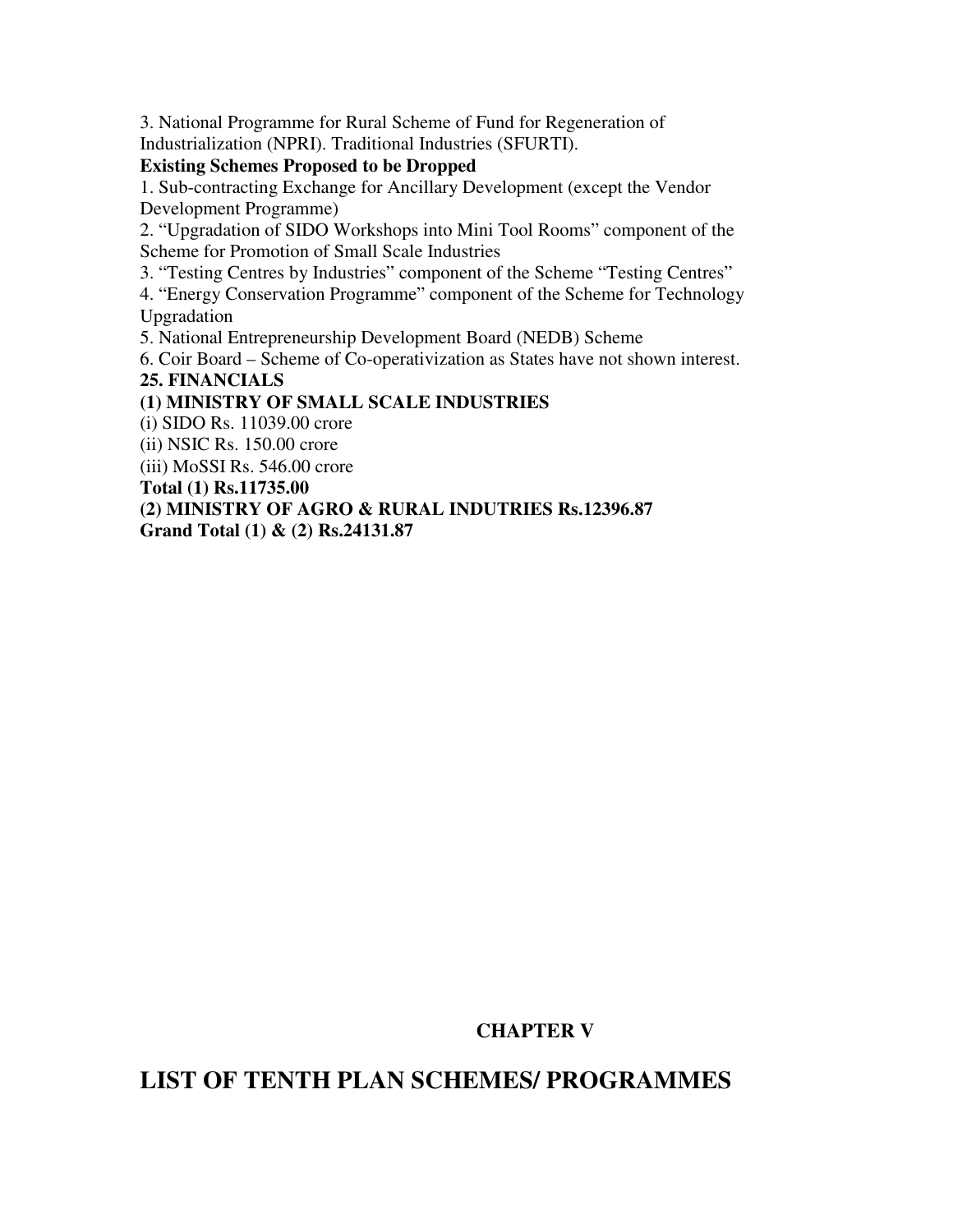# **RECOMMENDED FOR CONTINUATION**

**Sl. No. Scheme/Programme (A) Ministry of Small Scale Industries I Small Scale Industries 1.** SISIs **2.** Upgradation of Workshops to MTRs **3.** Advertising & Publicity **4.** Laghu Udyog Samachar **5.** SENET Project **II Research Institutions 1.** ESTC, Ram Nagar. **2.** NGTC, Firozabad. **3.** PPDC, Meerut **4.** PPDC, Agra **5.** PPDC, Kannauj **6.** IDEMI, Mumbai **7.** CITD, Hyderabad **III Training Institutions & Training Programme 1.** CFTI, Chennai **2.** CFTI, Agra **3.** MDP **4.** SIDO Officers Training Programme **5.** EDP **6.** WTO **99 7.** IPR **8.** National Award (EDP) **9.** TREAD **IV Ancillary Development 1.** Vendor Development Programme for Ancillarisation **V Tool Rooms 1.** CTR & TC, Kolkatta **2.** CTR, Ludhiana **3.** IGTR, Ahmedabad **4.** IGTR, Aurangabad **5.** IGTR, Indore **6.** CTR & TC, Bhubneshwar **7.** IDTR, Jamshedpur **8.** HTI, Jalandhar **9.** HTI, Nagaur **10.** Technical Training Centre, Guwahati **VI Marketing Assistance & E P 1.** Publicity & Exhibition

- **2.** Export Promotion
- **3.** National Awards (Quality)
- **4.** MDA Scheme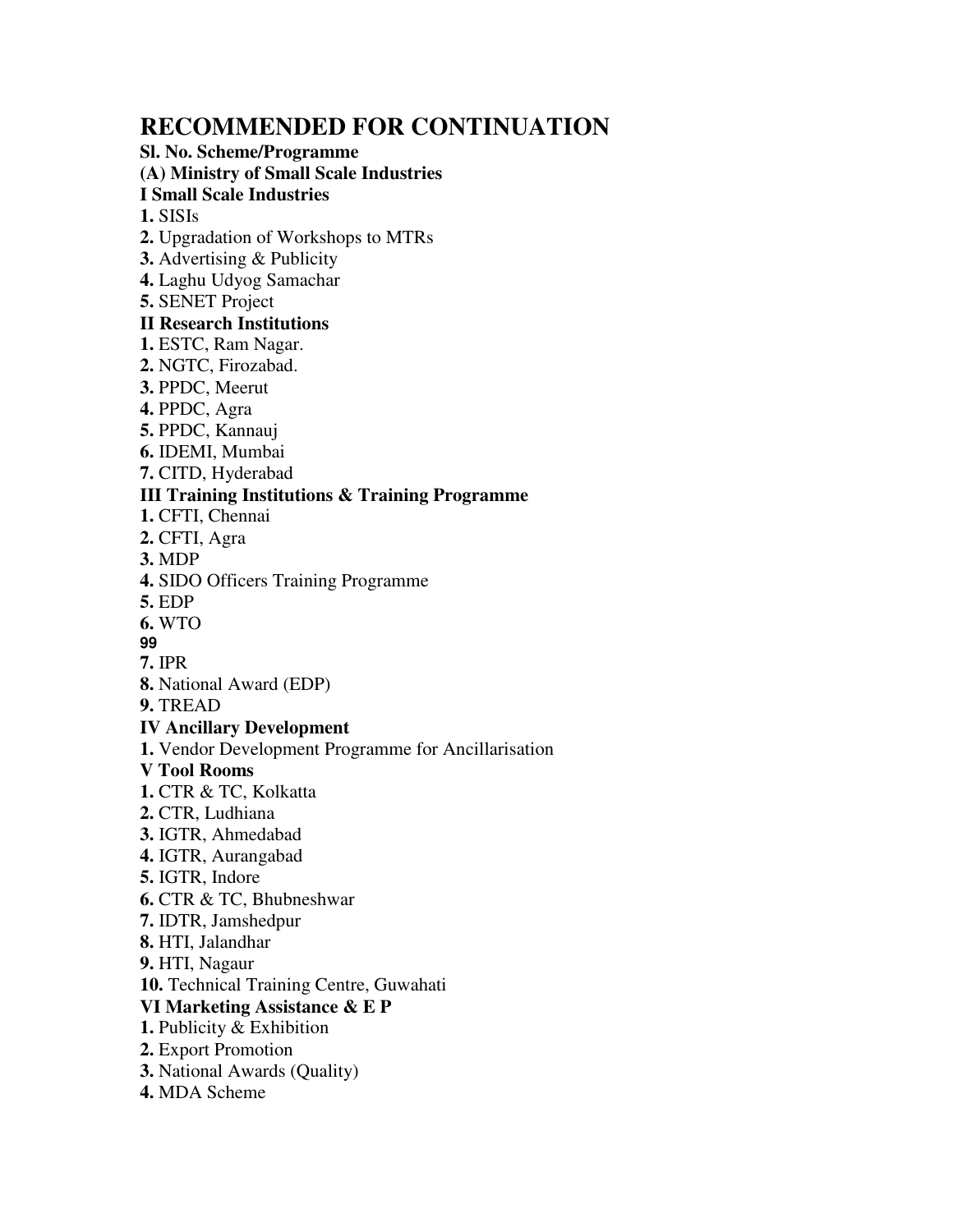**VII Testing Centres 1.** RTCs **2.** FTSs **VIII Technology Upgradation 1.** Small Industry Cluster Development Programme **2.** ISO 9000 Reimbursement **3.** Modernization of SIDO Workshops **4.** Energy Conservation Programme **Sl. No. Scheme/Programme 100 IX IID Scheme (subsumed in Small Industry Cluster Development Programme) X Collection of Statistics XI Credit Guarantee Scheme for SSI Sector XIII Credit Linked Cap. Subsidy Scheme XIV Package for Promotion of Micro and Small Enterprises NSIC I** Other Grants **II** Marketing Assistance Scheme **OTHER SCHEMES I** Surveys, Studies & Policy Research **II** International Cooperation **III Training Institutions 1.** NISIET, Hyderabad **2.** NIESBUD, Noida **3.** Assistance to EDIs **4.** IIE, Guwahati (NE Region) **5.** NCEUS **I** National Commission on Enterprises in the Unorganised Sector **(B) Ministry of Agro & Rural Industries I KVIC A Khadi 1.** Khadi Grant including MDA for Khadi (Rs.10.00 crore) **2.** Khadi (S&T) **3.** Interest Subsidy (Khadi) **4.** Khadi Loan **B Village Industries (VI) 1.** VI Grant **Sl. No. Scheme/Programme 101 2.** VI Grant (S&T) **3.** VI Loan **4.** Interest Subsidy (VI) **5.** REGP **II COIR BOARD 1.** Plan (S&T) **2.** Plan (General) **3.** Training Extension, Quality Improvement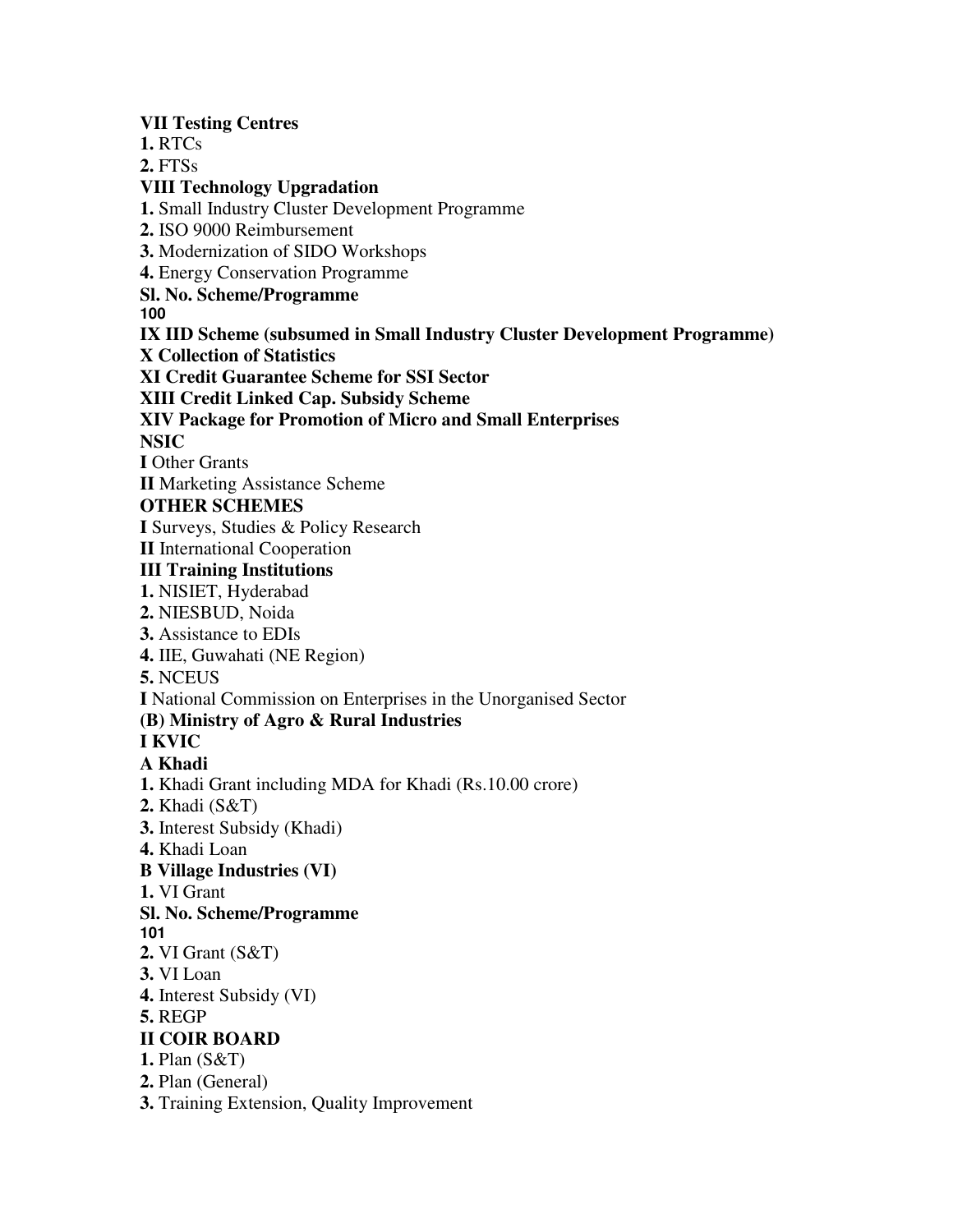**4.** Mahila Coir Yojana & Welfare Measures **III PMRY Division, PMRY (Modified)**  1. PMRY subsidy **2.** Subsidy EDP **IV Scheme of Fund for Regeneration of Traditional Industries (SFURTI) Sl. No. Scheme/Programme** 

# **CHAPTER VI**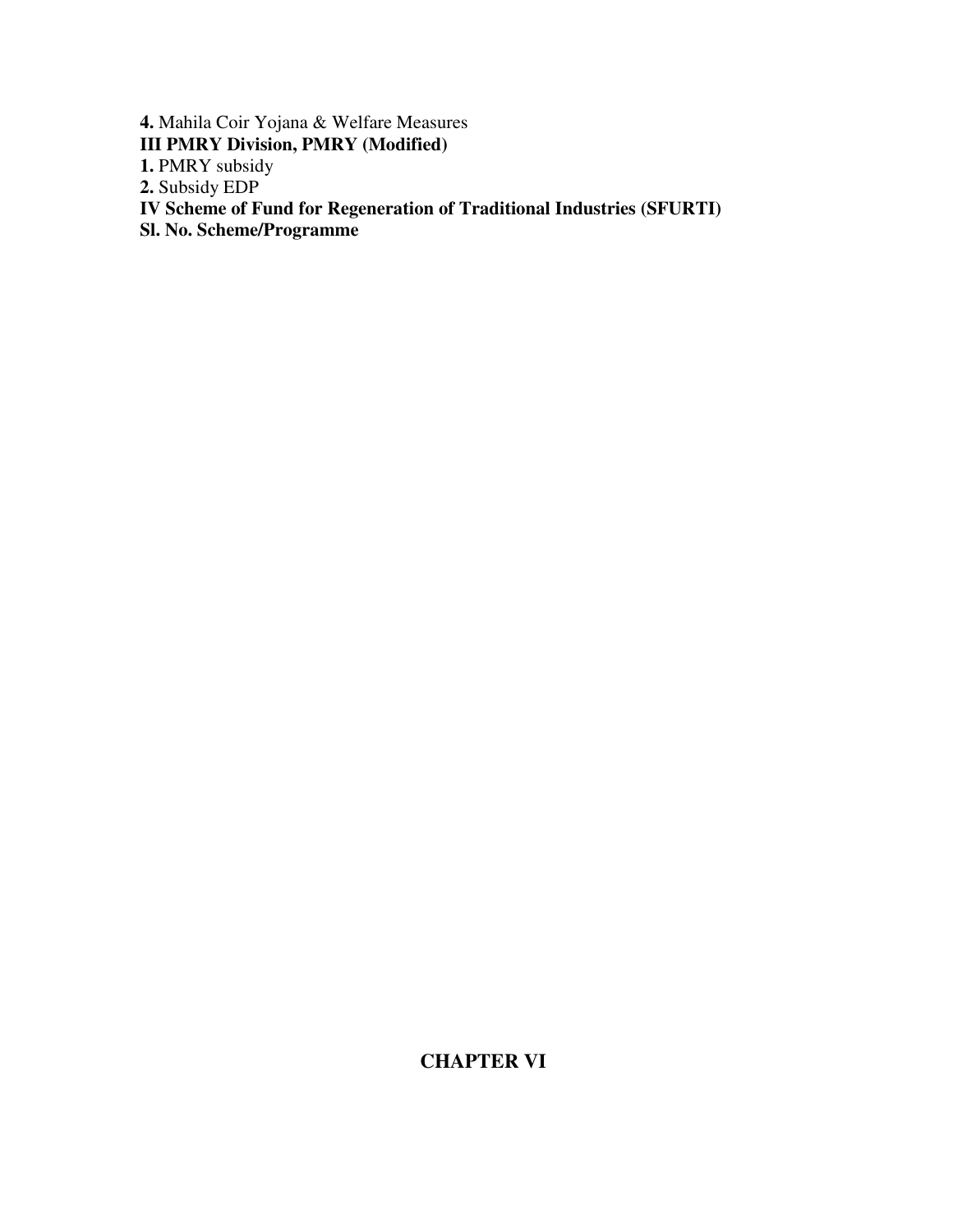# **LIST OF NEW SCHEMES/PROGRAMMES MINISTRY OF SMALL SCALE INDUSTRIES**

## **(A) UNDER THE CCEA-APPROVED PROMOTIONAL PACKAGE FOR MICRO AND SMALL ENTERPRISES (ANNOUNCED IN PARLIAMENT ON 27 FEBRUARY 2007)**

1. Four "Training-*cum*-Product Development Centres (TPDCs) for Agro & Food Processing

Enterprises" to facilitate promotion and development of micro and small enterprises in food processing.

2. "Promotion of Vertical Shaft Brick Kiln (VSBK) Technology" for adoption by MSEs engaged in bricks manufacturing.

3. "Establishment of Technology Mission to Assist MSMEs in Technology Upgradation, Energy Conservation and Pollution Mitigation".

4. "Financial Assistance to Select Management/Business Schools and Technical Institutes for Customised Courses for New/Existing MSEs".

5. Financial Assistance to Select Universities/Colleges for Promotion and Operation of Entrepreneurial Clubs of Alumni".

6. "Scheme of Capacity-building, Strengthening of Database and Improved Advocacy by Industry/Enterprise Associations", after consultations with the Associations and States.

7. "Micro and Small Enterprises – Initiation, Support, Promotion, Integration, Revitalisation

and Empowerment (MSE-INSPIRE) Scheme".

8. "Strengthening PMRY – by liberalising eligibility parameters of family income limits, ceiling on project cost, ceiling of subsidy, increasing training cost and counselling costs for eligible applicants.

## **(B) SCHEMES UNDER NATIONAL MANUFACTURING COMPETITIVENESS PROGRAMME (NMCP)**

1. "National Programme on Application of Lean Manufacturing".

2. "Design Clinic Scheme" to bring design expertise to the Manufacturing Sector. **103** 

- 3. "Promotion of ICT in Indian Manufacturing".
- 4. "Establishment of Mini Tool Rooms".
- 5. Technology and Quality Management Support for SMEs"
- 6. "Support for Entrepreneurial and Management Development of SMEs".

7. Enhancing Manufacturing Competitiveness through Application and Adoption of **Quality** 

Management Standards and Quality Technology Tools".

8. "National Campaign for Investment in Intellectual Property".

9. "Technology Upgradation Scheme for SMEs".

10. "Marketing Support/Assistance to SMEs".

# **(C) ADDITIONAL NEW SCHEMES PROPOSED**

# **(I) MINISTRY OF SMALL SCALE INDUSTRIES**

1. District Skill Development Centres

2. District Computer Literacy Programme

3. Low Cost Clusters for Unemployed Youth

4. Setting-up/Opening of New SISIs/Branch SISIs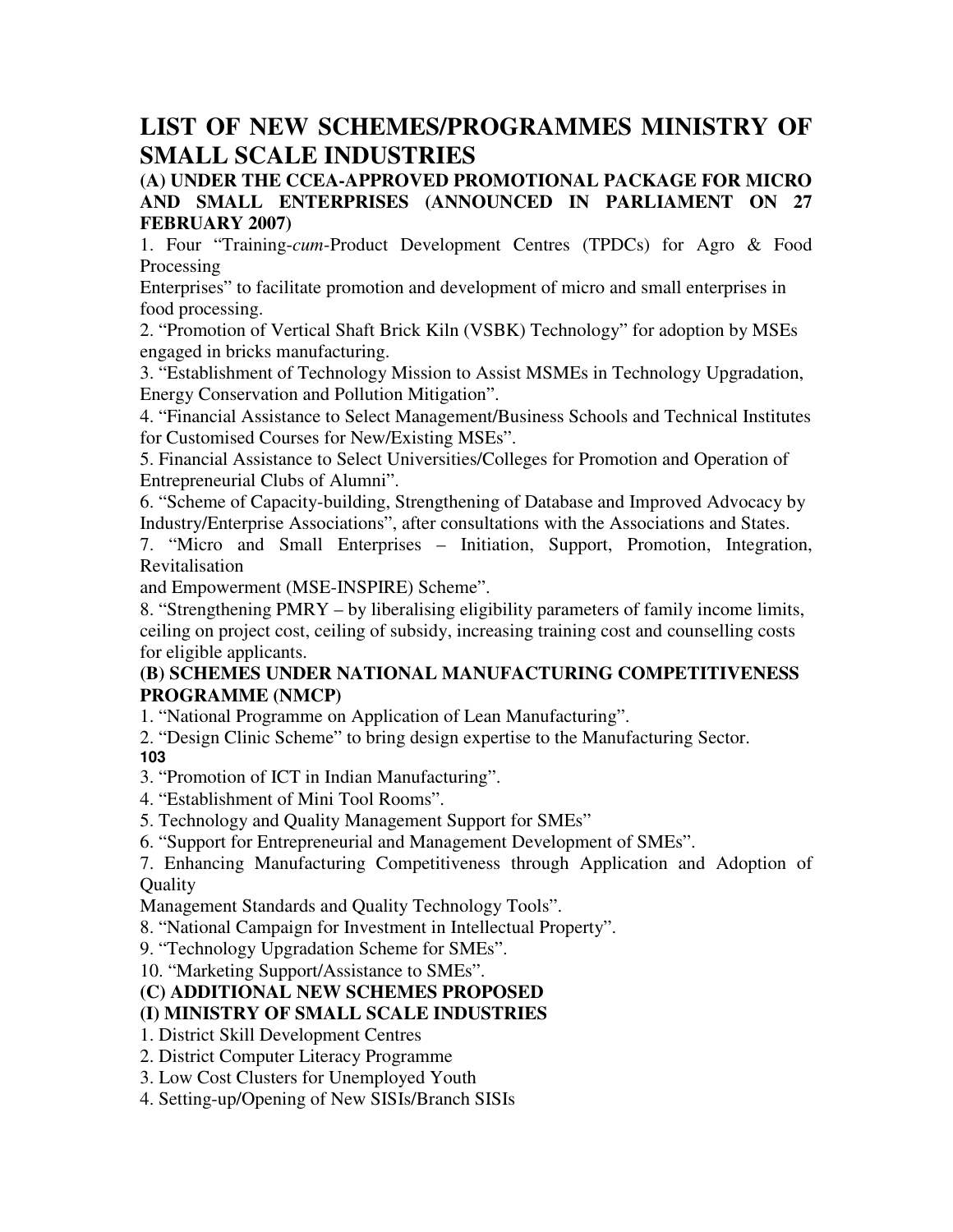5. Trade Fair Authority of Micro, Small, Khadi & Village Industries

- 6. TV Channel for MSME Sector
- 7. New Tool Rooms in Kanpur, Chennai & Agra
- 8. National Entrepreneurship Development Programme

9. MSE-INSPIRE

# **(II) MINISTRY OF AGRO & RURAL INDUSTRIES**

**(a) New Schemes (KVIC)** 

1. Restructuring of REGP

2. Workshed-*cum*-Housing Scheme for Khadi Weavers

3. Scheme for enhancing productivity & competitiveness of Khadi Industries

4. Package for developing infrastructure for Khadi Institutions including nursing fund for weak institutions.

**(b) New Schemes (Coir Board)** 

Rejuvenation, Modernisation and Technology Upgradation of Coir Industry

**(c) Autonomous body under Ministry of ARI** 

Setting up of Mahatma Gandhi Institute for Rural Industrialisation (MGIRI), Wardha**.** 

# **CHAPTER VII**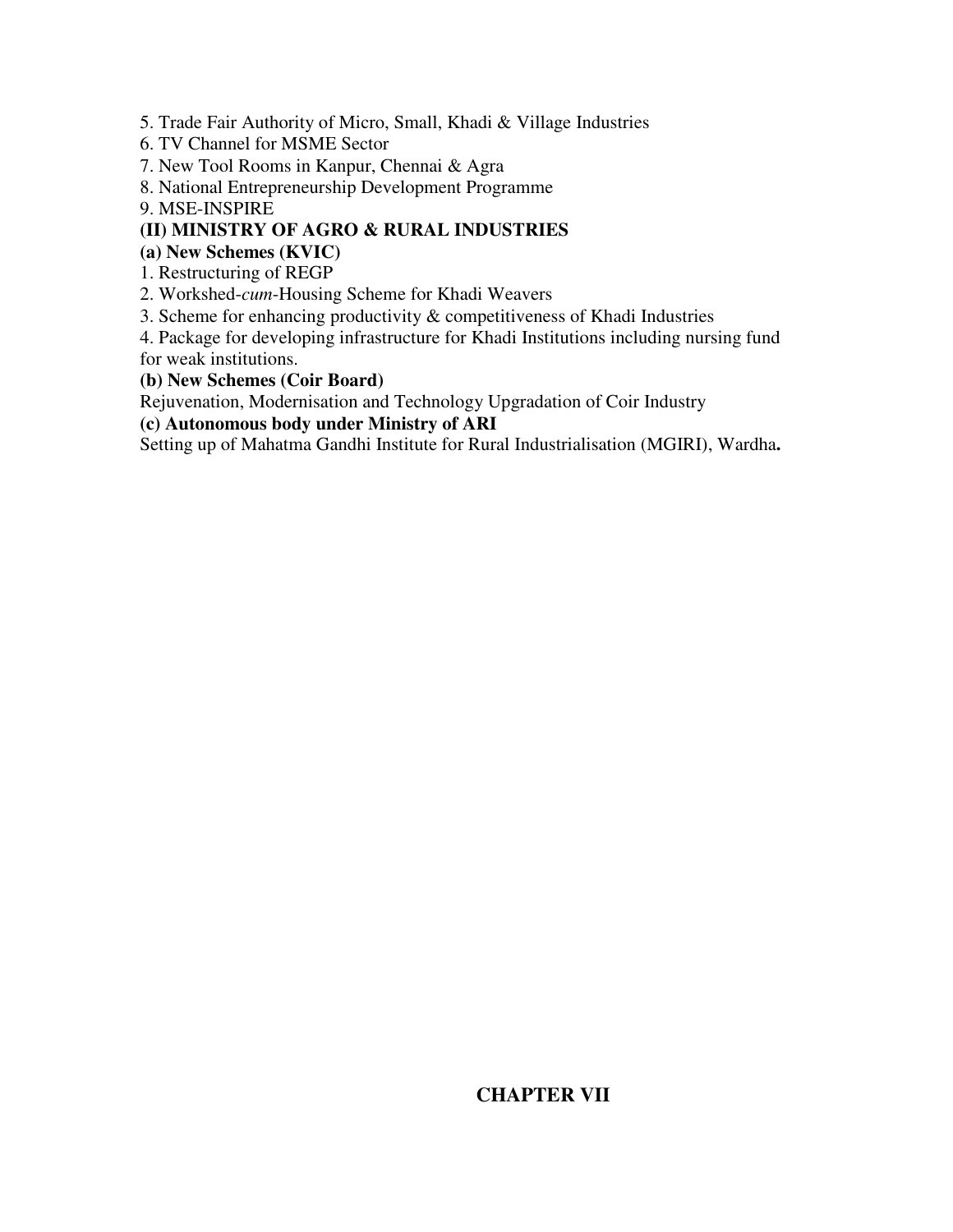# **Scheme/Programme-wise Recommended Eleventh Plan Outlay withSuggested Annual PhasingMINISTRY OF SMALL SCALE INDUSTRIES**

Major Programmes of SIDO's XI Plan

#### **X Plan :**

#### **(Rs. in crore)**

(i) Approved Plan Outlay (Planning Commission) 1969 (ii) Actual Allocation/Budget (Made by Finance) 1669 (iii) Expenditure of (ii) above 1596 (98 per cent) **XI Plan: Proposed Outlay 11039**  (i) Normal SIDO Schemes 1904 (ii) Promotional Package related schemes 1585 (iii) NMCP related schemes 863 **iv New Schemes 6687 2007-08 Annual Plan (BE) 490 SIDO: Proposal Financials (Rs. in crore) Sl. Scheme Group Head BE XI Plan Funds likely to be No. 2007-08 (2007-12) utilized for SCs/STs Amount per centage**  I Quality and Technology Support Institutions and Programmes 160.00 1860.00 744.00 40 II Promotional Services Institutes & Programmes 30.00 390.00 156.00 40 III a) MSME Cluster Development Programme 63.00 620.00 434.00 70 b) MSME Growth Poles (NCEUS) 5.00 140.00 98.00 70 IV Credit Support Programmes 208.00 1172.00 1172.00 100 V MDA Programmes 4.00 74.00 29.60 40 VI Upgradation of Data Base 20.00 96.00 9.60 10 **VII New Schemes 6687 4224.00 63** 

**Total 490.00 11039.00 6768.00 62** 

# **SCHEMES UNDER SIDO PROMOTIONAL PACKAGE**

## **(Rs. in crore)**

# **Sl. Name of Scheme Proposal for XI**

#### **No. Plan**

- 1. Augmentation of Portfolio Risk Fund/Micro Finance 143.32
- 2. Establishment of Risk Capital Fund 100.00
- 3. Credit Guarantee Trust Fund 930.75
- 4. 4 FPI/TPDCs (Training/Product Development Centres) 3.75
- 5. Cluster Development Programme 240.00
- 6. Strengthening of two existing CFTIs 2.00
- 7. ISO 9000 80.00
- 8. Promotion VSBK Technology in Brick Manufacturing 1.07
- 9. Establish Technology Mission to Assist MSMEs 3.00
- 10. 20 per cent EDPs for Weaker Sections 0.84
- 11. Assist some Management/Technical Colleges, to conduct
- Tailor-Made Courses 3.00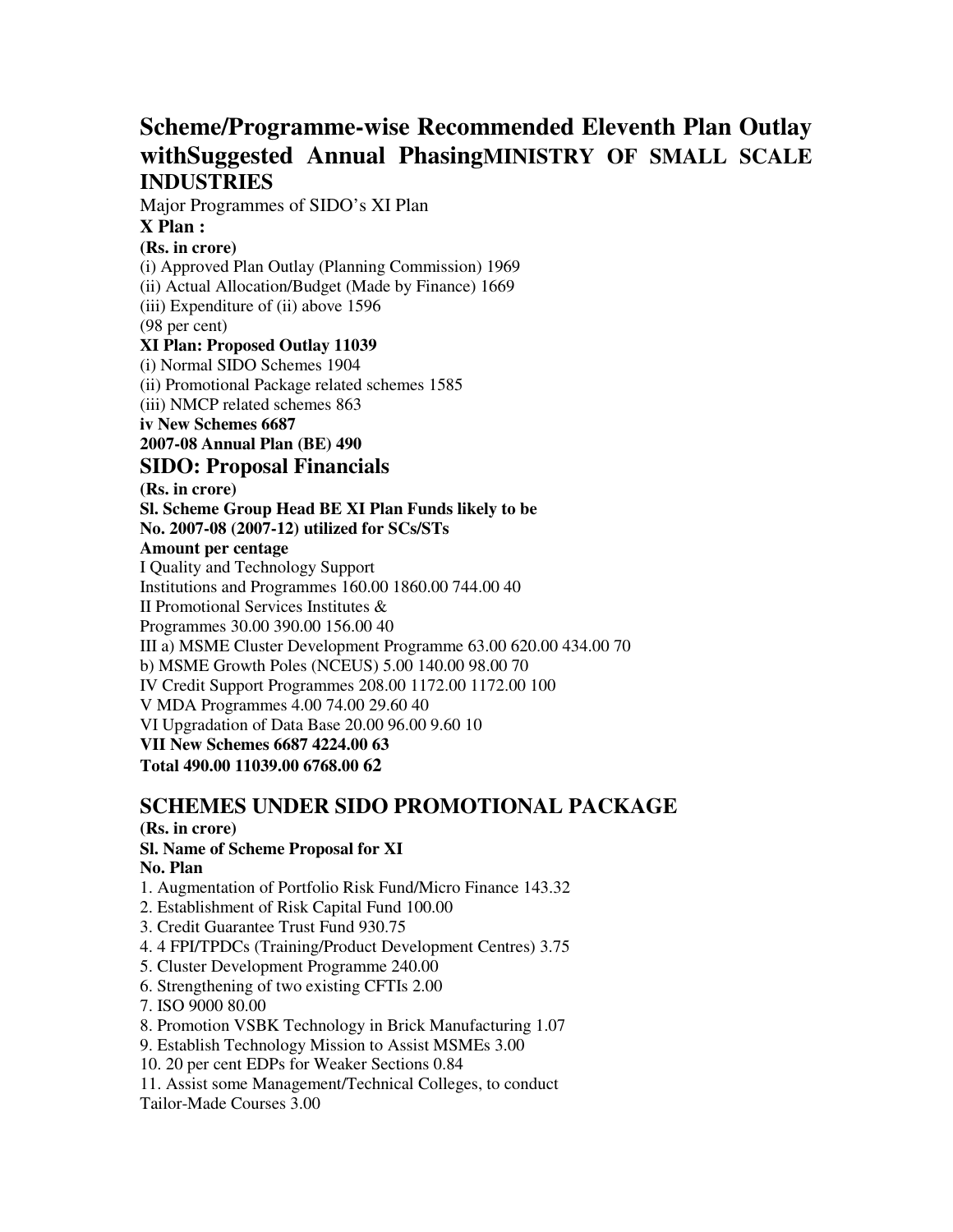12. Assist 5 Universities/Colleges to run 1200 Entrepreneurial Clubs 15.00 13. Empowerment of women owned Enterprises –Participation in Twenty-five Exhibition & Marketing Facilities 6.00 14. Collection of Statistics in Information on MSME through annual sample survey, Quninuennial census 50.00 15. Build Capacity & Strengthen Data Base & Associations 6.00 **Total 1484.73 NATIONAL MANUFACTURING COMPETITIVENESS PROGRAMME (NMCP) SCHEMES (Rs. in crore) Sl. Name of Scheme Proposal for XI No. Plan**  1 Application of Lean Manufacturing 300.00 2. Design Clinic Scheme 41.00 3. Promotion of ICT Manufacturing Sector 100.00 4. Setting up of Mini-Tool Room on PPP Mode 135.00 5. Technology and Quality Management Support for SMEs 93.50 6. Entrepreneurial & Management Development of SMEs 66.50 7. Encourage Quality Management Standards and Quality Technology Tools 50.00 8. National Campaign for Investment in Intellectual Property 50.00 9. SMEs & Technology Up-gradation Activities 26.50 10. Marketing Support/ Assistance to SMEs (Bar Coding) 1.16 **Total 863.66 XI Plan NEW SCHEMES Sl. Name of Scheme Funds Funds likely to No. required be utilized for (Rs. in crore) SCs/STs Amount (Rs. in crore) per centage A. SIDO SCHEMES**  1. District Skill Development Centres 4200 2520 60 2. District Computer Literacy Programme 1140 1026 90 3. Low Cost Clusters for Unemployed Youth 525 315 60 4. Setting-up/Opening of New SISIs/ Branch SISIs 332 166 50 5. Trade Fair Authority for Micro, Small, Khadi and Village Industries 194 77.60 40 6. T.V. Channel for MSME Sector 11 5.50 50 7. New Tool Rooms in Kanpur, Chennai 285 114.00 40 and Agra **Sub-Total 6687 4224.10 63 B. MoSSI SCHEMES**  1. National Entrepreneurship Development Programme 285 57.00 20 2. MSME –INSPIRE 100 20.00 20 **Sub-Total 385 77.00 20**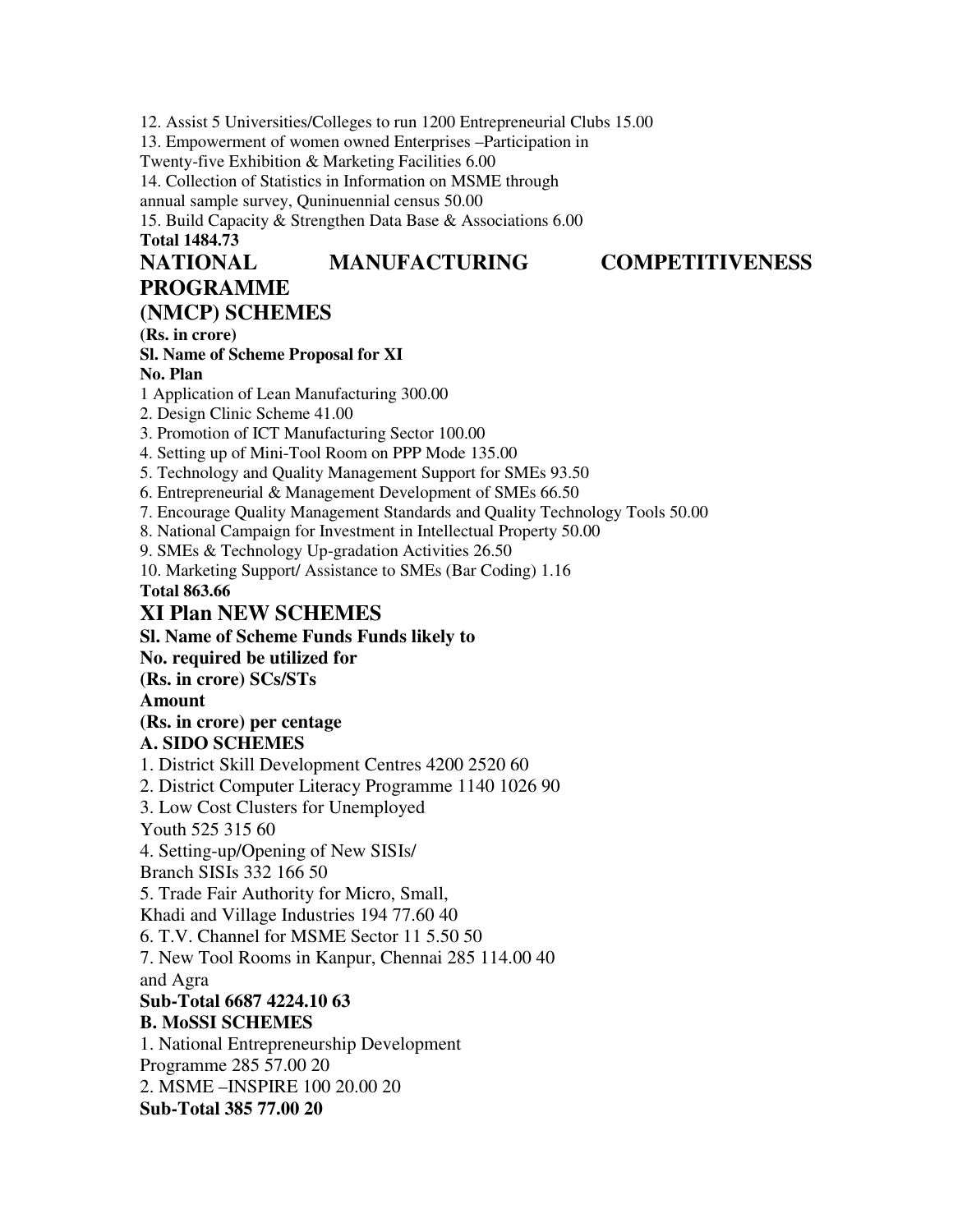#### **Grand Total 7072 4301.10 61 SIDO : Annual Plan 2007-08 & XI Plan 2007-12**

**(Rs. in crore)** 

**Sl. Schemes/Programmes and BE XI Plan** 

**No. Activities covered 2007-08 (2007-2012)** 

#### **A. SIDO**

#### **I. Quality & Technology Support Institutions & Programme**

1. Tool Rooms & Tech. Institutions 49.23 300.00

2. Credit Link Capital Subsidy Scheme 85.00 730.00

3. ISO 9000/14001 Reimbursement 10.00 80.00

4. Energy Conservation Programme 0.02 0.03

5. **NMCP** (Lean Manufacturing, MTR, ICT,

Technology & Quality Management Support,

Design Clinic, Enabling Manufacturing Sector

Component through Quality Management,

Marketing Asst/ SMEs. 15.00 746.00

6. Package (VSBK & Technology Mission) 0.75 3.97

# **Sub-Total 160.00 1860.00**

# **II. Promotional Services Institutes & Programmes**

1. SIDO Officers' Training Programme 0.50 3.00

2. SISIs (includes provision for Workshops/ Training) 5.00 42.00

3. RTCs/ FTSs/ Testing Centres by Industry Associations 4.00 60.00

4. MDP/EDP/Skill Development 6.42 126.00

5. National Award (EDP & QP) 1.60 21.00

6. Sub-contract Exchange for Ancillary Development 1.15 7.00

Vendor Development Programme for Ancillarisation

# **SIDO : Annual Plan 2007-08 & XI Plan 2007-12**

## **(Rs.in crore)**

**Sl. Schemes/Programmes and BE XI Plan** 

**No. Activities covered 2007-08 (2007-2012)** 

7. Scheme for Conduct of Tailor made courses for new entrepreneurs through

select business Schools, Technical

Institutes, etc. **(Package) 0.65 9.00** 

8. Scheme to support 5 select universities/

colleges to run 1200 entrepreneurs

# clubs. (**Package) 1.13 22.00**

9. Scheme for capacity building,

strengthening of database and advocacy

by industry/enterprises associations.

# (**Package) 1.30 25.00**

10. Land & Building for Office accommodation and residential accommodation in backward areas. 2.20 23.00

11. Training-*cum*-Product Development Centre, TPDCs. **(Package) 0.80 4.00**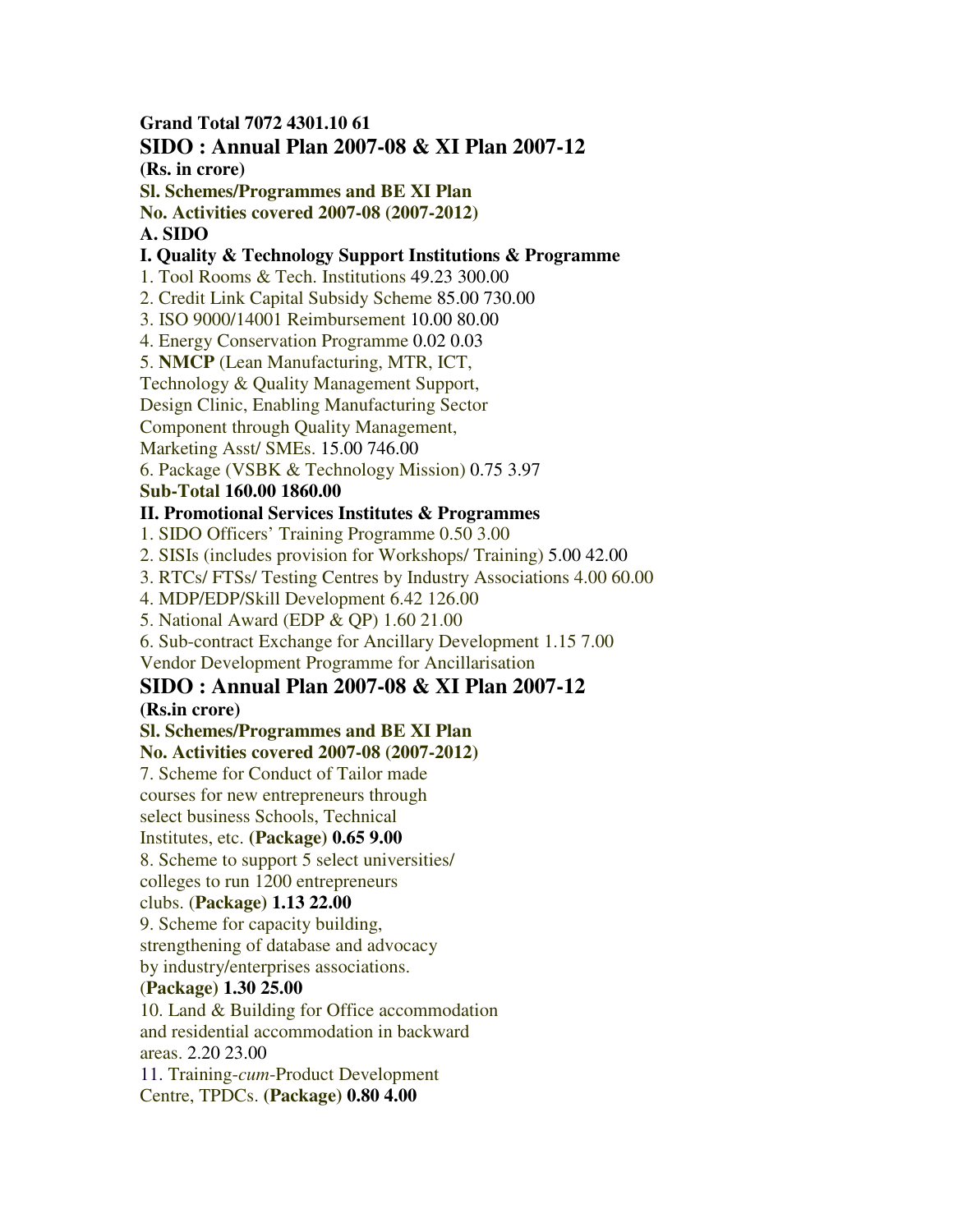12. Advertising & Publicity 2.25 19.00 13. SENET Project 2.00 21.00 14. Publicity & Exhibition 1.00 8.00 **Sub-Total 30.00 390.00 SIDO : Annual Plan 2007-08 & XI Plan 2007-12 (Rs. in crore) Sl. Schemes/Programmes and BE XI Plan No. Activities covered 2007-08 (2007-2012) III. MSME Cluster Development & MSME Growth Poles Programme**  1. Cluster Development (SICDP) (General) (Including IID subsumed) 63.00 620.00 2. MSME Growth poles of NCEUS **(Special)** 5.00 140.00 **Sub-Total 68.00 760.00 IV. Credit Support Programme**  1. Credit Guarantee Scheme (General) 190.00 931.00 2. Augmentation of PRF/RCF Micro Finance Programme-General **(Package)** 17.00 241.00 **Sub-Total 207.00 1172.00 V. Marketing Development Assistance Programme**  1. Export Promotion &MDA Scheme 1.40 23.00 2. National Campaign for Investment in Intellectual Property **(NMCP)** 2.50 50.00 3. Marketing Support/Assistance to SMEs **(NMCP)** 0.10 1.00 **Sub-Total 4.00 74.00 VI Upgradation of Data Base**  1. Collection of Statistics 5.50 41.00 2. Collection of Statistics (Census, Annual Surveys, Sample Surveys, Studies, etc**.**) **(Package)** 0.00 15.00 3. Quinquennial Census (**Package)** 14.50 40.00 **Sub-Total 20.00 96.00 VII New Schemes —- 6687.00 Total (SIDO) 490.00 11039.00 NSIC : Annual Plan 2007-08 & XI Plan 2007-12 (Rs. in crore) Sl. Schemes/Programmes and Annual Plan XI Plan No. Activities covered 2007-08 (2007-2012) B. National Small Industries Corporation (NSIC)**  I. Investment (Share Capital) 0.00 0.00 II. **Other Grants**  (a) Performance & Credit Rating of Small Scale 10.00 53.00 (b) Technology Business Incubators 0.00 5.00 (c) Small Enerprises Establishment Programme 0.00 72.00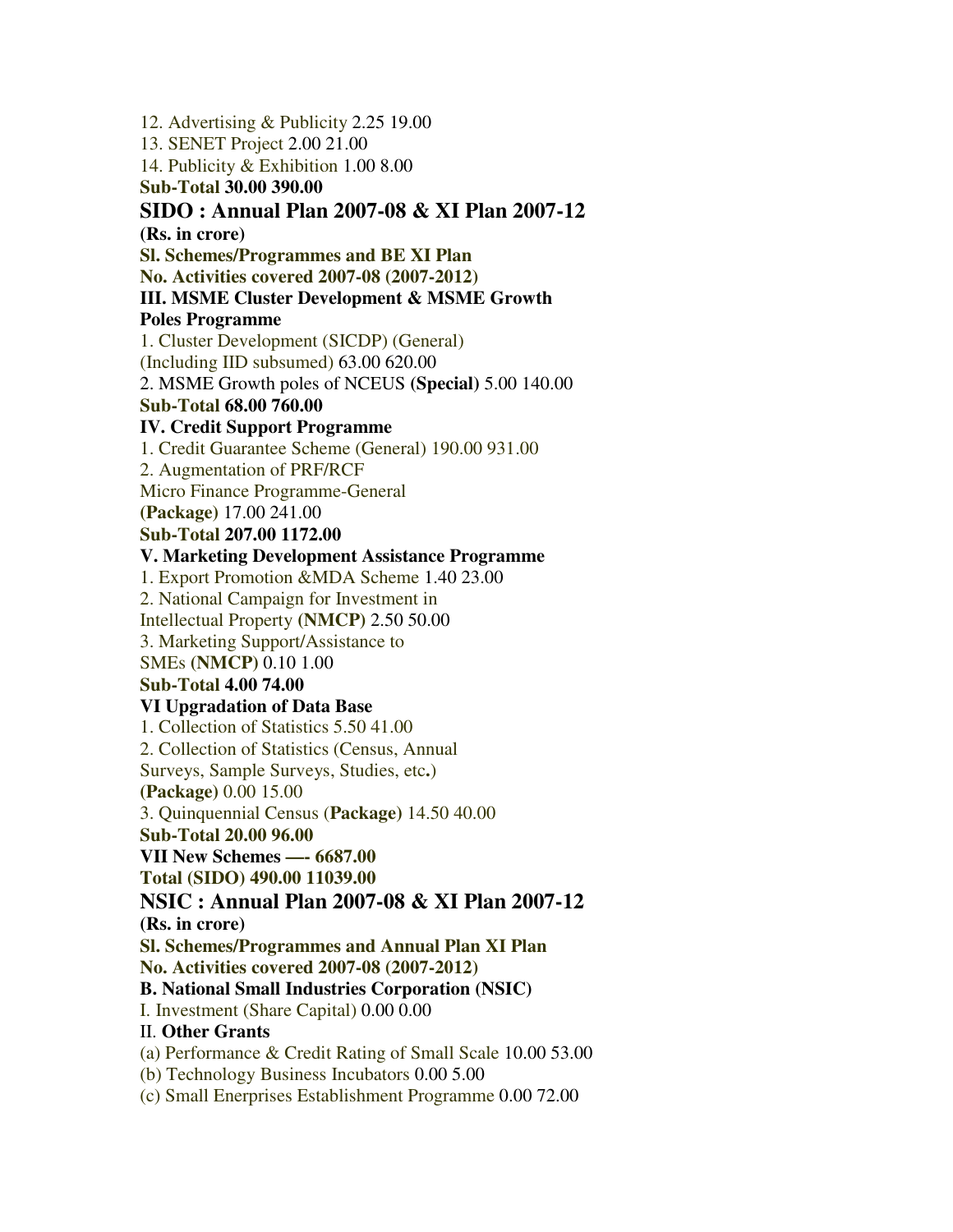III. **Marketing Assistance Scheme** 10.00 72.00 **Sub Total (NSIC) 20.00 150.00 MoSSI : Annual Plan 2007-08 & XI Plan 2007-12 (Rs. in crore) Sl. Schemes/Programmes and Annual Plan XI Plan No. Activities covered 2007-08 (2007-2012) C. Other Schemes of MoSSI Ongoing Schemes 12.50 161.00**  I. Surveys, Studies & Policy Research 0.50 5.00 II. Training Institutions 5.00 140.00 III. International Cooperation 2.00 11.00 IV. National Commission for Enterprises in the Unorganised Sector (NCEUS) 5.00 5.00 **New Schemes in XI Plan 7.50 385.00**  V. National Entrepreneurship Development Programme (NEDP) [New Scheme] 0.00 285.00 VI. Micro and Small Enterprises - Intiation, Support, 7.50 100.00 Promotion, Integration, Revitalisation and Empowerment (MSE-INSPIRE) [New Scheme] **Sub-Total - Other Schemes of MoSSI 20.00 546.00 Total (B+C) 40.00 696.00 Grand Total 530.00 11735.00 MINISTRY OF AGRO & RURAL INDUSTRIES Statement of Annual Plan 2007-08 and Proposed XI Plan (2007-12) of Ministry of Agro and Rural Industries (Rs. in crore) Sl.No. Schemes/Programmes Annual Plan Proposed XI 2007-08 (BE) Plan Outlay (including NER)\* 2007-12 A. Central Sector Schemes KVIC Existing Schemes Khadi**  1. Khadi Grant including MDA for Khadi (Rs. 10.00 crore) 110.00 910.86 2. Khadi (S&T) 2.00 10.00 3. Interest Subsidy (Khadi) 19.00 95.00 4. Khadi Loan 3.00 20.00 **Village Industries**  5. VI Grant 56.00 471.60 6. VI Grant (S&T) 2.00 24.00 7. VI Loan 1.00 5.00 8. Interest Subsidy (VI) 5.00 25.00 9. REGP 445.00 2907 **Sub -Total (Existing Schemes) 4468.46 New Schemes**  10. Restructuring of REGP 50.00 3172.78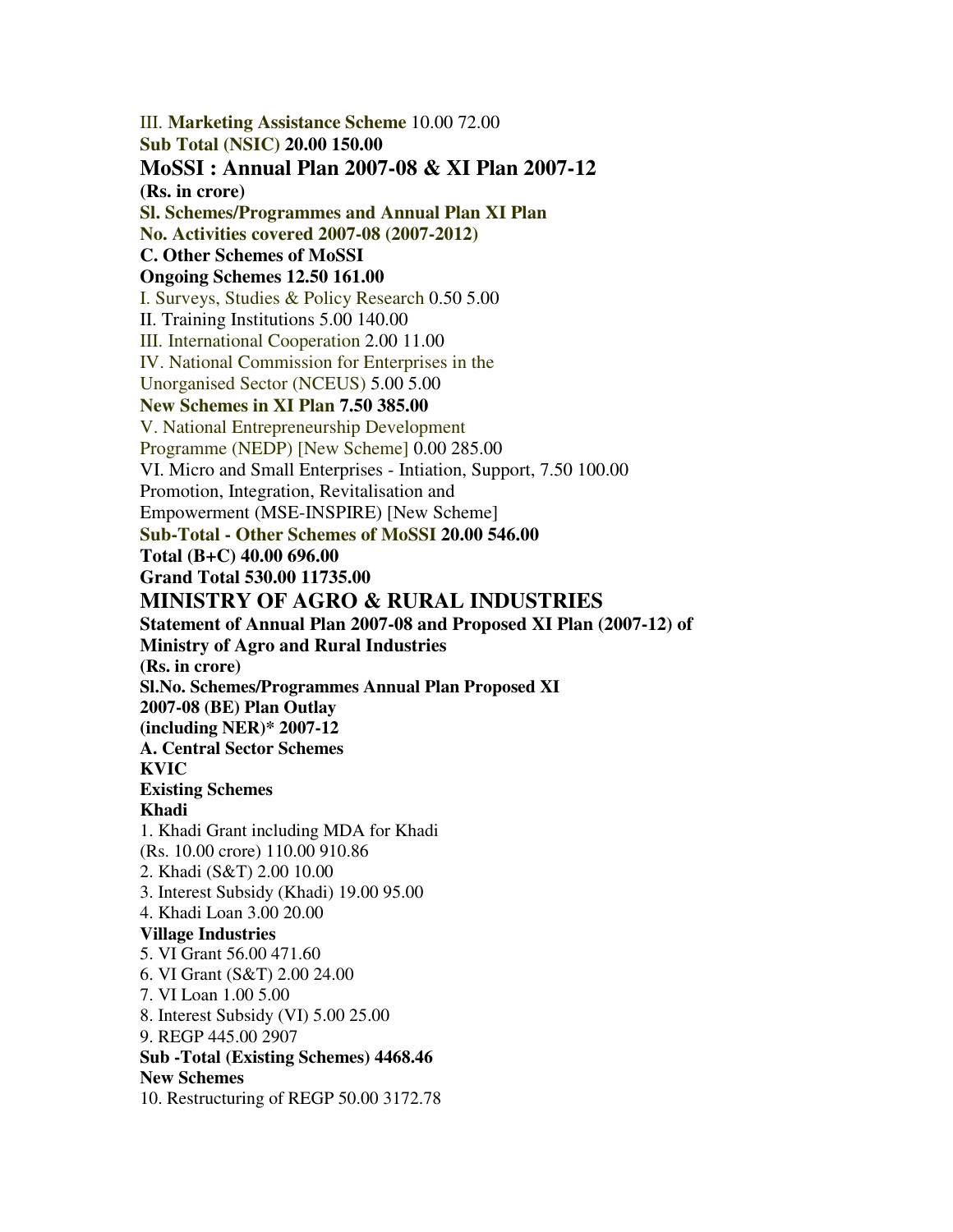11. Workshed-*cum*-Housing Scheme for Khadi Weavers 5.00 90.00 12. Scheme for enhancing productivity & competitiveness of Khadi Industries and artisans 5.00 90.00 13. Package for developing infrastructure for Khadi Institutions and including nursing fund for weak institutions 5.00 2000.00 **Sub -Total (New Schemes) 5352.78 Total – KVIC (Existing and New Schemes) 708.00 9821.24 Autonomous Body under Ministry of ARI**  14. Setting up of Mahatma Gandhi Institute for Rural Industrialisation (MGIRI), Wardha 3.00 16.33 **Sl.No. Schemes/Programmes Annual Plan Proposed XI 2007-08 (BE) Plan Outlay (including NER)\* 2007-12 COIR BORAD**  1. Plan (S&T) 7.00 50.00 2. Plan (General) Training Extension, Quality Improvement, Mahila Coir Yojana\* & Welfare Measures 23.00 274.80 3. Rejuvenation, Modernisation and Technology upgradation of Coir Industry (New Scheme) 25.00 244.50 **Sub-Total (Coir Board) 55.00 569.30 PMRY DIVISION, PMRY (Modified)**  1. PMRY Subsidy 320.00 1920.22 2. Subsidy EDP **Sub -Total (PMRY Division) 320.00 1920.22**  Scheme of Fund for Regeneration of Traditional Industries (SFURTI). 26.00 69.78 **Total A** 1112.00 12396.87 **B. Centrally Sponsored**  1. Co-operativisation of Coir Industries 0.00 0 **Total Central Plan Outlay for existing schemes (A+B) 1112.00 12396.87**  *Note:* Separate provision under REGP and PMRY has been made in the Annual Plan 2007-08 and Proposed XI Plan. Under New Scheme i.e. Restructuring of REGP, which envisages merger of existing REGP and PMRY schemes, a token provision of Rs. 50 crore has been approved for 2007-08 and an additional Outlay of Rs. 3172.78 crore has been kept in the XI Plan (2007-12). After the New Scheme is approved, the total Outlay for the restructured REGP will be Rs. 8000 crore which will accommodate PMRY too.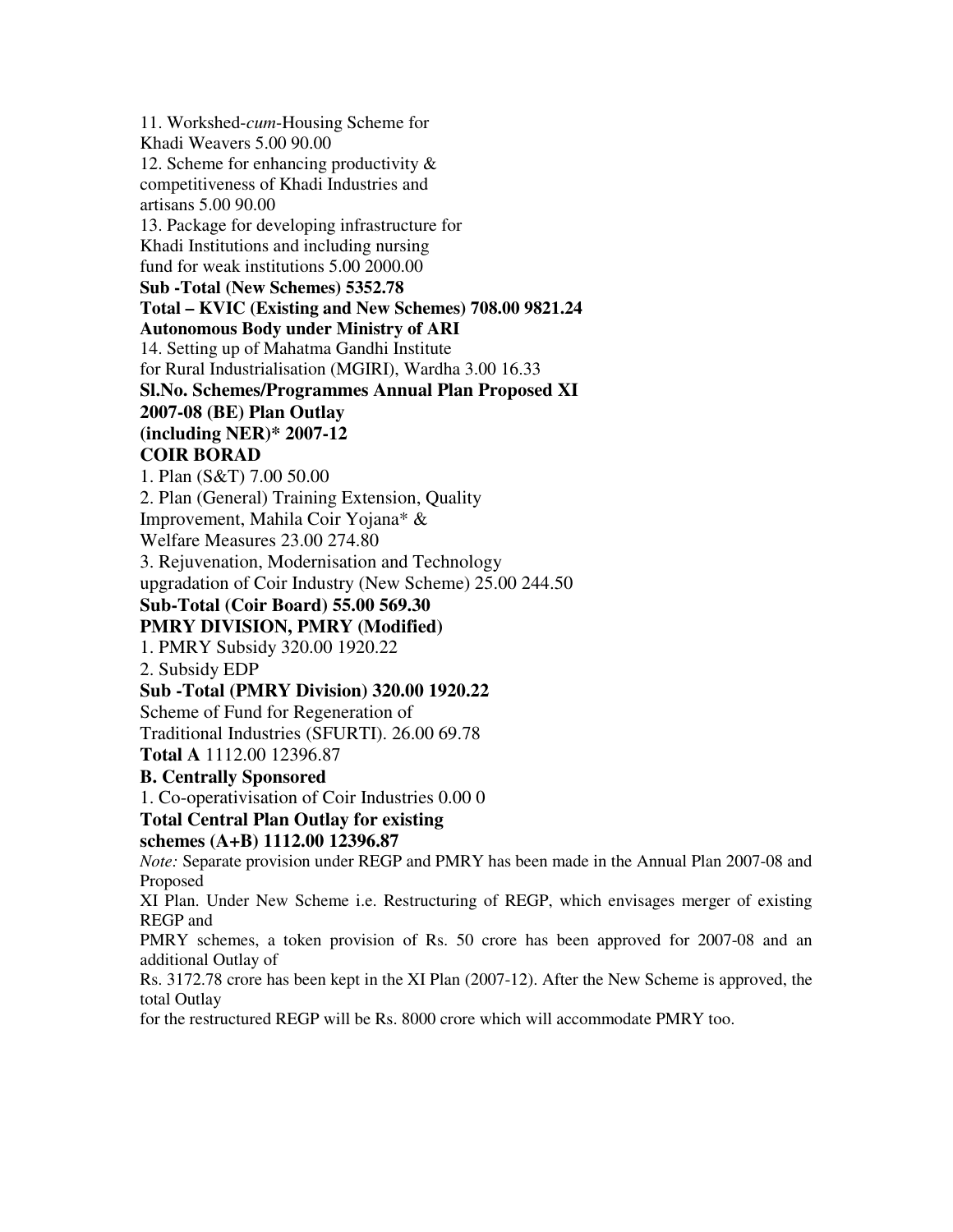No.VSE/9(40)/2006

Government of India

Planning Commission

Yojana Bhawan,Sansad Marg,

New Delhl-110001

Dated : 08 June, 2006

# **ORDER**

**Subject :** Constitution of Working Group on Micro & Small Scale Enterprises and Agro & Rural

Industries for the Eleventh Five Year Plan (2007-2012):

In the context of the preparation of Eleventh Five Year Plan (2007-2012), it has been decided to

set up a Working Group on micro & small enterprises (MSE) sector, consisting of the traditionally

defined small scale industries and small scale service and business entities, on the one hand and

khadi village and coir industries, on the other.

The terms of reference and composition of the Working Group will be as follows:-

# **(I) Terms of Reference**

i) To deliberate on the basic aspects of the approach to the Eleventh Plan (2007-2012) relating

to development and growth of SSE and tiny sector as well as conceptual issues, keeping in

view the ongoing process of economic liberalisation. WTO regime, Regional Trade Agreements and other comparable large countries impact on Indian economy. .

ii) To critically appraise the policies, programmes and achievements of SSI sector, including

small scale, khadi, village and coir industries, in relation to production, employment (both

direct and indirect) and exports during the Tenth Plan period and to analyse the reasons for shortfalls, if any, and suggest appropriate remedial measures.

To suggest a policy framework and corresponding measures (schemes/programmes) for the micro and small (manufacturing) enterprises, consistent with social and economic objectives of the Eleventh Plan for the sector with particular reference to employment generation, technology upgradation (for modernization, productivity improvement, higher competitiveness and, hence,) exports, supportive credit policies and practices, marketing support, training need of entrepreneurs, etc. Monitorable annual targets for each area may be suggested for the Eleventh Plan. Attention may also be given, in this context, to policies and measures (schemes/programmes) for MSEs engaged in provision of services and Annexure I expansion of self employment opportunities through them, incentives for both manufacturing and service MSEs to graduate to medium enterprises, and enhancing competitiveness of MSEs to enable them to face the challenges of globaiization, regional free trade agreements, etc.

iv) To suggest measures (schemes/programmes) for increasing the productivity of individual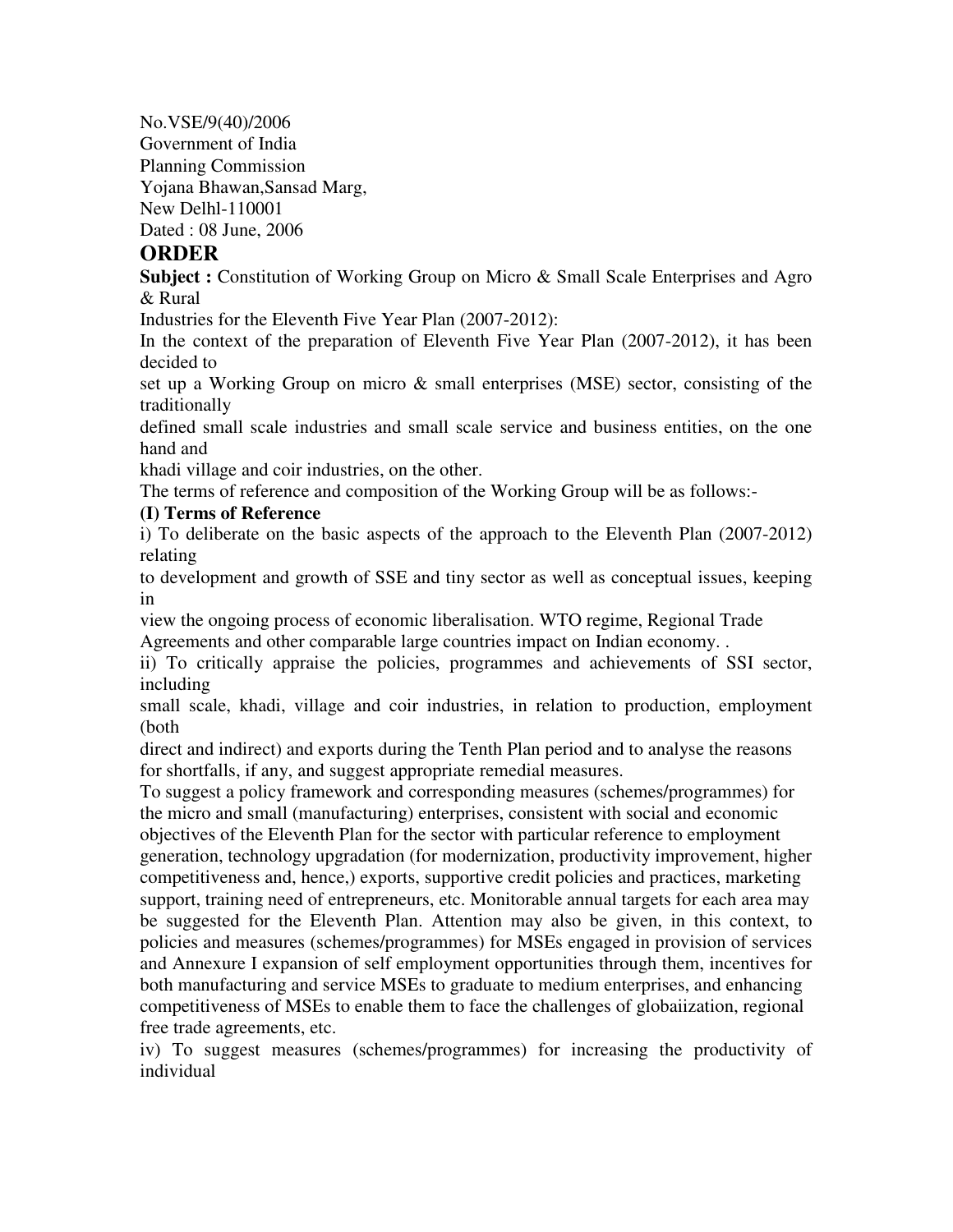workers/artisans/entrepreneurs as well as their groups/clusters through training, better access

to improved tools, equipment and processes, provision of common facilities, facilitating compliance with prescribed quality standards, etc.

v) To suggest measures for dispersal of small scale industrial activities, particularly in relatively backward states/areas, hill areas, rural areas and effective reduction of regional imbalances in industrial growth.

vi) To suggest a policy framework and corresponding measures (schemes/programmes), on

the lines of (ii) above, for MSEs in the khadi, village and coir industry sectors.

vii) In the light of the physical targets suggested for the Eleventh Plan period for production,

employment and experts, to make estimates of Plan outlays required for promotional/ developmental schemes and the investment required in the sector to achieve the above targets.

viii) To assess the extent of synergy between Government (Central as well as State-level) agencies, on the one hand and voluntary and other organizations, particularly MSE associations, on the other and recommend strategies and measures for strengthening the latter and improving their interface with the former on a collaborative-participative and sustainable basis.

ix) To assess the requirements of institutional finance/credit/term loan as well as working capital) for projected growth, of the entire MSE sector and meeting the sub-sectoral targets,

suggest measures for ensuring actual delivery of credit accordingly and also recommend innovative financial instruments and corresponding legislative and implementation

mechanism to, encourage and enable the MSEs to acquire corporate and/or limited liability

partnership status and access capital markets, venture capital funds, etc.

x) To review the existing Central and State-level facilities for training and entrepreneurship

development for both first generation and operating MSE entrepreneurs, estimate the gaps

noticed during the Tenth Plan period and suggest measures to meet the requirements in quantitative and qualitative terms for the Eleventh Plan.

xi) To recommend effective marketing strategies and corresponding measures (schemes/ programmes) with a view to addressing the issues of (a) regular availability of critical/ scarce raw materials, (b) expanding markets of MSEs (both SSI and ARI segments) products

and services within the country and outside, particularly the latter (i.e. exports), (c) the role of consortia, State Small Industrial Development Corporations, NSIC, Khadi

Commission, State Khadi and Village Industries Board, large trading houses etc., (d) more

accurately quantifying the direct and indirect exports by the sector, (e) suggesting annual targets of exports by the sector during the Eleventh Plan, and (f) corresponding support measures.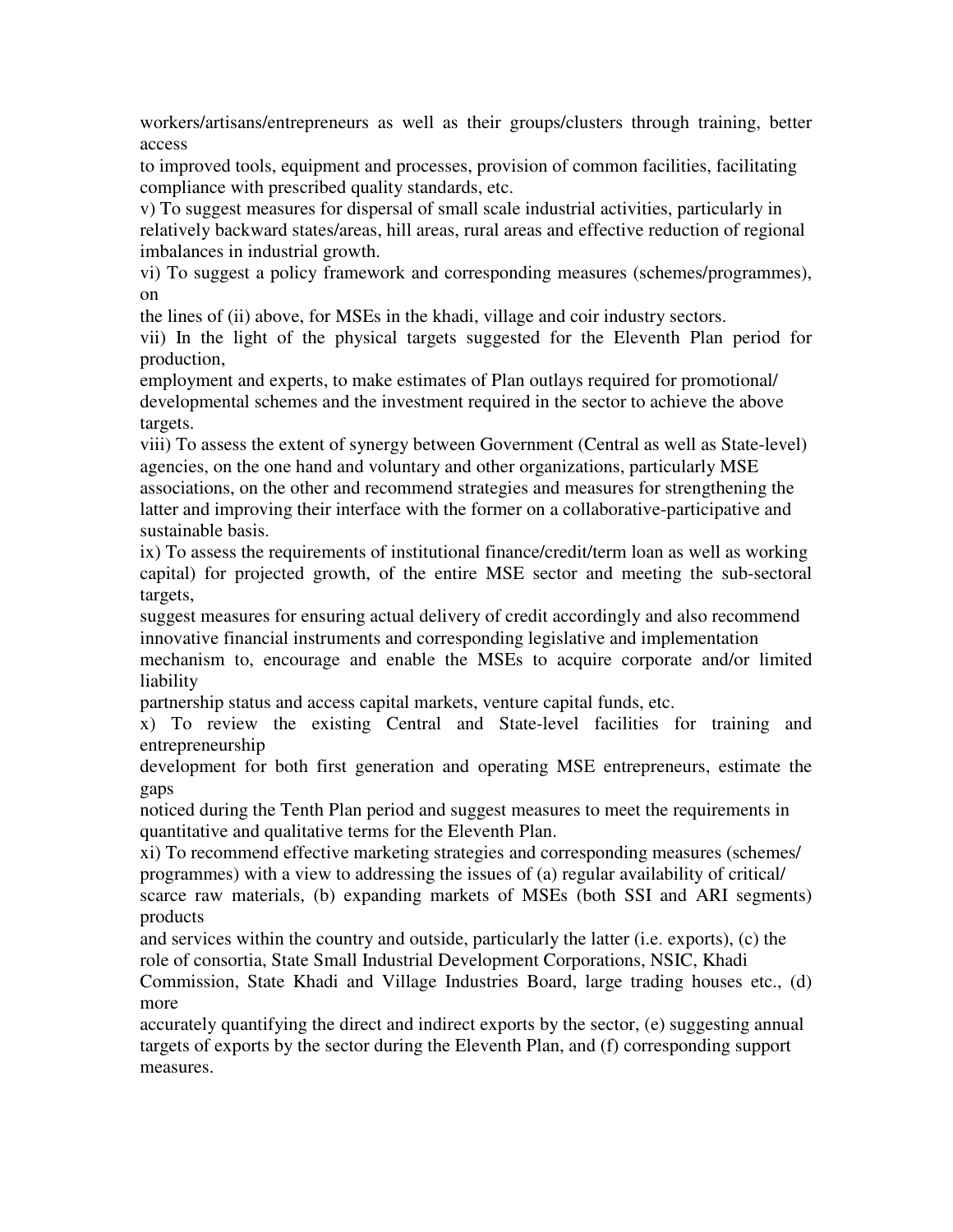xii) To review the existing mechanisms for data collection, planning and monitoring at the

Central, State and local levels and recommend measures to improve them with a view to building up and regularly updating a comprehensive database for the entire MSE sector. xiii) To review the working of the existing  $R \& D$  institutions and suggest (a) measures for

their reorganisation, revitalisation and linkages with counterpart/corresponding R&D establishments in defence, electronics, material sciences, nanotechnology etc., on the one hand and universities, colleges, IITs, TIFAC etc. on the other; and (b) suggest appropriate time bound R&D programmes and technology missions and mechanisms for their dissemination, delivery, commercial application and patenting to/by the user MSE.

xiv) To review the existing strategies and measures for commercial linkages of MSE with medium and large enterprises and recommend appropriate strategy and mechanism for incentivising medium and large enterprises as well the MSEs to build sustainable vendor development and quality upgradation networks.

xv) To examine the feasibility and desirability of bringing all MSE products under quality

certification by upgradation of quality standards, testing facilities, etc.

xvi) To identify key areas and explore ways for implementing Public-Private Partnership model

in identified areas for sustainable development of sector.

xvii) To review the existing coverage of developmental schemes/programmes for SC/ST/ Minorities/Women engaged in the sector and to suggest specific measures for their upliftment and promotion.

xviii) To make such other recommendations as are considered appropriate.

# **(II) Composition of the Working Group**

1. Secretary, Ministry of SSI and A&RI - Chairperson

2. AS&FA, Ministry of Industry - Member

3. Director General, Bureau of Indian Standards (BIS) - Member

4. Adviser (I&VSE)/Representative of Planning Commission - Member

5. Chief Executive Officer, Khadi & Village Industries - Member

Commission

6. Chairman, Coir Board - Member

7. Joint Secretary, Ministry of SSI - Member

8. Joint Secretary, Ministry of A&RI - Member

9. Joint Secretary, Deptt. of Banking, Ministry of Finance - Member

10. Joint Secretary, Ministry of Rural Development - Member

11. Joint Secretary, Dept. of Development of North-East Region - Member

12. Joint Secretary, Ministry of Social Justice & Empowerment - Member

13. Joint Secretary, Ministry of Women & Child Development - Member

14. Joint Secretary, Ministry of Minority Affairs - Member

15. Secretary, Deptt. of Industries, Govt. of Maharashtra . - Member

16. Secretary, Deptt. of Industries, Govt. of Punjab - Member

17. Secretary, Deptt. of Industries, Govt. of Uttar Pradesh - Member

18. Secretary, Deptt. of Industries, Govt. of Orissa - Member

19. Secretary, Deptt. of Industries, Govt. of Karnataka - Member